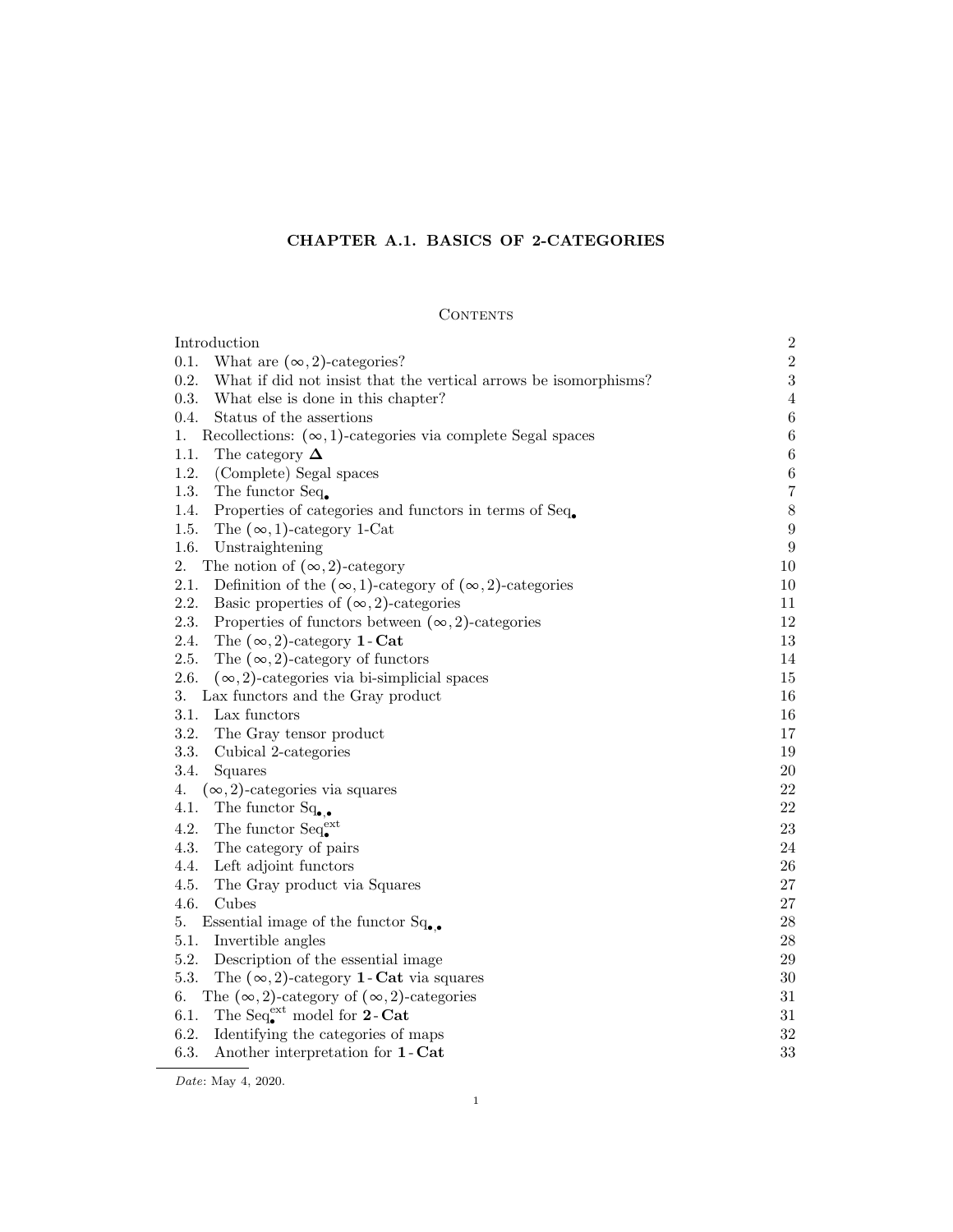#### 2 BASICS OF 2-CATEGORIES

#### **INTRODUCTION**

0.1. What are  $(\infty, 2)$ -categories? There are multiple definitions of  $(\infty, 2)$ -categories. In this Chapter we adopt the one that mimics the approach to  $(\infty, 1)$ -categories via complete Segal spaces. Let us first recall the latter.

0.1.1. Given an  $(\infty, 1)$ -category **C**, we attach to it the simplicial space, denoted Seq. (**C**), whose space  $Seq_n(\mathbf{C})$  of *n*-simplices is the space of *n*-fold compositions in **C**, i.e.,

$$
Seq_n(\mathbf{C}) = Maps_{1-Cat}([n], \mathbf{C}),
$$

where  $[n]$  is the category  $0 \rightarrow 1 \rightarrow ... \rightarrow n$ .

It turns out that the functor

$$
\mathrm{Seq}_\bullet : 1\text{-}\mathrm{Cat} \to \mathrm{Spc}^{\mathbf{\Delta}^\mathrm{op}}
$$

is fully faithful, and one can explicitly (and concisely) describe its essential image: it consists of complete Segal spaces, see Sect. 1.2 for the definition.

0.1.2. We define  $(\infty, 2)$ -categories by a similar procedure: we let the datum of an  $(\infty, 2)$ category S to be a simplicial  $(\infty, 1)$ -category Seq. (S), subject to conditions analogous to those that single out complete Segal spaces among simplicial spaces.

Thus, we obtain an  $(\infty, 1)$ -category 2-Cat, which is a full subcategory in Spc<sup> $\Delta^{\circ p}$ </sup>.

0.1.3. The idea of Seq.  $(S)$  is the following. For  $n = 0$ , the  $(\infty, 1)$ -category Seq<sub>0</sub> $(S)$  is the *space* of objects in S, denoted  $S<sup>Spc</sup>$ .

For  $n = 1$ , the category  $Seq_1(\mathcal{S})$  has as objects 1-morphisms  $\alpha : s_0 \to s_1$ . Now, morphisms in  $Seq_1(S)$  are diagrams



where the vertical arrows are *isomorphisms* (indeed, they must be such, because each column in the above diagram must restrict to a morphism in  $Seq_0(\mathbb{S})$ .

Thus, Seq<sub>1</sub>(S) splits as a disjoint union according to  $\pi_0(\text{Seq}_0(\mathbb{S})) \times \pi_0(\text{Seq}_0(\mathbb{S}))$ . For fixed  $(s_0, s_1) \in \text{Seq}_0(\mathbb{S}) \times \text{Seq}_0(\mathbb{S})$ , the category

$$
\mathrm{Seq}_1(\mathbb{S})\underset{\mathrm{Seq}_0(\mathbb{S})\times\mathrm{Seq}_0(\mathbb{S})}{\times}\{(s_0,s_1)\}
$$

has as morphisms diagrams

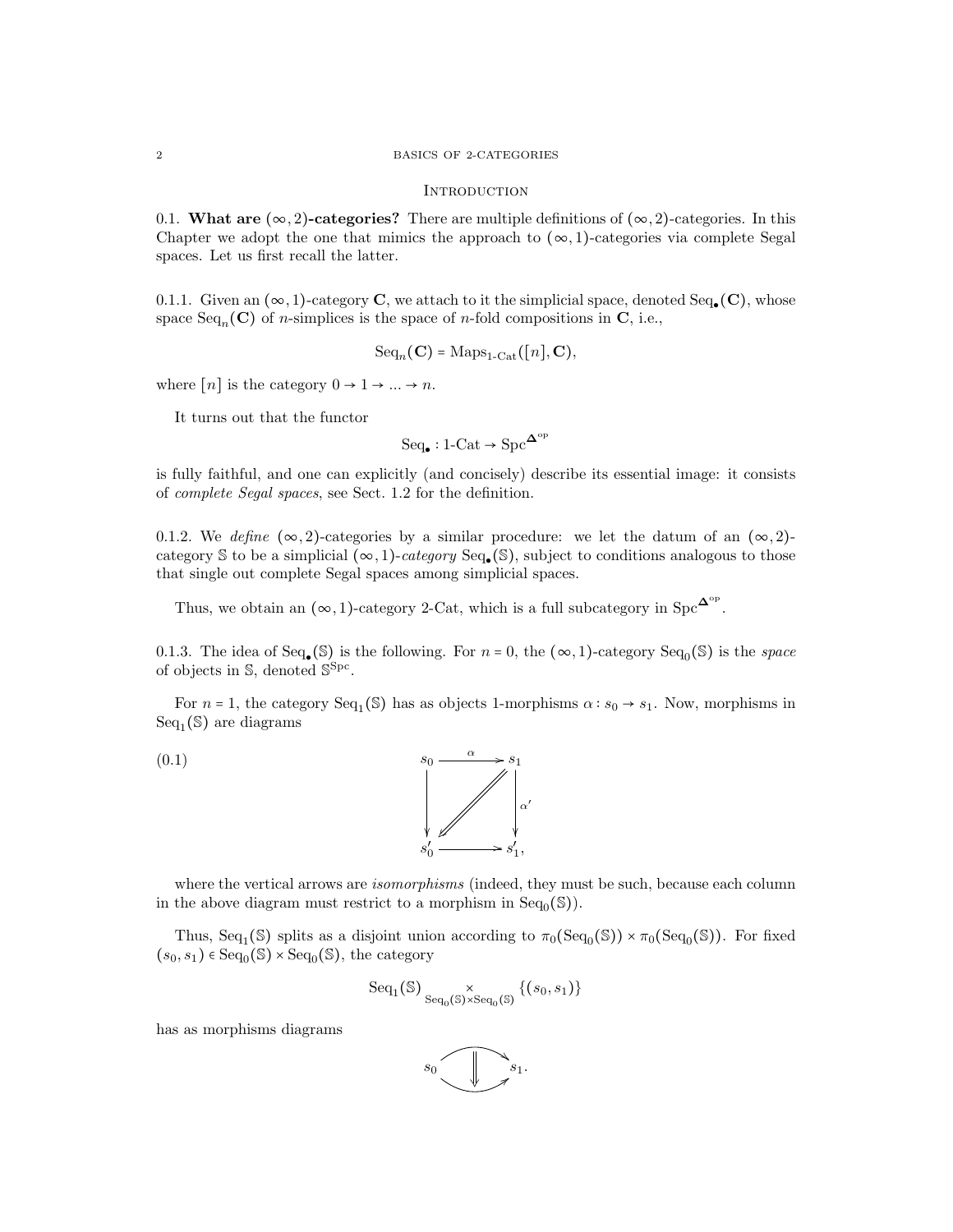0.1.4. We note that this approach is morally close to the 'enriched ideology' (although we do not attempt to pursue the latter): for each  $s_0, s_1 \in \mathbb{S}^{\text{Spc}}$  we upgrade the *space* 

$$
\mathrm{Maps}_{\mathbb{S}}(s_0,s_1)
$$

(which records the structure of the  $(\infty, 1)$ -category underlying S) to an  $(\infty, 1)$ -category

 $\mathbf{Maps}_{\mathbb{S}}(s_0,s_1),$ 

the latter being Seq<sub>1</sub>(S)  $\underset{\text{Seq}_0(\mathbb{S}) \times \text{Seq}_0(\mathbb{S})}{\times} \{(s_0, s_1)\}\.$  I.e.,

$$
\mathrm{Maps}_{\mathbb{S}}(s_0, s_1) = (\mathbf{Maps}_{\mathbb{S}}(s_0, s_1))^{\mathrm{Spc}}.
$$

0.1.5. Having defined  $(\infty, 2)$ -categories, we can now explain the main example of one such: the  $(\infty, 2)$ -category of  $(\infty, 1)$ -categories, denoted **1** - **Cat**, so that

$$
(\mathbf{1}\cdot\mathbf{Cat})^{1\text{-Cat}} = 1\text{-Cat}.
$$

Here is its definition: the corresponding  $(\infty, 1)$ -category Seq<sub>n</sub>(1-Cat) has as objects *Carte*sian fibrations over  $[n]^{\text{op}}$ .

Morphisms in this  $(\infty, 1)$ -category are functors over  $[n]^{op}$  (that do *not necessarily* take Cartesian edges to Cartesian edges) but ones that induce an equivalence over each  $i \in [n]$ .

### 0.2. What if did not insist that the vertical arrows be isomorphisms?

0.2.1. Having defined  $(\infty, 2)$ -categories, it is natural to ask the following question. Let us attach to an  $(\infty, 2)$ -category  $\mathcal S$  another simplicial category (denote it by  $\text{Seq}_{\bullet}^{\text{ext}}(\mathcal S)$ ), as follows:

We let  $Seq_0^{\text{ext}}(\mathbb{S})$  be the  $(\infty, 1)$ -category  $\mathbb{S}^{1-\text{Cat}}$  underlying  $\mathbb{S}$  (i.e.,  $\mathbb{S}^{1-\text{Cat}}$  is obtained from  $\mathbb{S}$ by removing non-invertible 2-morphisms). Recall, by contrast, that  $\text{Seq}_0(\mathbb{S})$  was the space  $\mathbb{S}^{\text{Spc}}$ .

The category  $Seq_1^{\text{ext}}(\mathcal{S})$  will still have as objects 1-morphisms  $s_0 \rightarrow s_1$ . But morphisms in  $Seq_1^{\text{ext}}(\mathbb{S})$  will be diagrams  $(0.1)$ , where we allow *arbitrary* 1-morphisms along the vertical edges (i.e., we no longer require that these 1-morphisms be isomorphisms).

0.2.2. The above construction indeed defines a functor

$$
\mathrm{Seq}_{\bullet}^{\mathrm{ext}}: 2\text{-}\mathrm{Cat} \to 1\text{-}\mathrm{Cat}^{\mathbf{\Delta}^{\mathrm{op}}},
$$

and this functor also happens to be fully faithful (this is one of the results that are left unproved in this book).

Thus, the  $(\infty, 1)$ -category 2-Cat admits two *different* realizations as a full subcategory in  $1-\text{Cat}^{\mathbf{\Delta}^{\text{op}}}.$ 

0.2.3. Of course, it is nice to know that the functor  $\text{Seq}_{\bullet}^{\text{ext}}$  is fully faithful. But do we actually need this in order to develop the theory?

The answer is 'yes', and that is mainly for the following reason: we will use the  $Seq_{\bullet}^{\text{ext}}$ realization of 2-Cat in order to talk about adjunctions.

In more detail, for any  $(\infty, 2)$ -category  $\mathbb{T}$ , it makes sense to ask whether a given 1-morphism  $t_0 \rightarrow t_1$  admits a left or right adjoint. Now, let

$$
F:\mathbb{S}\to\mathbb{T}
$$

be a functor, such that for every 1-morphism  $s_0 \stackrel{\alpha}{\rightarrow} s_1$ , the corresponding 1-morphism

$$
F(s_0) \stackrel{F(\alpha)}{\longrightarrow} F(s_1)
$$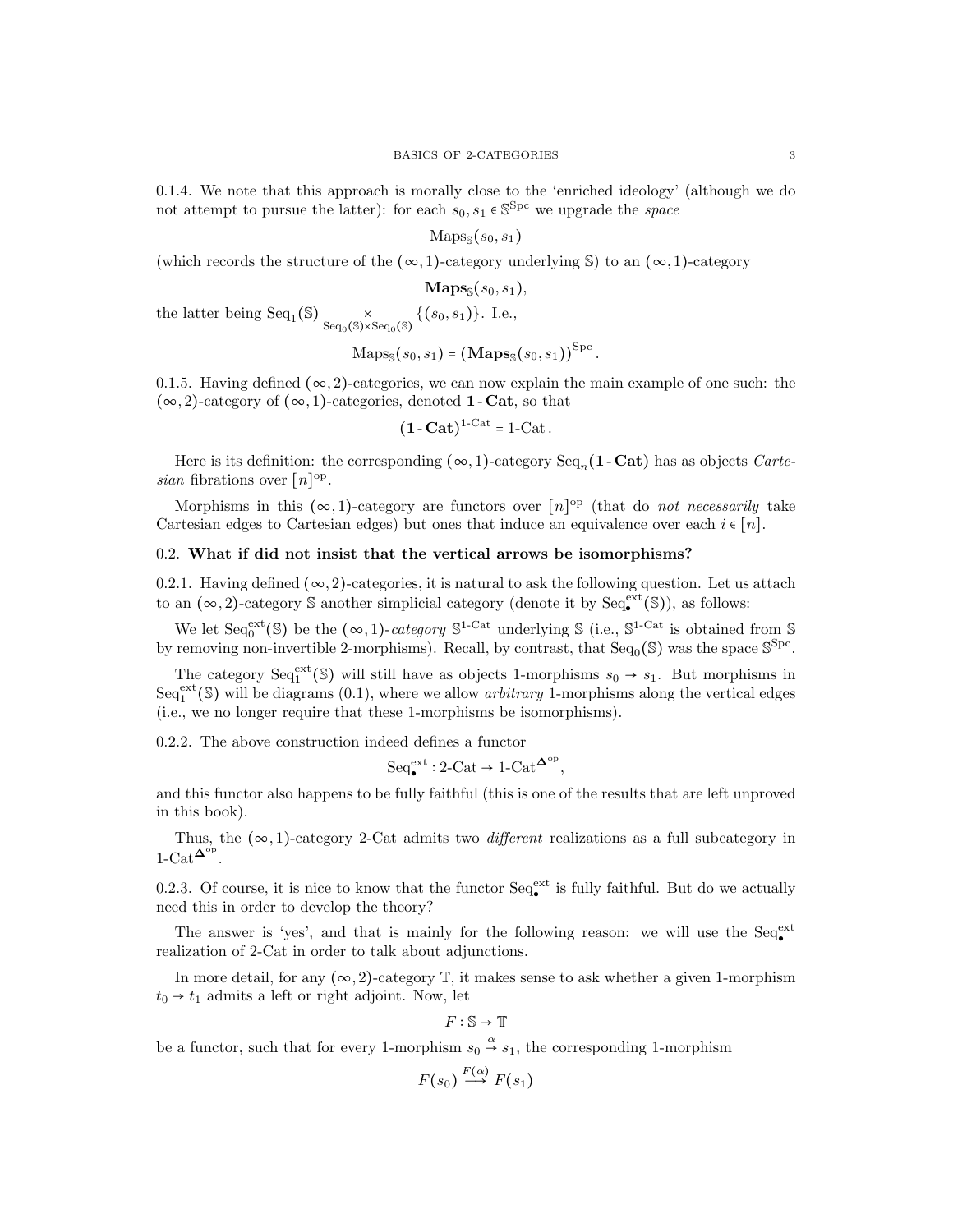#### 4 BASICS OF 2-CATEGORIES

admits a left (resp., right) adjoint.

Then it is natural to expect that in this case, we will be able to canonically construct a functor

$$
F^L : \mathbb{S}^{1\&2\text{-op}} \to \mathbb{T}
$$
 or  $F^R : \mathbb{S}^{1\&2\text{-op}} \to \mathbb{T}$ 

(here  $\mathbb{S}^{1\&2\text{-op}}$  is the  $(\infty,2)$ -category obtained from S by inverting 1- and 2-morphisms), which is the same as F at the level of objects, and at the level of 1-morphisms replaces each  $F(\alpha)$  by its left (resp., right) adjoint.

Such a construction is indeed possible, and the functor  $Seq_{\bullet}^{\text{ext}}$  will be the main tool for carrying it out.

0.2.4. Finally, one can ask the following question: if  $Seq_{\bullet}^{\text{ext}}$  is so good, why do we not use that instead of Seq. in the definition of  $(\infty, 2)$ -categories?

The answer is that we need the  $Seq_{\bullet}$ -realization in order to define the notion of *lax functor* between  $(\infty, 2)$ -categories, see Sect. 0.3.2 below.

So, to summarize, we need both realizations  $Seq_{\bullet}$  and  $Seq_{\bullet}^{ext}$ .

## 0.3. What else is done in this chapter?

0.3.1. In Sect. 1 we recall the realization of 1-Cat via complete Segal spaces, and in Sect. 2 we introduce  $(\infty, 2)$ -categories according to the recipe explained above.

Skipping Sect. 3 for a second, in Sect. 4 we explain the approach to  $(\infty, 2)$ -categories via the functor  $\text{Seq}_{\bullet}^{\text{ext}}$ , and in Sect. 5 we describe its essential image (rather, that of its variant  $\text{Sq}_{\bullet,\bullet}^{\text{Pair}}$ ).

In Sect. 6 we upgrade the  $(\infty, 1)$ -category 2-Cat to an  $(\infty, 2)$ -category 2-Cat.

0.3.2. Let us now return to Sect. 3. In this section we introduce the notion of *right-lax* functor between  $(\infty, 2)$ -categories. Morally, a right-lax functor

 $F : \mathbb{S} \rightarrow \mathbb{T}$ 

is the same as a functor, with the difference that it only respects composition  $up to a not$ necessarily invertible 2-morphism.

I.e., for a string

$$
s_0 \stackrel{\alpha}{\rightarrow} s_1 \stackrel{\beta}{\rightarrow} s_2
$$

in S, we are supposed to be given a 2-morphism in T

$$
F(\beta) \circ F(\alpha) \to F(\beta \circ \alpha).
$$

0.3.3. Formally, the definition is given as follows. Let  $\mathbb{S}^{\oint}$  and  $\mathbb{T}^{\oint}$  be the coCartesian fibrations over  $\Delta^{\rm op}$ , corresponding to the functors

$$
\mathrm{Seq}_\bullet(\mathbb{S}),\mathrm{Seq}_\bullet(\mathbb{T}) : \mathbf{\Delta}^\mathrm{op} \to \mathrm{1}\text{-}\mathrm{Cat},
$$

respectively.

A genuine (i.e., strict) functor  $\mathbb{S} \to \mathbb{T}$  is the same as a functor  $\mathbb{S}^{\oint} \to \mathbb{T}^{\oint}$  over  $\mathbf{\Delta}^{\text{op}}$  that takes coCartesian edges to coCartesian edges.

A right-lax functor  $\mathbb{S} \to \mathbb{T}$  is, by definition, a functor  $\mathbb{S}^{\oint} \to \mathbb{T}^{\oint}$  over  $\mathbf{\Delta}^{\text{op}}$  that takes co-Cartesian edges that lie over idle arrows in  $\Delta^{op}$  to coCartesian edges (we refer the reader to Sect. 3.1.2 where the notion of idle arrow in  $\Delta^{\rm op}$  is defined).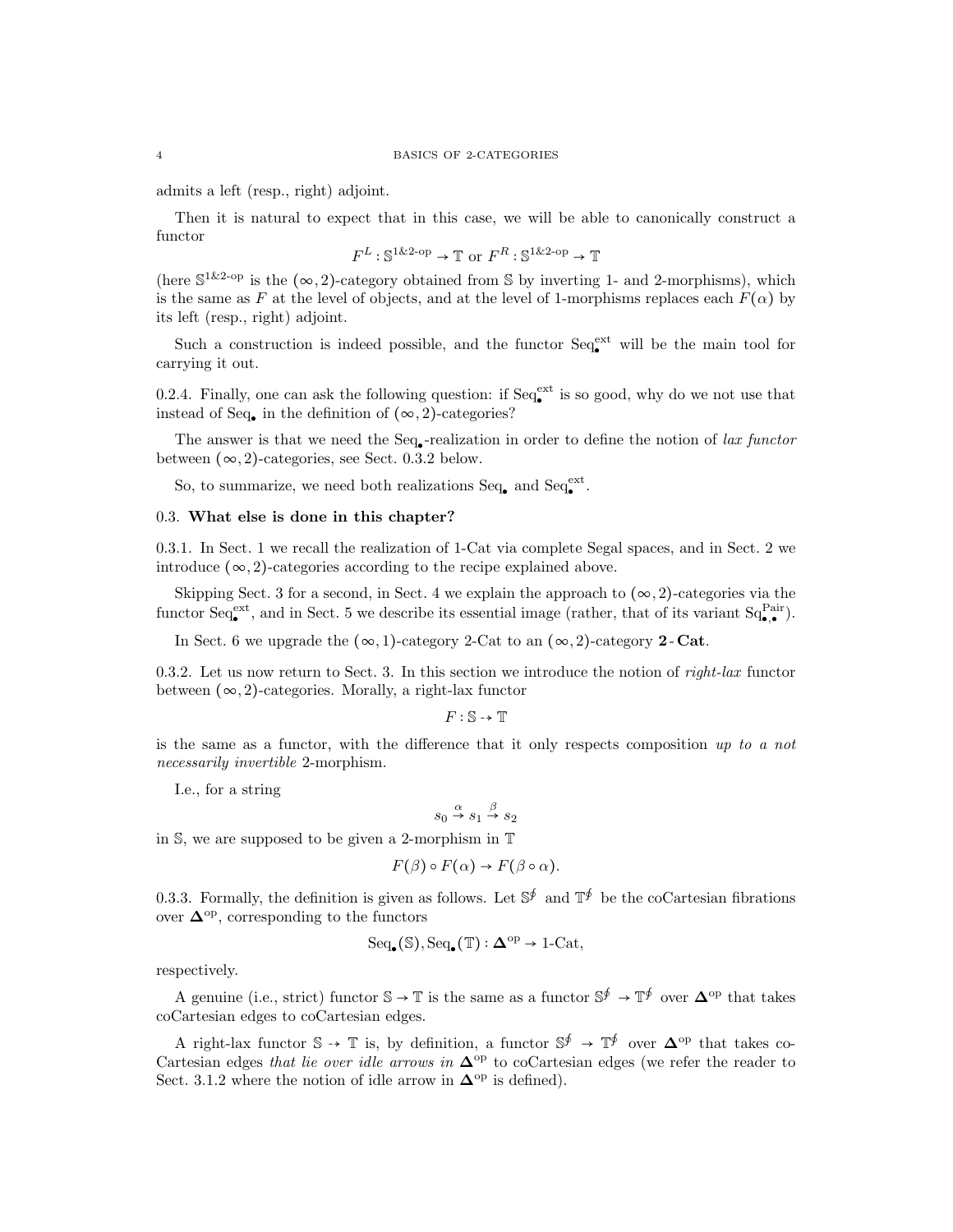0.3.4. The notion of right-lax functor allows us to introduce the notion of Gray product of  $(\infty, 2)$ -categories. Given,  $\mathbb{S}, \mathbb{T} \in 2$ -Cat, their Gray product, denoted

S ⊛ T

is a  $(\infty, 2)$ -category, equipped with a *right-lax* functor

$$
\mathbb{S}\times\mathbb{T}\to\mathbb{S}\otimes\mathbb{T},
$$

universal with respect to the following property:

For a pair of 1-morphisms

$$
s_0 \stackrel{\phi}{\rightarrow} s_1
$$
 and  $t_0 \stackrel{\psi}{\rightarrow} t_1$ ,

the diagram

$$
(s_0, t_0) \xrightarrow{\text{(id, }\psi)} (s_0, t_1)
$$
  

$$
(\phi, \text{id}) \downarrow \qquad \qquad (\phi, \text{id})
$$
  

$$
(s_1, t_0) \xrightarrow{\text{(id, }\psi)} (s_1, t_1)
$$

in S ⊛ T no longer commutes, but only does so up to a non-invertible 2-morphism



0.3.5. The Gray product produces something non-trivial even if  $\mathbb{S} = I$  and  $\mathbb{T} = J$  are  $(\infty, 1)$ categories. Consider the simplest example of  $\mathbf{I} = \mathbf{J} = [1]$ . In this case, the  $(\infty, 2)$ -category

 $[1] \otimes [1] =:[1,1]$ 

can be depicted as



0.3.6. The notion of Gray product allows to introduce the notion of *right-lax natural transfor*mation between functors. In general, for  $\mathcal{S}, \mathbb{T} \in 2\text{-Cat}$ , we introduce the  $(\infty, 2)$ -category

 $Funct(S, \mathbb{T})_{right\}$ lax

(of genuine functors, but where we allow right-lax natural transformations) by

$$
\mathrm{Maps}_{2\text{-}\mathrm{Cat}}\big(\mathbb{X}, \mathrm{Funct}(\mathbb{S}, \mathbb{T})_{\mathrm{right\text{-}lax}}\big)=\mathrm{Maps}_{2\text{-}\mathrm{Cat}}\big(\mathbb{X} \circledast \mathbb{S}, \mathbb{T}\big).
$$

The  $(\infty, 2)$ -category contains as a 1-full subcategory the usual  $(\infty, 2)$ -category of functors, denoted Funct $(\mathbb{S}, \mathbb{T})$ , and defined by

$$
\mathrm{Maps}_{2\text{-}\mathrm{Cat}}(\mathbb{X}, \mathrm{Funct}(\mathbb{S}, \mathbb{T})) = \mathrm{Maps}_{2\text{-}\mathrm{Cat}}(\mathbb{X} \times \mathbb{S}, \mathbb{T}).
$$

0.3.7. For example, we have:

$$
\mathrm{Seq}_n^{\mathrm{ext}}(\mathbb{S}) = \mathrm{Funct}([n], \mathbb{T})_{\mathrm{right-lax}}.
$$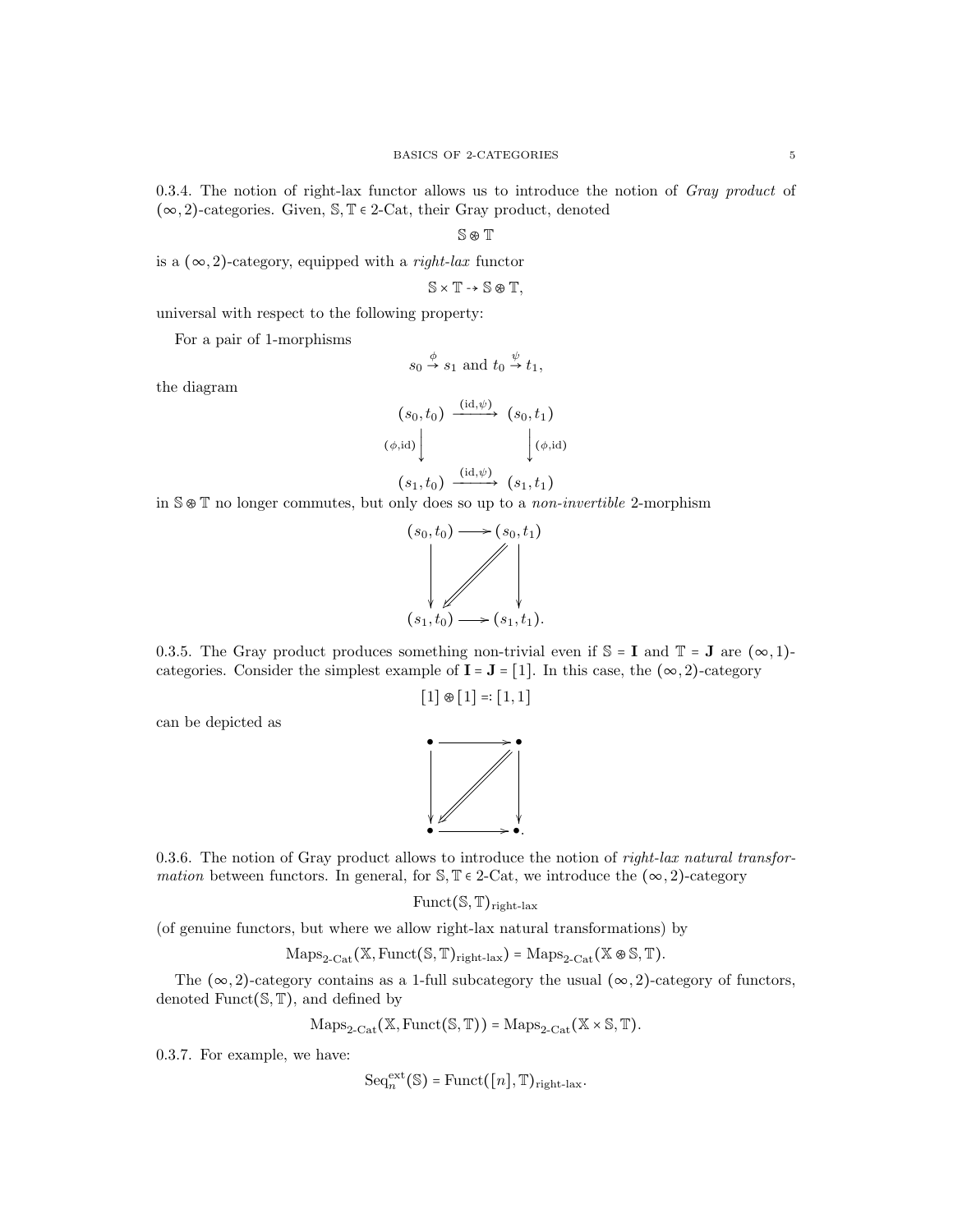### 0.4. Status of the assertions.

0.4.1. Unfortunately, the existing literature on  $(\infty, 2)$ -categories does not contain the proofs of all the statements that we need. We decided to leave some of the statements unproved, and supply the corresponding proofs elsewhere (including the proofs here would have altered the order of the exposition, and would have come at the expense of clarity).

0.4.2. Here is the list of the unproved statements:

Proposition 3.2.6 says that the formation of Gray product commutes with colimits in each variable.

Proposition 3.2.9 asserts the associativity of the Gray product.

Theorems 4.1.3, Theorem 4.3.5, Theorem 4.6.3 and Theorem 5.2.3 are all generalizations of the assertion that the functor  $\text{Seq}_{\bullet}^{\text{ext}}$  (or, rather, its variant  $\text{Sq}_{\bullet,\bullet}^{\text{Pair}}$ ) is fully faithful with specified essential image.

Proposition 4.5.4 gives an explicit description of the Gray product in terms of the functor  $\mathrm{Sq}_{\bullet,\bullet}^{\mathrm{Pair}}.$ 

It is quite possible that references for (some of) the above statements do exist, and we would be grateful if the reader could point them out to us.

### 1. RECOLLECTIONS:  $(\infty, 1)$ -CATEGORIES VIA COMPLETE SEGAL SPACES

As a warm-up to the definition of  $(\infty, 2)$ -categories, in this section we will recall the description of  $(\infty, 1)$ -categories as *complete Segal spaces*.

In the case of  $(\infty, 2)$ -categories, we will follow the same route, but with its inherent complications.

1.1. The category  $\Delta$ . Let us recall the following from [Chapter I.1]:

1.1.1. For an integer n we let  $[n]$  denote the ordinary 1-category symbolically represented as

 $0 \rightarrow 1 \rightarrow \dots \rightarrow n$ .

1.1.2. We let  $\Delta$  be the (ordinary) category, whose objects are [n] for  $n \in \mathbb{N}$  and whose morphisms are functors  $[n_1] \rightarrow [n_2]$ .

By constrution,  $\Delta$  comes equipped with a fully faithful functor to 1-Cat.

1.1.3. The category  $\Delta$  carries a canonical involution, denoted rev. It acts as identity on objects, and on morphisms it is defined via the commutative diagrams

$$
\begin{bmatrix} n_1 \end{bmatrix} \xrightarrow{\text{rev}(\alpha)} \begin{bmatrix} n_2 \end{bmatrix}
$$

$$
\begin{bmatrix} n_1 \end{bmatrix}^{\text{op}} \xrightarrow{\alpha} \begin{bmatrix} n_2 \end{bmatrix}^{\text{op}},
$$

where the vertical arrows are the canonical equivalences

$$
[n] \to [n]^{\text{op}}, \quad i \mapsto n-i.
$$

1.2. (Complete) Segal spaces.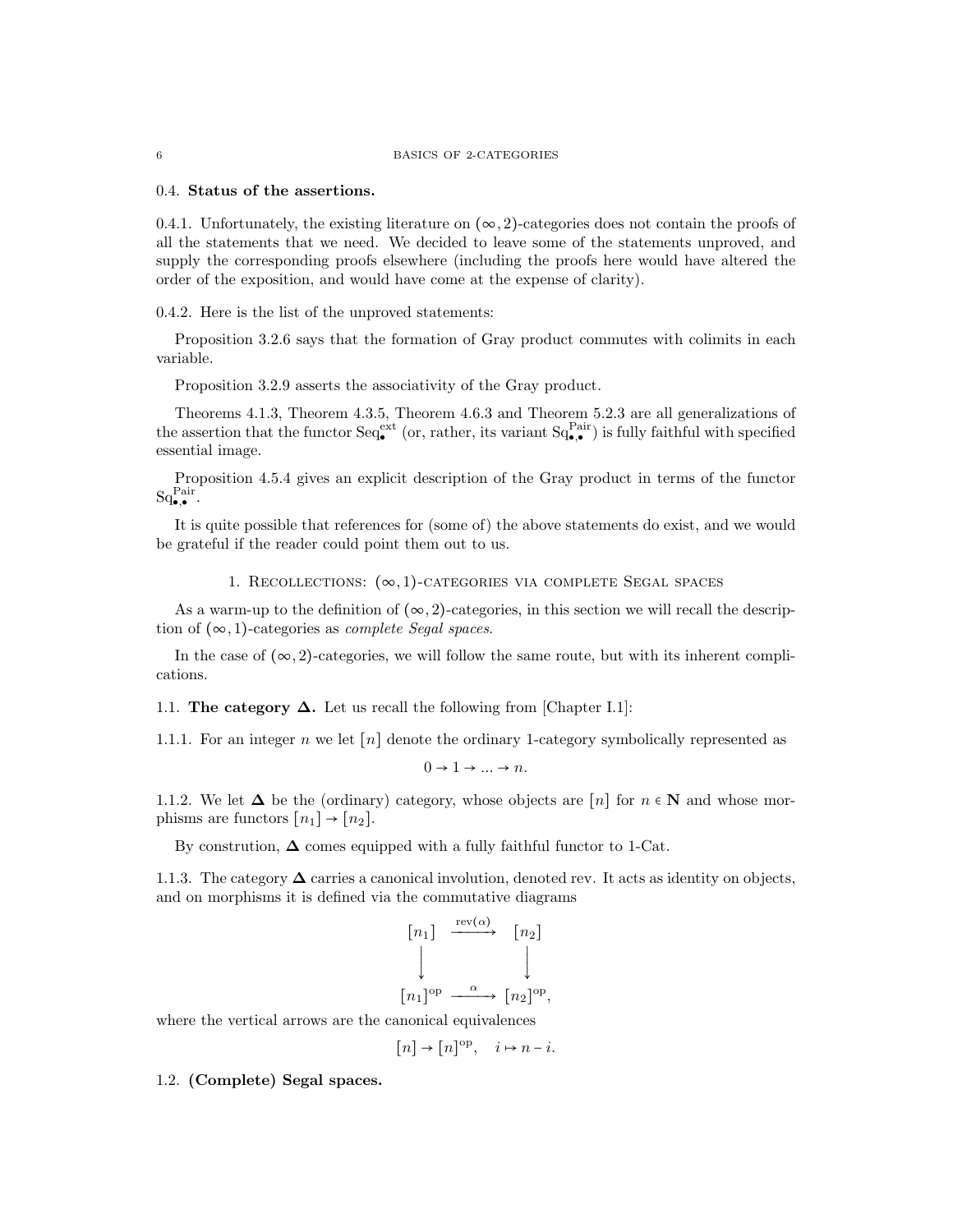1.2.1. Consider the  $(\infty, 1)$ -category of simplicial spaces, i.e., Spc<sup> $\Delta^{\circ p}$ </sup>. Let us recall that an object

$$
E_\bullet \in \mathrm{Spc}^{\mathbf{\Delta}^{\mathrm{op}}}
$$

is said to be a Segal space if the following condition is satisfied:

For any  $n = n_1 + n_2$ , the natural map

$$
E_n \to E_{n_1} \underset{E_0}{\times} E_{n_2},
$$

is an isomorphism in Spc.

In the above formula, the maps  $E_{n_1} \rightarrow E_0 \leftarrow E_{n_2}$  are given by

$$
0 \in [0] \mapsto n_1 \in [n_1] \text{ and } 0 \in [0] \mapsto 0 \in [n_2],
$$

respectively.

1.2.2. Let  $s, t : E_1 \rightarrow E_0$  be the "source" and "target" maps. A point  $\alpha \in E_1$  is said to be invertible if there exists a point

$$
\beta \in E_1 \underset{E_0 \times E_0}{\times} (t(\alpha), s(\alpha)),
$$

satisfying the following condition:

Note that from the isomorphism  $E_2 \simeq E_1 \times E_1$  and the "composition" map  $E_2 \to E_1$ , we obtain two points  $\alpha \circ \beta$  and  $\beta \circ \alpha$  of  $E_1$ . Our condition is that both these points be in the essential image of the degeneracy map  $E_0 \rightarrow E_1$ .

It is easy to see that invertibility is a condition on the connected component of  $E_1$  that a given point belongs to. Let  $(E_1)$ <sup>invert</sup>  $\subset E_1$  be the full subspace consisting of invertible arrows.

1.2.3. Recall that a Segal space  $E_{\bullet}$  is said to be *complete* if the above map  $E_0 \rightarrow (E_1)^{\text{invert}}$  is an isomorphism in Spc.

1.3. The functor Seq. The idea of the functor Seq. is very simple: we want to record the datum of an  $\infty$ -category by keeping track of spaces of n-fold compositions, for every n, along with its simplicial structure as we vary  $n$ .

1.3.1. We construct the functor of  $(\infty, 1)$ -categories

$$
\text{Seq}_{\bullet}: 1\text{-}\mathrm{Cat} \to \text{Spc}^{\mathbf{\Delta}^{\mathrm{op}}}
$$

by sending  $C \in 1$ -Cat to the simplicial space, whose *n*-simplices is the space

$$
Maps_{1\text{-}\mathrm{Cat}}([n], \mathbf{C})
$$

of functors  $[n] \rightarrow \mathbf{C}$ .

1.3.2. The functor Seq. admits a left adjoint, denoted  $\mathfrak{L}$ . Tautologically,  $\mathfrak{L}$  is the left-Kan extension along the Yoneda embedding  $\Delta \to \text{Spc}^{\Delta^{\text{op}}}$  of the functor tautological functor

 $\Delta \rightarrow 1$ -Cat,

i.e., the functor that sends an ordered finite set to itself, viewed as an ordinary category.

1.3.3. We now quote the following fundamental fact ([Rezk1, JT]):

**Theorem 1.3.4.** The above functor  $Seq_{\bullet}$  is fully faithful. Its essential image is the full subcategory of  $Spec^{\Delta^{op}}$  that consists of complete Segal spaces.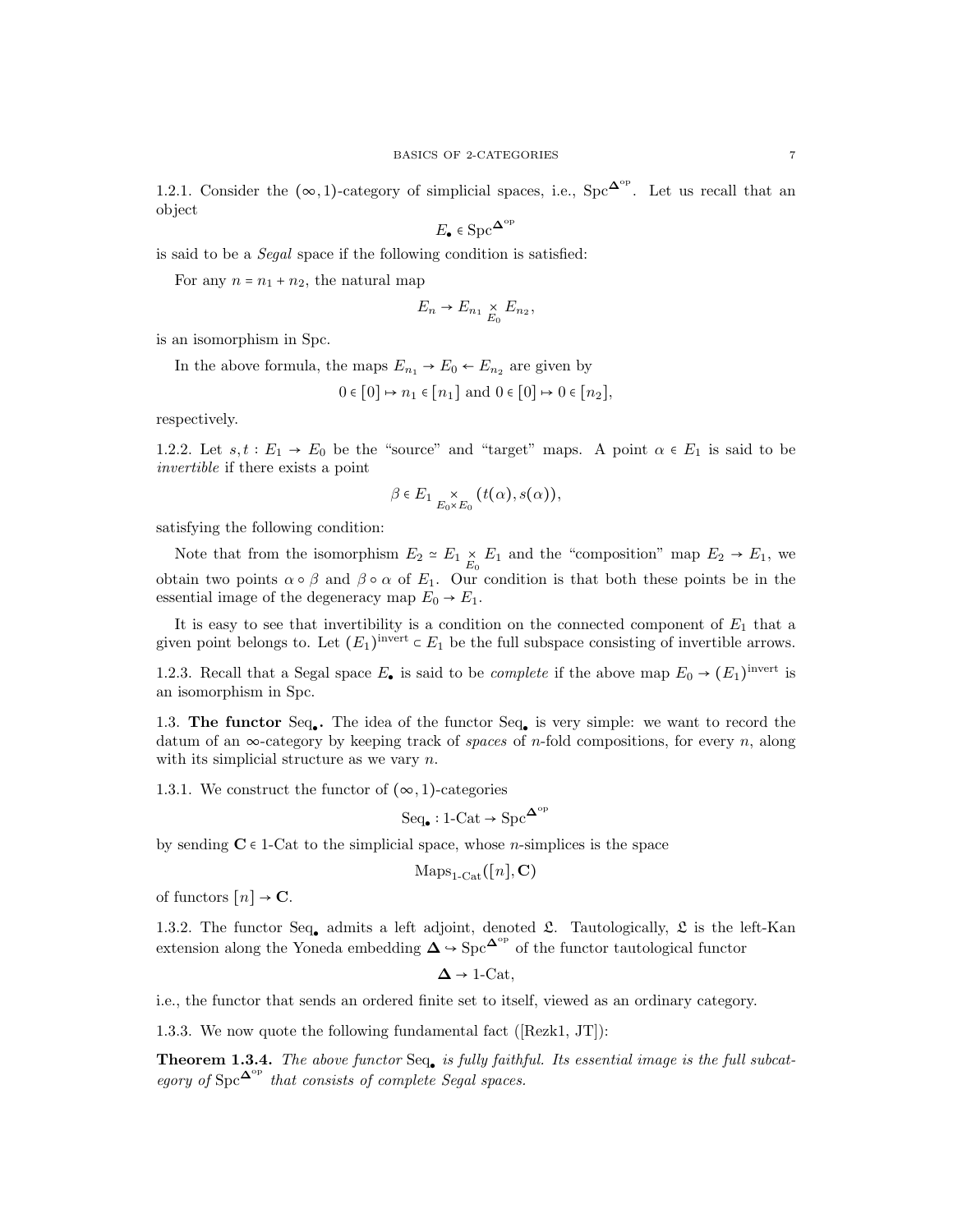1.3.5. The category 1-Cat carries a natural involution, denoted

 $C \mapsto C^{\rm op}.$ 

It is uniquely characterized by the property that the the functor Seq. intertwines this involution with one on  $\text{Spc}^{\mathbf{\Delta}^{\text{op}}}$ , induced by the functor rev :  $\mathbf{\Delta} \to \mathbf{\Delta}$ .

1.4. Properties of categories and functors in terms of Seq. In this subsection we will show how to translate various properties of  $\infty$ -categories (such as the property of being ordinary) or functors (such as the property of being fully faithful) into properties of the corresponding simplicial space.

1.4.1. First, let us observe that an  $(\infty, 1)$ -category **C** is ordinary if for any  $\mathbf{c}_0, \mathbf{c}_1 \in \text{Seq}_0(\mathbf{c})$ , the space

$$
\mathrm{Seq}_1(\mathbf{C})\underset{\mathrm{Seq}_0(\mathbf{c})\times\mathrm{Seq}_0(\mathbf{c})}{\times}\{(\mathbf{c}_0,\mathbf{c}_1)\},
$$

is discrete.

Recall that

1-Cat<sup>1-ordn</sup>  $\subset$  1-Cat

denotes the full subcategory that consists of ordinary categories, and that the above inclusion admits a left adjoint, denoted

 $\mathbf{C} \mapsto \mathbf{C}^{1\text{-ordn}}.$ 

Sometimes,  $C^{1-{\rm ord}n}$  is called the *homotopy category* of C, and is denoted Ho(C).

1.4.2. We have a fully faithful inclusion

$$
Spc \hookrightarrow 1-Cat.
$$

Namely,  $C \in 1$ -Cat is a space if and only if  $Seq_{\bullet}(C)$  is degenerate, i.e., the degeneracy map  $Seq_0(\mathbf{C}) \to Seq_n(\mathbf{C})$  is an isomorphism for every n. Note that given the Segal condition, it is enough to check this for  $n = 1$ .

The inclusion  $\text{Spc} \rightarrow 1\text{-Cat}$  admits a right adjoint, given by

$$
\mathbf{C}\mapsto \mathbf{C}^{\mathrm{Spc}}.
$$

We have

$$
\mathrm{Seq}_n(\mathbf{C}^{\mathrm{Spc}}) \simeq \mathrm{Seq}_0(\mathbf{C}), \quad \forall n.
$$

1.4.3. It follows from the definitions that a functor between  $(\infty, 1)$ -categories  $F : \mathbf{C} \to \mathbf{D}$  is fully faithful if and only if the corresponding map of spaces

(1.1) 
$$
\text{Seq}_1(\mathbf{C}) \to \text{Seq}_1(\mathbf{D}) \underset{\text{Seq}_0(\mathbf{D}) \times \text{Seq}_0(\mathbf{D})}{\times} (\text{Seq}_0(\mathbf{C}) \times \text{Seq}_0(\mathbf{C}))
$$

is an isomorphism (in Spc).

Note that if  $C$  and  $D$  are both spaces, then F is fully faithful if and only if it is a monomorphism, i.e., the inclusion of a union of connected components. Indeed, the above condition is equivalent to

$$
{\rm Seq}_0(\mathbf C) \to {\rm Seq}_0(\mathbf C) \underset{{\rm Seq}_0(\mathbf D)}{\times} {\rm Seq}_0(\mathbf C)
$$

being an isomorphism.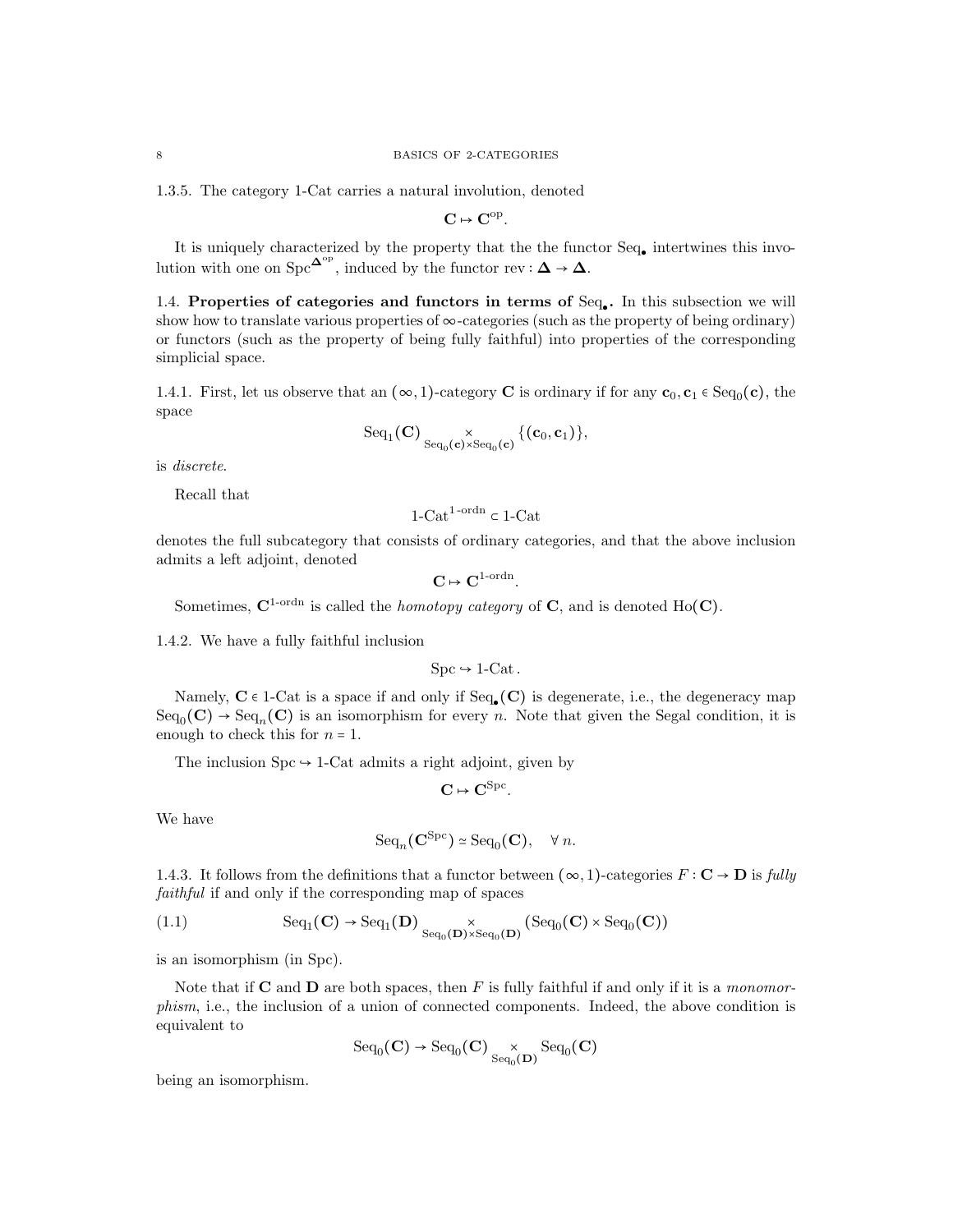1.4.4. Recall that notion of a functor being 1-fully faithful, see [Chapter I.1, Sect. 1.2.4] (for a functor between ordinary categories '1-fully faithful' is what is usually called 'faithful').

It is easy to see that  $F: \mathbb{C} \to \mathbb{D}$  is 1-fully faithful if and only if the map (1.1) is a monomorphism.

1.4.5. Recall also the notion of a 1-replete functor, see [Chapter I.1, Sect. 1.2.5]. It is not difficult to see that this is equivalent to the condition that the functor

$$
\mathrm{Seq}_1(\mathbf{C}) \to \mathrm{Seq}_1(\mathbf{D})
$$

should be fully faithful.

1.5. The  $(\infty, 1)$ -category 1-Cat. In this subsection we will describe the object

$$
\mathrm{Seq}_\bullet(1\text{-}\mathrm{Cat})\in 1\text{-}\mathrm{Cat}^{\mathbf{\Delta}^\mathrm{op}}.
$$

1.5.1. For an  $(\infty, 1)$ -category **I**, recall that

$$
\mathrm{coCart}_{/\mathbf{I}} \subset 1\text{-}\mathrm{Cat}_{/\mathbf{I}}
$$

denotes the full subcategory consisting of coCartesian fibrations.

Recall that

$$
({\rm coCart}_{/I})_{\rm strict}\subset {\rm coCart}_{/I}
$$

denotes the 1-full subcategory with the same objects, but where 1-morphisms are functors that send arrows that are coCartesian over I to arrows that are coCartesian over I.

Recall also that we denote by

$$
0\text{-}\mathrm{coCart}_{/\mathbf{I}}\subset \mathrm{coCart}_{/\mathbf{I}}
$$

the full subcategory consisting of coCartesian fibrations in spaces.

The above notation carries over *mutatis mutandis* to the case of *Cartesian* fibrations.

1.5.2. By definition,

$$
\mathrm{Seq}_{\bullet}(1\text{-}\mathrm{Cat}) \simeq \mathrm{Maps}_{1\text{-}\mathrm{Cat}}([\bullet], 1\text{-}\mathrm{Cat}).
$$

Applying [Chapter I.1, Sect. 1.4.2], we obtain that

$$
\mathrm{Seq}_\bullet\big(1\text{-}\mathrm{Cat}\big)\simeq\big(\mathrm{coCart}_{/[\bullet]}\big)^{\mathrm{Spc}}.
$$

Under this identification, the full subcategory  $Spc \subset 1$ -Cat corresponds to

$$
(0\text{-coCart}_{/[\bullet]})^{\text{Spc}} \subset (\text{coCart}_{/[\bullet]})^{\text{Spc}}.
$$

## 1.6. Unstraightening.

1.6.1. The incarnation of  $(\infty, 1)$ -categories as complete Segal spaces gives an explicit description of the unstraightening functor

$$
Maps_{1\text{-Cat}}(\mathbf{C}, 1\text{-Cat}) \rightarrow (coCart_{/\mathbf{C}})^{Spc}.
$$

Let us be given a functor  $F : \mathbf{C} \to 1$ -Cat. Let us describe the complete Segal space of the corresponding coCartesian fibration  $\widetilde{C} \rightarrow C$ .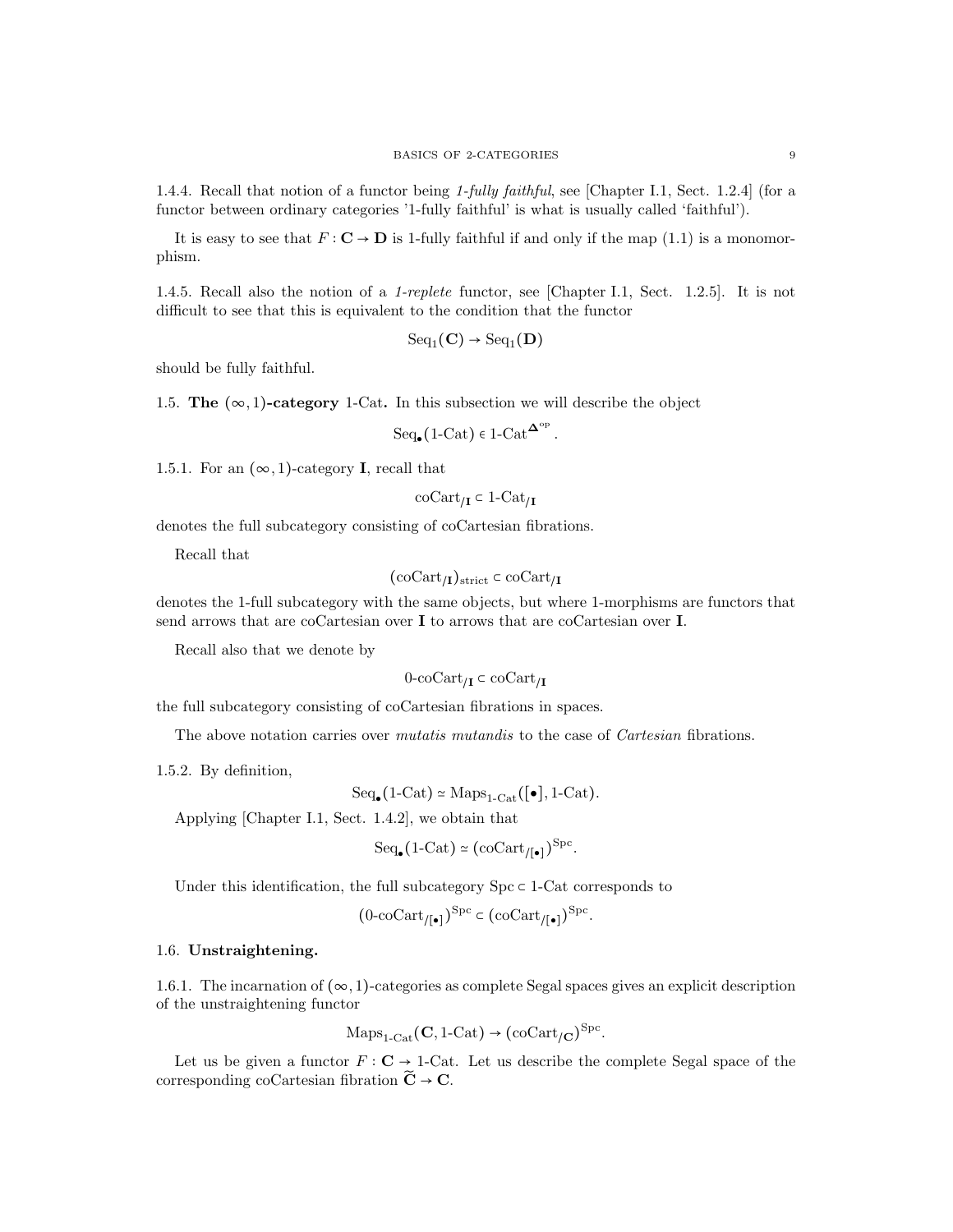1.6.2. For each n consider the category

$$
([n] \times [n])^{\geq \text{diag}},
$$

equipped<sup>1</sup> with the projection on the second coordinate

$$
([n] \times [n])^{\geq \text{diag}} \to [n].
$$

This is a coCartesian fibration of ordinary categories, and consider the corresponding functor

$$
\iota_n : [n] \to 1\text{-Cat} \, .
$$

1.6.3. Now, the space  $\text{Seq}_n(\widetilde{\mathbf{C}})$  is described as follows: it is the space of pairs consisting of a functor

$$
[n] \to \mathbf{C},
$$

and a natural transformation from  $\iota_n$  to the composite functor

$$
[n] \rightarrow \mathbf{C} \stackrel{F}{\rightarrow} 1\text{-Cat}.
$$

## 2. THE NOTION OF  $(\infty, 2)$ -CATEGORY

In this section we give the definition of an  $(\infty, 2)$ -category. In doing so, we will follow C. Barwick in approaching  $(\infty, 2)$ -categories via complete Segal spaces.

Namely, the datum of an  $(\infty, 2)$ -category will consist of an assignment for every n of the  $(\infty, 1)$ -category whose objects are *n*-fold compositions, and whose morphisms are strings of 2-morphisms.

2.1. Definition of the  $(\infty, 1)$ -category of  $(\infty, 2)$ -categories. In this subsection we introduce the  $(\infty, 1)$ -category of  $(\infty, 2)$ -categories, to be denoted 2-Cat.

2.1.1. We define 2-Cat as a full subcategory of  $1$ -Cat<sup> $\Delta^{\circ p}$ </sup>, defined by the following three conditions:

**Condidtion 0:** We require that  $\mathbf{E}_0 \in 1$ -Cat be a space.

**Condidtion 1:** We require that for any  $n = n_1 + n_2$ , the map (i.e., functor between  $(\infty, 1)$ ) categories)

$$
\mathbf{E}_n \to \mathbf{E}_{n_1} \underset{\mathbf{E}_0}{\times} \mathbf{E}_{n_2}
$$

be an isomorphism in 1-Cat (i.e., an equivalence of  $(\infty, 1)$ -categories).

To formulate Condition 2 we note that given Condition 1, the ordinary category  $(E_1)^{1-\text{ordn}}$ contains a 1-full subcategory  $((\mathbf{E}_1)^{1\text{-ordn}})$ <sup>invert</sup>. We let  $(\mathbf{E}_1)^{\text{invert}}$  to be the corresponding 1-full subcategory of  $\mathbf{E}_1$ .

It is easy to see that the degeneracy functor  $\mathbf{E}_0 \to \mathbf{E}_1$  (automatically, uniquely) factors as  $\mathbf{E}_0 \rightarrow (\mathbf{E}_1)^{\text{invert}}.$ 

**Condidtion 2.** We require that the above map (i.e., a functor of  $(\infty, 1)$ -categories)

$$
\mathbf{E}_0 \to (\mathbf{E}_1)^{\mathrm{invert}}
$$

be an isomorphism in 1-Cat (i.e., be an equivalence of  $(\infty, 1)$ -categories).

<sup>&</sup>lt;sup>1</sup>This is the full subcategory of  $[n] \times [n]$  consisting of objects  $(i, j)$  with  $i \leq j$ .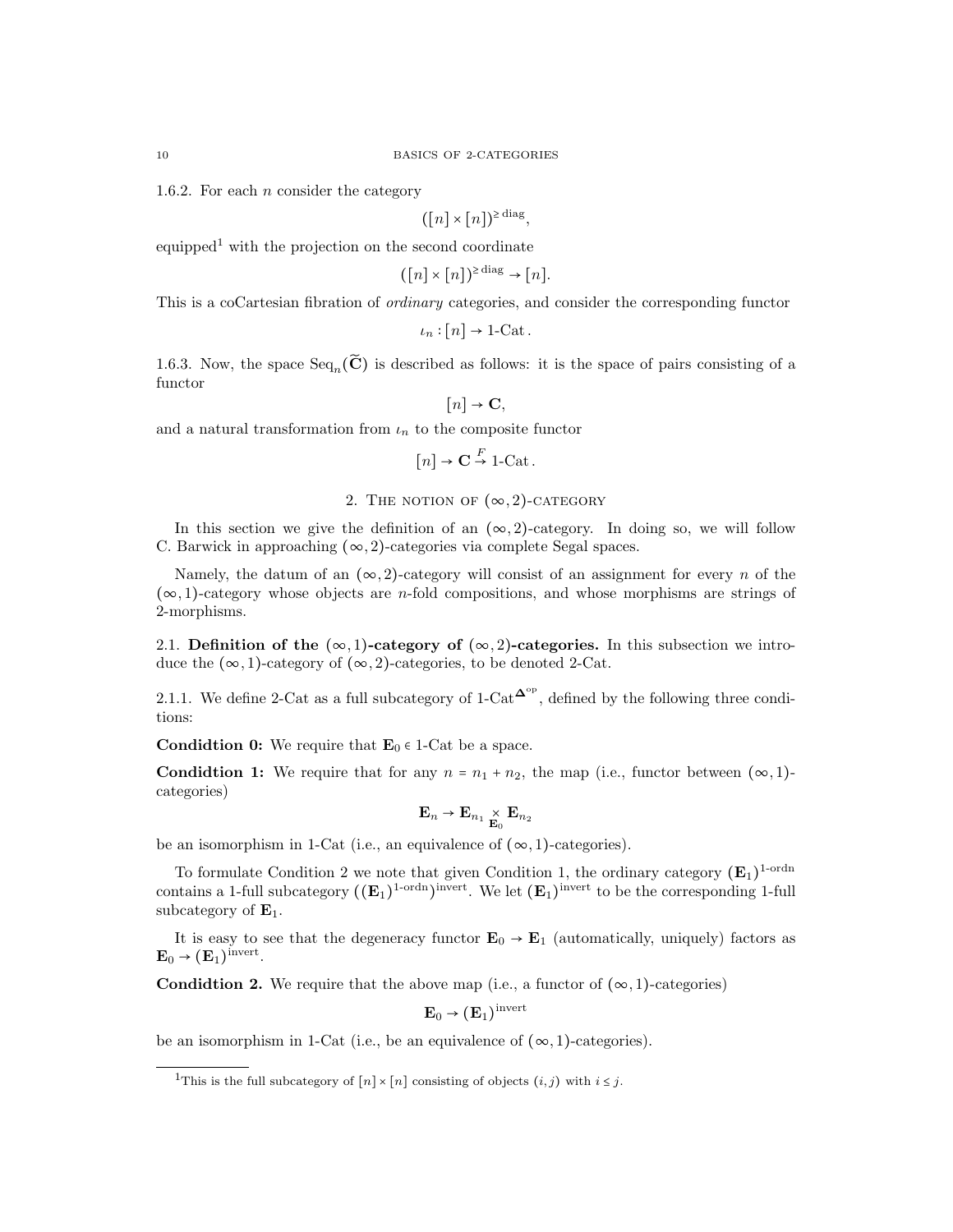Remark 2.1.2. One can show that, given Conditions 0 and 1, the  $(\infty, 1)$ -category  $(\mathbf{E}_1)$ <sup>invert</sup> is actually a space. In fact, Conditions 1 and 2 imply that  $(E_{\bullet})^{\text{Spc}}$  is a Segal space and the natural map  $((\mathbf{E}_1)^{\text{Spc}})^{\text{invert}} \to (\mathbf{E}_1)^{\text{invert}}$  is an isomorphism (of spaces).

From here one deduces that Condition 2 can be replaced by a seemingly weaker condition:

Condition 2': We require that the Segal space  $(E_{\bullet})^{\text{Spc}}$  be complete.

2.1.3. We will denote the tautological fully faithful embedding

$$
2\text{-}\mathrm{Cat} \to 1\text{-}\mathrm{Cat}^{\mathbf{\Delta}^\mathrm{op}}
$$

by  $Seq_{\bullet}$ .

2.1.4. Note that the category 2-Cat has limits, and the functor  $Seq_{\bullet}$  commutes with limits. Indeed, it suffices to observe that Conditions 0, 1 and 2 above are all stable under taking limits in 1-Cat<sup> $\mathbf{\Delta}^{\text{op}}$ .</sup>

For future reference we record:

Lemma 2.1.5. The category 2-Cat is presentable (in particular, contains colimits).

2.1.6. The category 2-Cat carries a pair of mutually commuting involutions, denoted

 $\mathbb{S} \mapsto \mathbb{S}^{1-\text{op}}$  and  $\mathbb{S} \mapsto \mathbb{S}^{2-\text{op}}$ ,

respectively.

The involution  $\mathbb{S} \mapsto \mathbb{S}^{1-\text{op}}$  is uniquely characterized by the property that the functor Seq. intertwines it with the involution on 1-Cat<sup> $\Delta^{\circ p}$ </sup>, induced by the involution rev :  $\Delta \to \Delta$ .

The involution  $\mathbb{S} \mapsto \mathbb{S}^{2-\text{op}}$  is uniquely characterized by the property that the functor Seq. intertwines it with the involution on 1-Cat  $\mathbf{L}^{\mathbf{op}}$ , induced by the involution

$$
1\text{-}\mathrm{Cat} \to 1\text{-}\mathrm{Cat}, \quad \mathbf{C} \mapsto \mathbf{C}^\mathrm{op}.
$$

In what follows, we shall denote by

$$
\mathbb{S} \mapsto \mathbb{S}^{1 \& 2\text{-op}} \simeq \mathbb{S}^{2 \& 1\text{-op}}
$$

the composition of the above two involutions.

2.2. Basic properties of  $(\infty, 2)$ -categories. Since  $(\infty, 2)$ -categories were defined via simplicial  $(\infty, 1)$ -categories, their properties (such as being ordinary) are expressed in such terms.

2.2.1. We have a fully faithful embedding

$$
(2.1) \t1-Cat \rightarrow 2-Cat
$$

that makes the diagram

$$
\begin{array}{ccc}\n & 1-\text{Cat} & \xrightarrow{\text{Seq}_{\bullet}} & \text{Spc}^{\Delta^{\text{op}}} \\
 & \downarrow & & \downarrow \\
 & 2-\text{Cat} & \xrightarrow{\text{Seq}_{\bullet}} & 1-\text{Cat}^{\Delta^{\text{op}}} \\
\end{array}
$$

commute.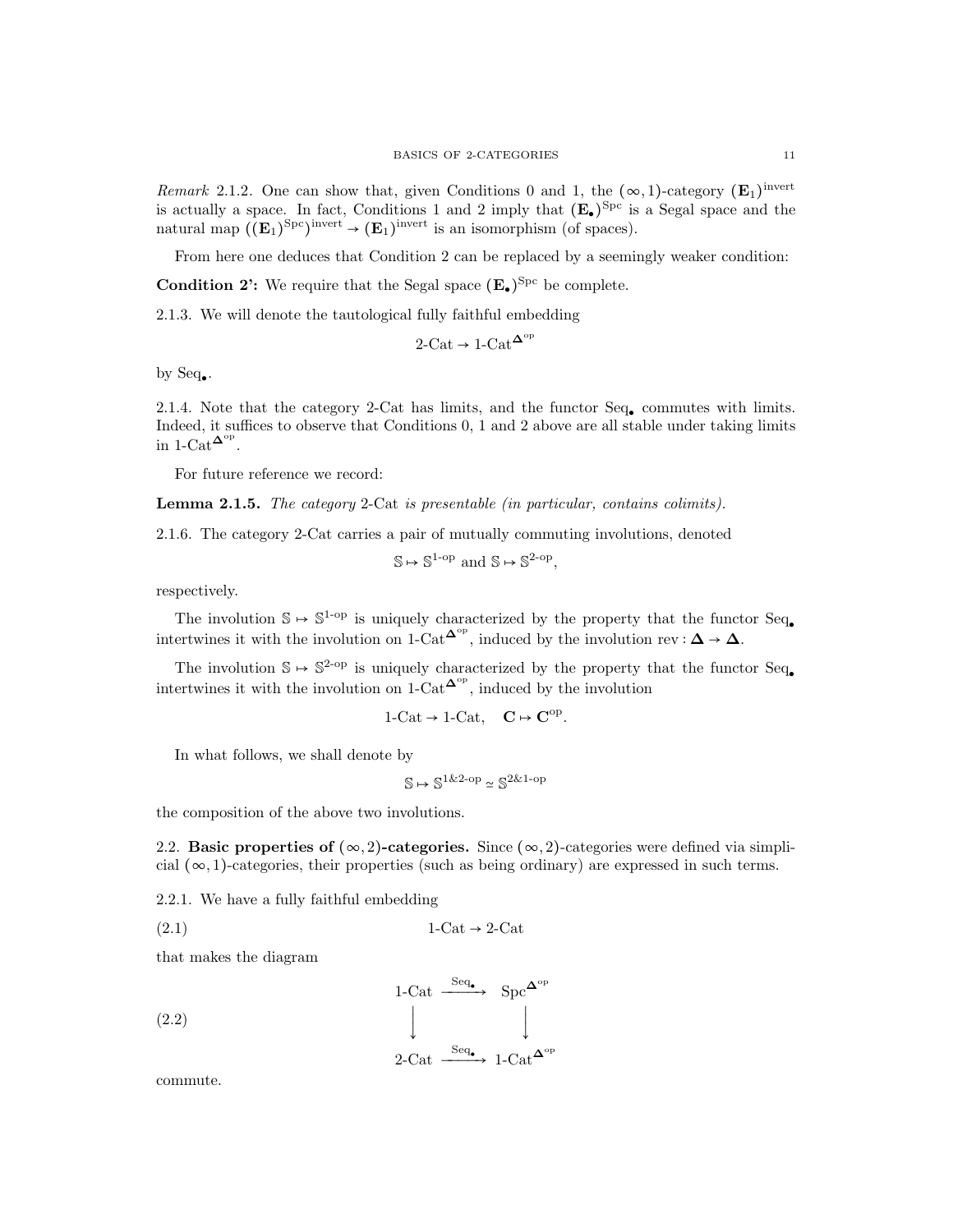2.2.2. The embedding (2.1) admits a right adjoint, to be denoted

$$
\mathbb{S}\mapsto \mathbb{S}^{1\text{-}\mathrm{Cat}}.
$$

This right adjoint can be characterized by the fact that the natural transformation in the diagram

$$
\begin{array}{ccc}\n1\text{-Cat} & \xrightarrow{\text{Seq}_{\bullet}} & \text{Spec}^{\mathbf{\Delta}^{\mathrm{op}}} \\
\Big\downarrow^{\mathbf{S}\mapsto\mathbf{S}^{1\text{-Cat}}}\Big\uparrow^{\mathbf{S}\text{-act}} & & \Big\uparrow^{\mathbf{E}_{\bullet}\mapsto(\mathbf{E}_{\bullet})^{\text{Spec}}} \\
2\text{-Cat} & \xrightarrow{\text{Seq}_{\bullet}} & 1\text{-Cat}^{\mathbf{\Delta}^{\mathrm{op}}},\n\end{array}
$$

obtained by passing to right adjoints along the vertical arrows in (2.2), is an isomorphism.

We denote

$$
\mathbb{S}^{\mathrm{Spc}}\coloneqq\big(\mathbb{S}^{1\text{-}\mathrm{Cat}}\big)^{\mathrm{Spc}}.
$$

2.2.3. We shall say that an  $(\infty, 2)$ -category S is *ordinary* if the  $(\infty, 1)$ -category Seq<sub>1</sub>(S) is ordinary.

Let 2-Cat<sup>2-ordn</sup> denote the full subcategory of 2-Cat consisting of ordinary 2-categories. It is easy to see that 2-Cat<sup>2-ordn</sup> identifies with the category of *ordinary* (a.k.a., usual, classical) 2-categories.

Remark 2.2.4. We always work up to coherent homotopy and what we call an ordinary 2 category is what is often called a 'bicategory' in the literature.

2.2.5. The embedding

$$
2\text{-Cat}^{2\text{-ordn}} \rightarrow 2\text{-Cat}
$$

admits a left adjoint, to be denoted

$$
\mathbb{S} \mapsto \mathbb{S}^{2\text{-ordn}}.
$$

Remark 2.2.6. Note, however, that the diagram



does not commute.

I.e., an  $(\infty, 2)$ -category may be ordinary, only have invertible 2-morphisms, thus being an  $(\infty, 1)$ -category, but not an *ordinary* category.

2.2.7. In what follows we shall refer to points of  $Seq_0(\mathbb{S})$  as *objects* of  $\mathbb{S}$ . For  $s', s'' \in \mathbb{S}$ , we consider the category

$$
\mathrm{Seq}_1(\mathbb{S}) \underset{\mathrm{Seq}_0(\mathbb{S}) \times \mathrm{Seq}_0(\mathbb{S})}{\times} \{s' \times s''\}.
$$

We shall refer to it as the *category of morphisms* from  $s'$  to  $s''$  and denote it by  $\mathbf{Maps}_{\mathbb{S}}(s', s'')$ . We shall use the notation  $\text{Maps}_{\mathbb{S}}(s', s'')$  for

$$
\mathbf{Maps}_{\mathbb{S}}(s', s'')^{\text{Spc}} \simeq \text{Maps}_{\mathbb{S}^{1}\text{-}\mathrm{Cat}}(s', s'').
$$

2.2.8. If  $s', s''$  are objects of  $\mathbb{S}$ , we have

$$
\mathbf{Maps}_{\mathbb{S}^{2\text{-}\mathrm{ordn}}}(s',s'') \simeq (\mathbf{Maps}_{\mathbb{S}}(s',s''))^{1\text{-}\mathrm{ordn}}.
$$

2.3. Properties of functors between  $(\infty, 2)$ -categories.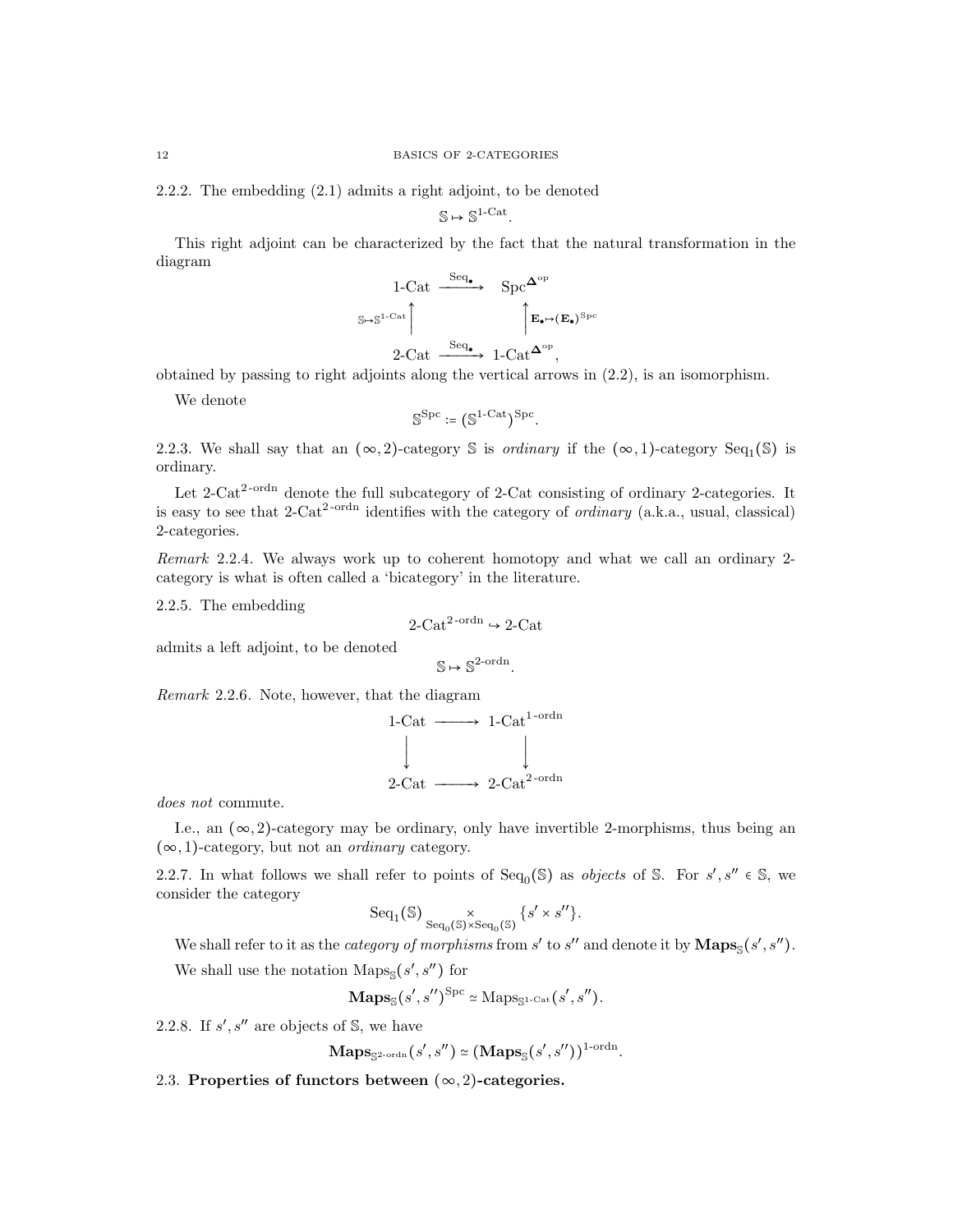2.3.1. Let  $F : \mathbb{S} \to \mathbb{T}$  be a functor between  $(\infty, 2)$ -categories. We shall say that is *fully faithful* if the resulting functor if  $(\infty, 1)$ -categories

(2.3) 
$$
\text{Seq}_1(\mathbb{S}) \to \text{Seq}_1(\mathbb{T}) \underset{\text{Seq}_0(\mathbb{T}) \times \text{Seq}_0(\mathbb{T})}{\times} (\text{Seq}_0(\mathbb{S}) \times \text{Seq}_0(\mathbb{S}))
$$

is an equivalence.

Equivalently, this means that for every  $s', s'' \in \mathbb{S}$ , the functor

(2.4) 
$$
\mathbf{Maps}_{\mathbb{S}}(s', s'') \to \mathbf{Maps}_{\mathbb{T}}(F(s'), F(s''))
$$

is an equivalence.

2.3.2. We shall say that F is 1-fully faithful if the functor  $(2.3)$  is fully faithful. Equivalently, this means the functor (2.4) is fully faithful for any  $s', s'' \in \mathbb{S}$ .

2.3.3. We shall say that  $F$  is 1-replete if the functor

$$
\mathrm{Seq}_1(\mathbb{S})\to\mathrm{Seq}_1(\mathbb{T})
$$

is fully faithful.

A functor which is 1-replete is an equivalence onto what we call a 1-full subcategory. For an  $(\infty, 2)$ -category S, its 1-full subcategories are in bijection with those in  $\mathbb{S}^2$ -ordn, and also with those of  $\mathbb{S}^{1-\text{Cat}}$ .

2.3.4. We shall say that a functor F is 2-fully faithful if the functor  $(2.3)$  is 1-fully faithful (equivalently, if the functor (2.4) is 1-fully faithful for any  $s', s'' \in \mathbb{S}$ ).

2.3.5. We shall say that F is 2-replete if the functor  $(2.3)$  is 1-replete (equivalently, if the functor (2.4) is 1-replete for any  $s', s'' \in \mathbb{S}$ ).

2.3.6. A functor which is 2-replete is an equivalence onto what we call a 2-full subcategory.

For an  $(\infty, 2)$ -category S, its 2-full subcategories are in bijection with those in  $\mathbb{S}^2$ -ordn. Each such is determined by a subset of  $\pi_0(\text{Seq}_1(\mathbb{S}))$ , closed under compositions.

2.4. The  $(\infty, 2)$ -category 1 - Cat. The main example of an  $(\infty, 2)$ -category is the  $(\infty, 2)$ category of  $(\infty, 1)$ -categories, denoted **1** - Cat. In this subsection we define what it is.

2.4.1. We introduce the  $(\infty, 2)$ -category **1** - Cat as follows. We let  $Seq_n(1 - Cat)$  be the 1-full subcategory of  $Cart_{/[n]^{op}}$ , where we restrict 1-morphisms to functors that induce an equivalence over each  $i \in [n]$ .

The assignment

 $n \mapsto \text{Seq}_n(\mathbf{1}\text{-}\mathbf{Cat})$ 

clearly defines an object of 1-Cat<sup> $\Delta^{\circ p}$ </sup>.

#### Proposition 2.4.2.

(a) The above object  $Seq_{\bullet}(1 - \text{Cat})$  lies in the essential image of the functor

 $Seq_{\bullet}: 2\text{-Cat} \to 1\text{-Cat}^{\mathbf{\Delta}^{\text{op}}}.$ 

(b) The resulting object 1 - Cat  $\epsilon$  2-Cat is equipped with a canonical identification

 $(1 - \text{Cat})^{1-\text{Cat}} \approx 1-\text{Cat}.$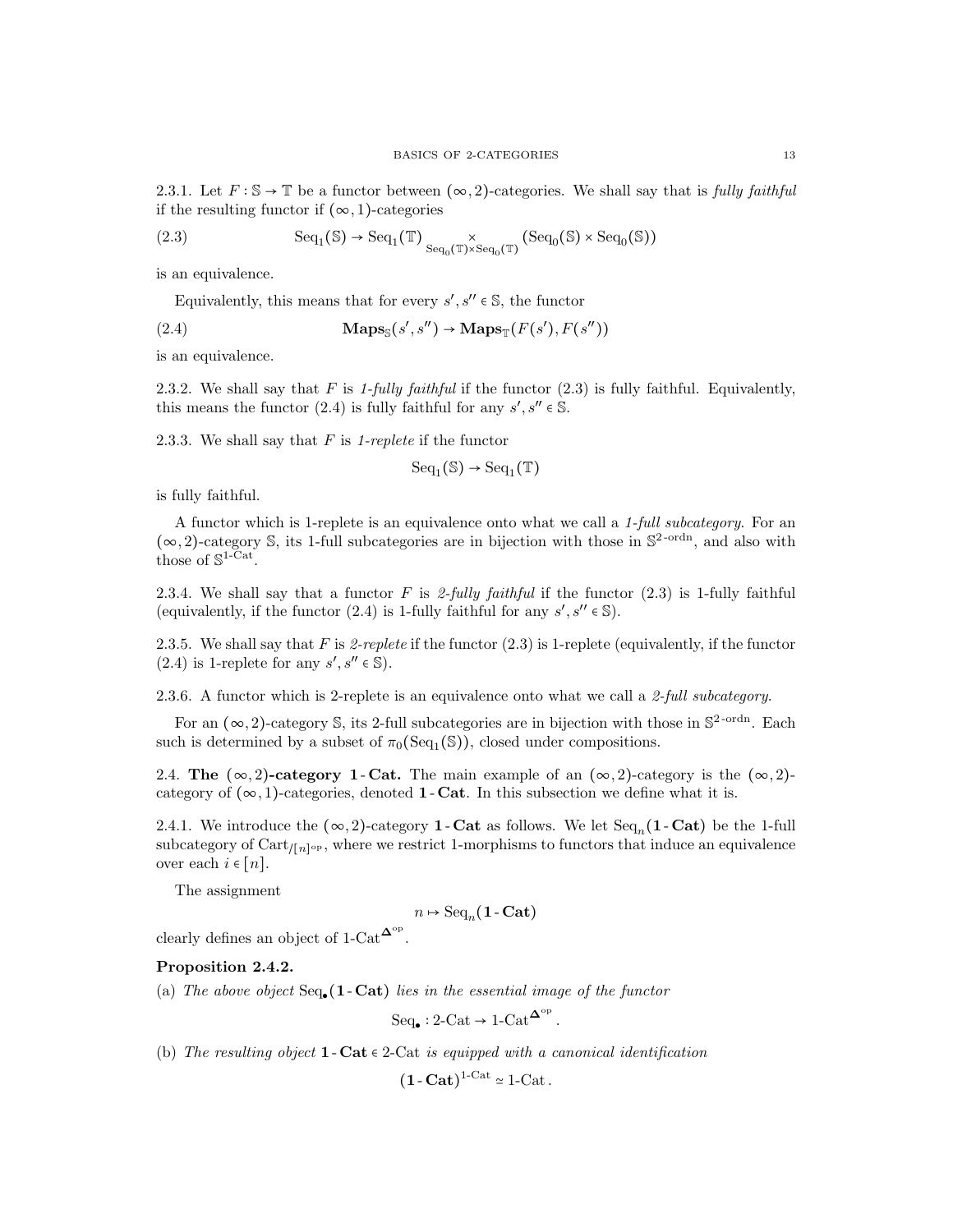*Proof.* First, we note that by construction, the  $(\infty, 1)$ -category Seq<sub>0</sub>(1-Cat) tautologically identifies with (1-Cat) Spc. Similarly, we have a canonical identification

$$
\mathrm{Seq}_\bullet\big(1\text{-}\mathrm{Cat}\big)\coloneqq\mathrm{Maps}\big([\bullet],1\text{-}\mathrm{Cat}\big)\simeq\big(\mathrm{Cart}_{/[\bullet]^{\mathrm{op}}}\big)^{\mathrm{Spc}}=\big(\mathrm{Seq}_\bullet\big(1\text{-}\mathbf{Cat}\big)\big)^{\mathrm{Spc}},
$$

where the second isomorphism is given by [Chapter I.1, Sect. 1.4.5].

It remains to show that the simplicial category  $Seq_{\bullet}(1 - \text{Cat})$  satisfies the Segal condition. Indeed, this follows from the fact that for  $n = n_1 + n_2$ , the functor

$$
Cart_{/[n]^\text{op}} \to \text{Cart}_{/[n_1]^\text{op}} \underset{1-\text{Cat}}{\times} \text{Cart}_{/[n_2]^\text{op}}
$$

is an equivalence.

2.4.3. We also have:

Corollary 2.4.4. For  $S, T \in 1$ -Cat, there is a canonical equivalence

 $\mathbf{Maps}_{1-\mathbf{Cat}}(\mathbf{S}, \mathbf{T}) \simeq \mathrm{Funct}(\mathbf{S}, \mathbf{T}).$ 

*Proof.* Follows from the equivalences:

$$
\mathrm{Funct}({\mathbf{S}},{\mathbf{T}})\simeq \mathrm{Funct}(\text{\small{[1]}},\text{1-Cat})\underset{\text{1-Cat}\times \text{1-Cat}}{\times} \{({\mathbf{S}},{\mathbf{T}})\}\simeq \mathrm{Cart}_{/\text{\small{[1]}}^{\mathrm{op}}}\underset{\text{1-Cat}\times \text{1-Cat}}{\times} \{({\mathbf{S}},{\mathbf{T}})\},
$$

where the second equivalence is the unstraightening over [1].  $\Box$ 

Remark 2.4.5. Suppose in the above definition of **1**-Cat, we replace  $Cart_{\sqrt{n}}$  by  $cot \left(\frac{n}{\sqrt{n}}\right)$ . (Note that the underlying simplicial spaces are both identified with Maps( $[\bullet]$ , 1-Cat).)

The latter simplicial category also lies in the essential image of the functor  $Seq_{\bullet}$ , and the resulting  $(\infty, 2)$ -category identifies with  $(1 - \text{Cat})^{2-\text{op}}$ .

2.5. The  $(\infty, 2)$ -category of functors. So far, we have defined on the totality of  $(\infty, 2)$ categories a structure of  $(\infty, 1)$ -category. In particular, for S, T we have a well-defined *space* 

$$
\mathrm{Maps}_{2\text{-}\mathrm{Cat}}(\mathbb{S},\mathbb{T}).
$$

We claim, however, that the above space lifts, in a natural way to an object of 2-Cat.

2.5.1. We have the following basic result:

**Theorem 2.5.2** ([Rezk2, BarS]). For  $\mathcal{S}, \mathbb{T} \in 2$ -Cat, the functor

$$
\mathbb{X} \mapsto \mathrm{Maps}_{2\text{-}\mathrm{Cat}}(\mathbb{X} \times \mathbb{S}, \mathbb{T})
$$

is representable.

Note that Theorem 2.5.2 is not at all tautological. By the Adjoint Functor Theorem, it is equivalent to the following one:

Theorem 2.5.3. The functor

 $2$ -Cat × 2-Cat → 2-Cat,  $\mathbb{S}.\mathbb{T} \mapsto \mathbb{S} \times \mathbb{T}$ 

commutes with colimits in each variable.

2.5.4. In what follows we shall denote the object representing the functor in Theorem 2.5.2 by

Funct( $\mathcal{S}, \mathcal{T}$ )  $\in$  2-Cat.

Note that by definition

$$
(\text{Funct}(\mathbb{S}, \mathbb{T}))^{\text{Spc}} \simeq \text{Maps}_{2\text{-Cat}}(\mathbb{S}, \mathbb{T}).
$$

 $\Box$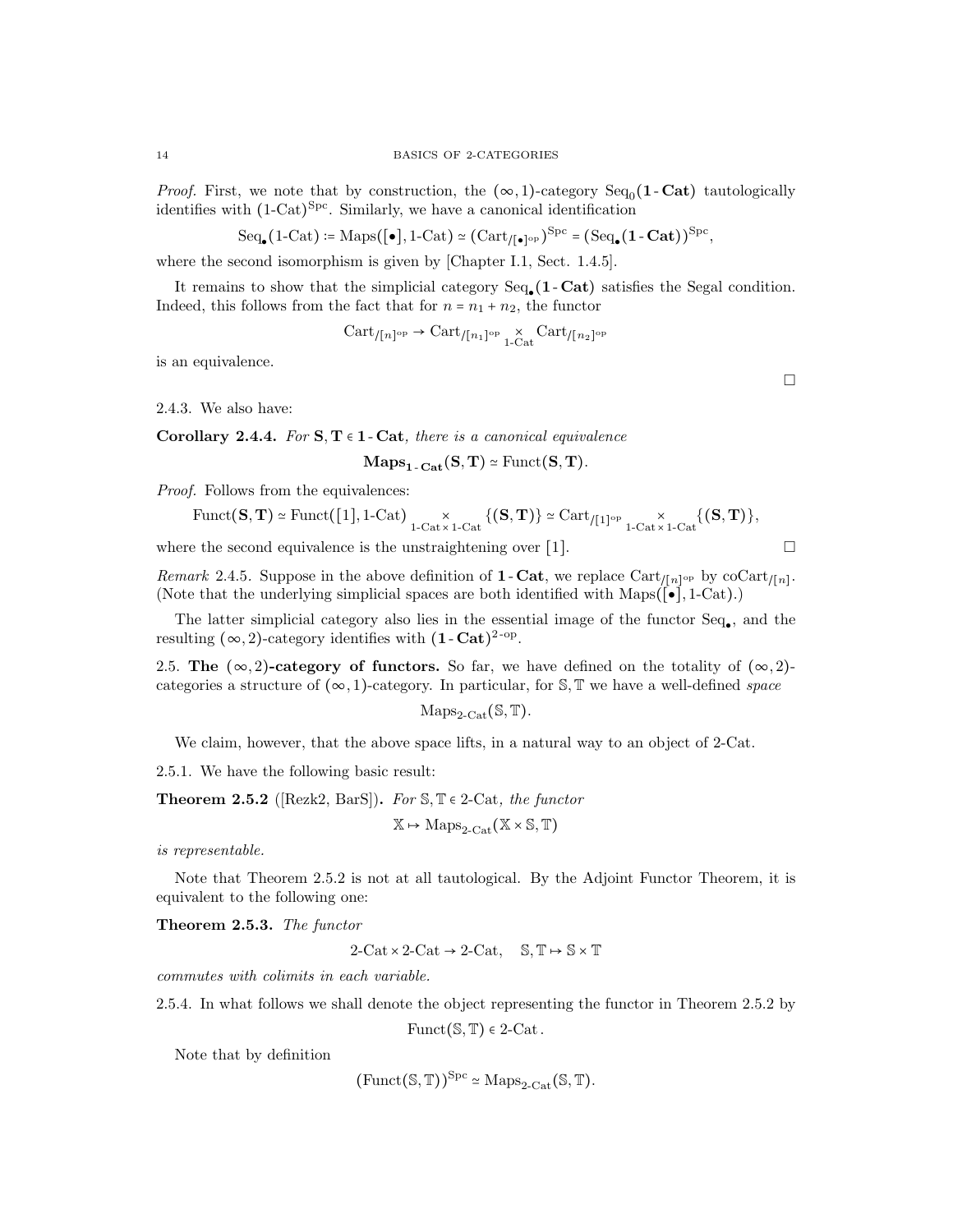# 2.6.  $(\infty, 2)$ -categories via bi-simplicial spaces.

2.6.1. The category 1-Cat<sup> $\Delta^{\rm op}$ </sup> admits a fully faithful embedding into

$$
\big(\mathrm{Spc}^{\mathbf{\Delta}^{\mathrm{op}}}\big)^{\mathbf{\Delta}^{\mathrm{op}}}\simeq \mathrm{Spc}^{\mathbf{\Delta}^{\mathrm{op}}\times \mathbf{\Delta}^{\mathrm{op}}},
$$

given by  $(\text{Seq}_{\bullet})^{\mathbf{\Delta}^{\text{op}}}$ , i.e., apply the functor  $\text{Seq}_{\bullet}: 1\text{-}\text{Cat} \to \text{Spc}^{\mathbf{\Delta}^{\text{op}}}$  simplex-wise.

Hence, we obtain a fully faithful embedding

(2.5) 
$$
\mathrm{Sq}_{\bullet,\bullet}^{\sim} = (\mathrm{Seq}_{\bullet})^{\Delta^{\mathrm{op}}} \circ \mathrm{Seq}_{\bullet} : 2\text{-}\mathrm{Cat}^{\Delta^{\mathrm{op}}} \to \mathrm{Spc}^{\Delta^{\mathrm{op}} \times \Delta^{\mathrm{op}}}.
$$

2.6.2. For a pair of integers  $m, n \ge 0$ , consider the functor  $Sq_{m,n}^{\sim}$ . Since this functor commutes with limits, it is co-representable. We let  $[m, n]$ <sup>~</sup>  $\in$  2-Cat denote the co-representing object.

It is easy to see that  $[0,n] \cong [n]$  and  $[m,0] \cong$  \*. Note that Segal condition implies that the natural maps

(2.6) 
$$
[m,n_1]^\sim \underset{\ast}{\sqcup} [m,n_2]^\sim \to [m,n_1+n_2]^\sim
$$

and

(2.7) 
$$
[m_1, n]^\sim \underset{[n]}{\sqcup} [m_2, n]^\sim \to [m_1 + m_2, n]^\sim
$$

are isomorphisms. Pictorially, one could think of  $[m, n]$ <sup>~</sup> as the diagram



2.6.3. The material in the rest of this subsection is included for the sake of completeness.

Note that we have the following explicit description of the ordinary 2-category

$$
([m,n]^{\sim})^{2\text{-ordn}}.
$$

Its objects are integers  $0, ..., n$ . For  $0 \le i, j \le n$ , the 1-category of morphisms  $i \to j$  is described as follows:

- (a) It is empty if  $i > j$ ;
- (b) It is  $\{*\}$  if  $i = j$ ;
- (c) For  $i < j$  it is the poset of sequences

$$
(f_{i,i+1},...,f_{j-1,j}) \in \{0,...,m\}
$$

The order relation is

$$
(f_{i,i+1},...,f_{j-1,j}) \le (f'_{i,i+1},...,f'_{j-1,j}) \iff \forall i \le k \le j-1, \ f_{k,k+1} \le f'_{k,k+1}.
$$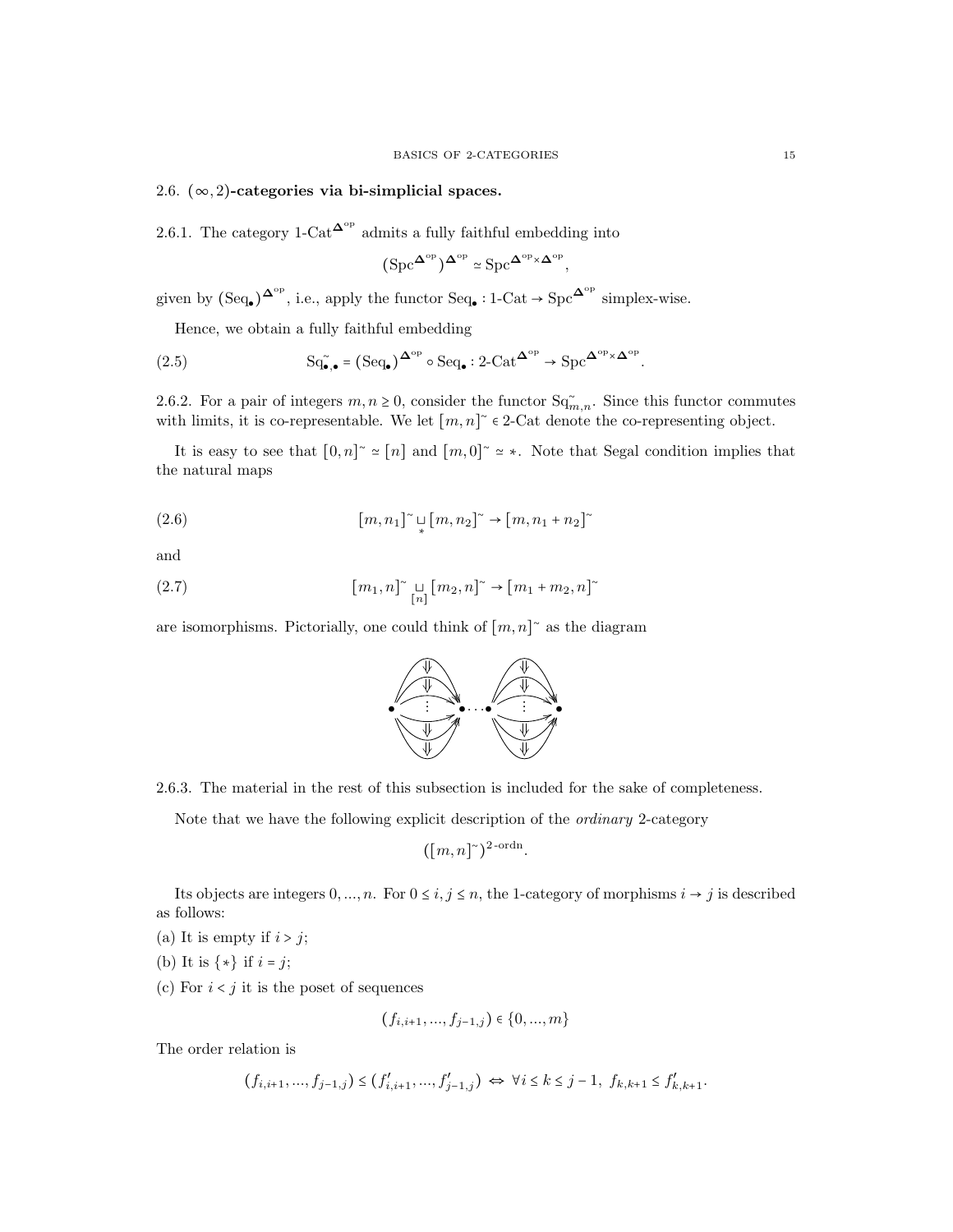2.6.4. We have the following result:

**Theorem 2.6.5** ([BarS, Lemma 12.5]). For any  $(m, n)$ , the tautological functor

 $[m, n] \to ([m, n] \check{ })^{2\text{-ordn}}$ 

is an equivalence.

In other words, this theorem says that for every  $m, n$  the object of 2-Cat, co-representing the functor

$$
\mathbb{S} \mapsto \mathrm{Sq}_{m,n}^{\sim}(\mathbb{S}) \simeq \mathrm{Seq}_{m}(\mathrm{Seq}_{n}(\mathbb{S})), \quad 2\text{-}\mathrm{Cat} \to \mathrm{Spc}
$$

is an ordinary 2-category.

#### 3. Lax functors and the Gray product

One of the key new features of  $(\infty, 2)$ -categories, as compared to  $(\infty, 1)$ -categories, is the notion of right-lax (or left-lax) functor. We will introduce these notions in the present section.

3.1. Lax functors. The idea of a lax functor is that the composition of 1-morphisms does not have to go to the composition, but rather be connected to it by a (not necessarily invertible) 2-morphism.

3.1.1. Let S be an  $(\infty, 2)$ -category, thought of as a functor  $\mathbf{\Delta}^{\mathrm{op}} \to 1$ -Cat. Let S<sup>∮</sup> be the total space of the corresponding coCartesian fibration over  $\Delta^{\text{op}}$ .

By definition, a functor between a pair of  $(\infty, 2)$ -categories S and T is a functor

 $\mathbb{S}^{\oint} \to \mathbb{T}^{\oint}$ 

that sends coCartesian arrows to coCartesian arrows.

3.1.2. We give the following definitions: a map

$$
\alpha : [m] \to [n]
$$

is said to be:

- active if  $\alpha(0) = 0$  and  $\alpha(m) = n$ .
- idle if for all  $0 \leq j \leq n$  for which there exist  $0 \leq i_1, i_2 \leq m$  with  $\alpha(i_i) \leq j \leq \alpha(i_2)$ , there exists  $0 \leq i \leq m$  such that  $\alpha(i) = j$ ;
- inert if for all  $0 \leq j \leq n$  for which there exist  $0 \leq i_1, i_2 \leq m$  with  $\alpha(i_i) \leq j \leq \alpha(i_2)$ , there exists a *unique*  $0 \le i \le m$  such that  $\alpha(i) = j$ ;

In other words, an inert map sends  $i \mapsto i + k$  for some  $0 \le k \le n - m$ .

3.1.3. We define a non-unital right-lax functor from  $\mathcal S$  to  $\mathbb T$  to be a functor

$$
\mathbb{S}^{\oint} \to \mathbb{T}^{\oint}
$$

which takes coCartesian edges over *inert* morphisms of  $\Delta$  to coCartesian edges.

We define a *right-lax functor* from  $S$  to  $T$  to be a functor

$$
\mathbb{S}^{\oint} \to \mathbb{T}^{\oint}
$$

which takes coCartesian edges over *idle* morphisms of  $\Delta$  to coCartesian edges.

We define a non-unital left-lax functor (resp., left-lax functor) from  $\mathcal S$  to  $\mathbb T$  to be a non-unital right-lax functor (resp., right-lax functor) from  $\mathbb{S}^2$ -op to  $\mathbb{T}^2$ -op.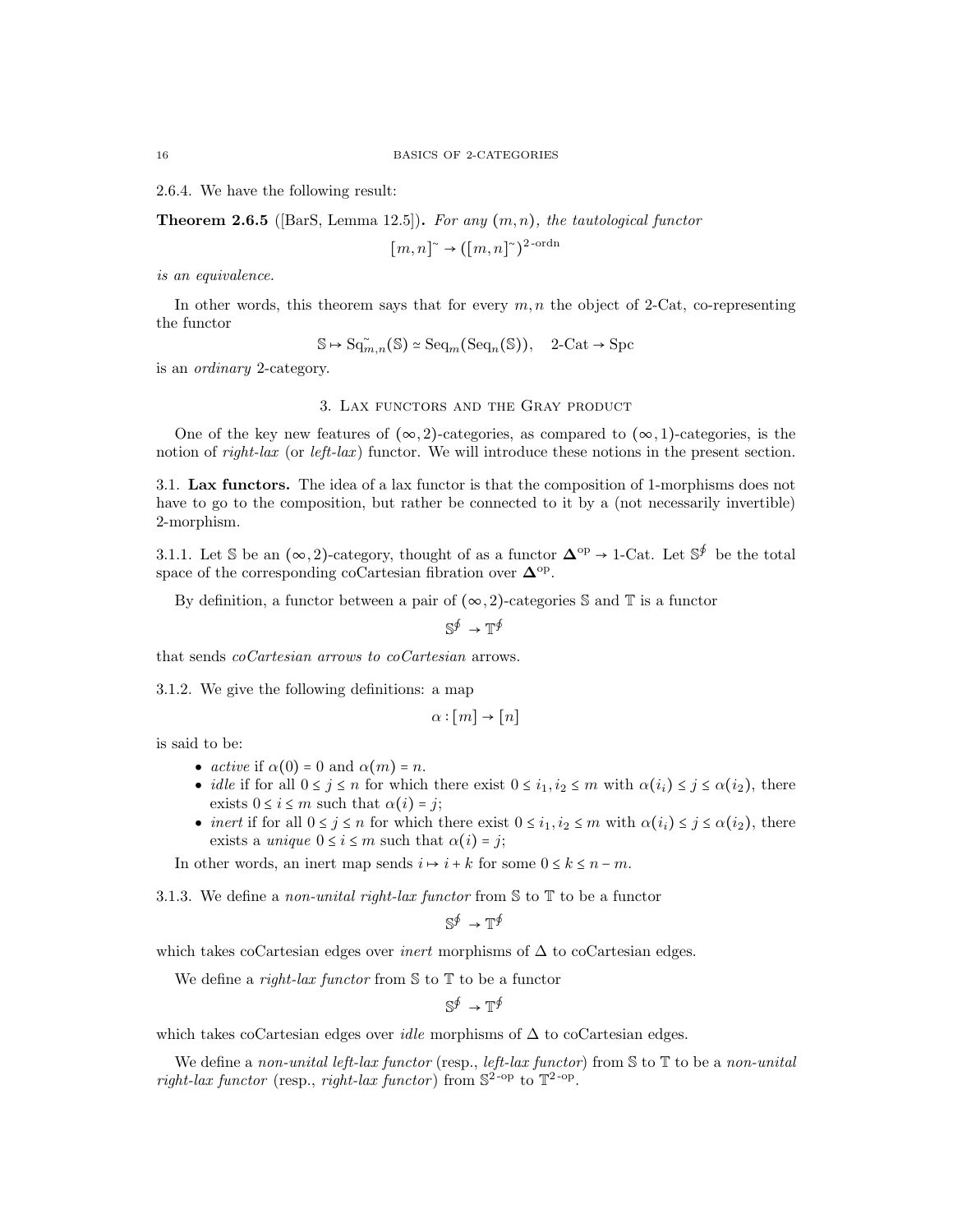Remark 3.1.4. At the level of ordinary 2-categories, the notion of 'non-unital right-lax functor' differs from what is called a lax functor in the literature on ordinary 2-categories. In particular, unlike the classical notion, the notion of a non-unital right-lax functor is invariant with respect to equivalence of 2-categories.

On the other hand, the notion of 'right-lax functor', at the level of ordinary 2-categories, agrees with what is usually called a 'normal lax functor' in the literature on ordinary 2 categories.

3.1.5. In what follows, given a pair of  $(\infty, 2)$ -categories S and T we shall symbolically denote right-lax and left-lax functors from S to T by

 $S \rightarrow T$ .

to distinguish them from actual (i.e., strict) functors, which we denote by  $\mathbb{S} \to \mathbb{T}$ .

3.1.6. Let  $F : \mathbb{S} \to \mathbb{T}$  be a right-lax functor. Then, for a string of objects  $s_0 \stackrel{\phi}{\to} s_1 \stackrel{\psi}{\to} s_2$  in  $\mathbb{S}$ , we are given a (not necessarily invertible) 2-morphism

(3.1) 
$$
F(\psi) \circ F(\phi) \to F(\psi \circ \phi),
$$

i.e., a 1-morphism in  $\mathbf{Maps}_{\mathbb{T}}(F(s_0), F(s_2)).$ 

For a left-lax functor, we have a map in the opposite direction:  $F(\psi \circ \phi) \to F(\psi) \circ F(\phi)$ .

3.1.7. We can introduce 1-full subcategories

$$
2\text{-Cat} \hookrightarrow 2\text{-Cat}_{\text{right-lax}} \hookrightarrow 2\text{-Cat}_{\text{right-lax}_{\text{non-unit}}}
$$

of the full subcategory of 1-Cat<sup> $\Delta^{\circ p}$ </sup> formed by coCartesian fibrations, by imposing increasingly weaker conditions on 1-morphisms.

Thus, for a pair of objects  $\mathcal{S}, \mathbb{T} \in 2$ -Cat we have the well-defined spaces

$$
\mathrm{Maps}_{2\text{-}\mathrm{Cat}}(\mathbb{S}, \mathbb{T}) \subset \mathrm{Maps}_{2\text{-}\mathrm{Cat}_{\mathrm{right}\text{-}\mathrm{lex}}}(\mathbb{S}, \mathbb{T}) \subset \mathrm{Maps}_{2\text{-}\mathrm{Cat}_{\mathrm{right}\text{-}\mathrm{lex}_{\mathrm{non\text{-}unt}}}}(\mathbb{S}, \mathbb{T}).
$$

All of the above categories contain limits, and the above embeddings commute with limits.

3.2. The Gray tensor product. The notion of right-lax functor allows one to introduce the notion of Gray product of  $(\infty, 2)$ -categories. Given  $(\infty, 2)$ -categories S and T, the Gray product  $\mathbb{S} \otimes \mathbb{T}$  has the same objects as  $\mathbb{S} \times \mathbb{T}$ . However, for  $s_0 \stackrel{\phi}{\to} s_1$  and  $t_0 \stackrel{\psi}{\to} t_1$ , the diagram

$$
(s_0, t_0) \xrightarrow{\text{(id,}\psi)} (s_0, t_1)
$$
  

$$
(\phi, \text{id}) \downarrow \qquad \qquad (\phi, \text{id})
$$
  

$$
(s_1, t_0) \xrightarrow{\text{(id,}\psi)} (s_1, t_1)
$$

will no longer commute, but will do so up to a non-invertible 2-morphism.

The formation of the Gray product will allow us to talk about right-lax natural transformation between functors.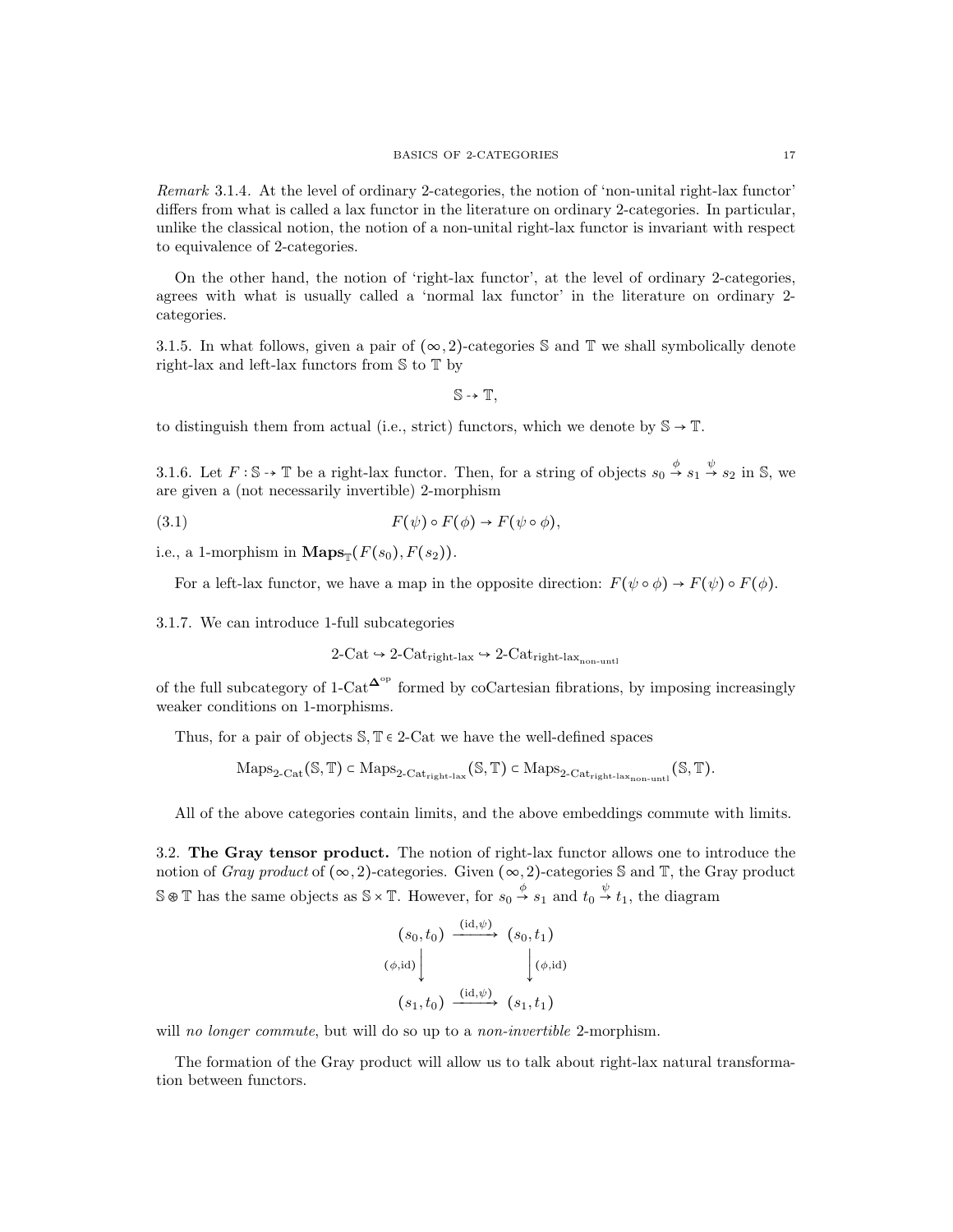3.2.1. For an *n*-tuple of  $(\infty, 2)$ -categories  $\mathbb{S}_1, \mathbb{S}_2, ..., \mathbb{S}_n$  and another  $(\infty, 2)$ -category T, let

$$
\mathrm{Maps}_{2\text{-}\mathrm{Cat}}(\mathbb{S}_1 \otimes \ldots \otimes \mathbb{S}_n, \mathbb{T}) \subset \mathrm{Maps}_{2\text{-}\mathrm{Cat}^{\mathrm{right\text{-}lex}}}(S_1 \times \ldots \times S_n, \mathbb{T})
$$

to be the subspace given by right-lax functors such that:

(1) For each i and an object  $\hat{s}_i \in \prod_{j \neq i} \mathbb{S}_j$ , the composite lax functor

$$
\mathbb{S}_i \stackrel{\mathrm{id} \times \hat{s}_i}{\longrightarrow} \mathbb{S}_1 \times \dots \times \mathbb{S}_n \stackrel{F}{\rightarrow} \mathbb{T}
$$

is a strict functor.

(2) For any morphism

$$
f = (f_i) : (s_1, ..., s_n) \to (s'_1, ..., s'_n)
$$

in  $\mathbb{S}_1 \times ... \times \mathbb{S}_n$  and  $1 \leq k \leq n-1$ , the 2-morphism in  $\mathbb{T}$ , corresponding to splitting f as a composition (see (3.1))

$$
(s_1, ..., s_k, s_{k+1}, ..., s_n) \xrightarrow{(f_1, ..., f_k, id, ..., id)} (s'_1, ..., s'_k, s_{k+1}, ..., s_n) \xrightarrow{(id, ..., id, f_{k+1}, ..., f_n)} (s'_1, ..., s'_k, s'_{k+1}, ..., s'_n),
$$

is an isomorphism.

3.2.2. For example, if  $n = 2$  and F is an object of Maps<sub>2-Cat</sub>(S<sub>1</sub>  $\mathscr{S}_2$ , T), for any

$$
(s_1, s_2) \stackrel{(f_1, f_2)}{\rightarrow} (s'_1, s'_2)
$$

in  $\mathbb{S}_1 \times \mathbb{S}_2$ , we obtain a 2-morphism in  $\mathbb{T}$ 

$$
F(f_1, id_{s'_2}) \circ F(id_{s_1}, f_2) \to F(f_1, f_2) \simeq F(id_{s'_1}, f_2) \circ F(f_1, id_{s_2}).
$$

3.2.3. Since the functor  $\text{Maps}_{2-\text{Cat}}(\mathbb{S}_1 \otimes \ldots \otimes \mathbb{S}_n, -)$  commutes with limits, it is co-represented by an  $(\infty, 2)$ -category, to be denoted  $\mathbb{S}_1 \otimes \ldots \otimes \mathbb{S}_n$ , and called the *Gray tensor product*.

By definition, we have a tautological projection

 $\mathbb{S}_1 \otimes \ldots \otimes \mathbb{S}_n \to \mathbb{S}_1 \times \ldots \times \mathbb{S}_n,$ 

and a canonically defined lax functor

 $\mathbb{S}_1 \times ... \times \mathbb{S}_n \rightarrow \mathbb{S}_1 \otimes ... \otimes \mathbb{S}_n$ 

such that the composition

$$
\mathbb{S}_1 \times \ldots \times \mathbb{S}_n \to \mathbb{S}_1 \otimes \ldots \otimes \mathbb{S}_n \to \mathbb{S}_1 \times \ldots \times \mathbb{S}_n
$$

is the identity functor.

3.2.4. Note also that by construction, we have a canonical identification

(3.2) 
$$
(\mathbb{S}_n \otimes ... \otimes \mathbb{S}_1)^{2\text{-op}} \simeq (\mathbb{S}_1^{2\text{-op}} \otimes ... \otimes \mathbb{S}_n^{2\text{-op}}).
$$

3.2.5. We have the following basic  $fact<sup>2</sup>$ 

Proposition 3.2.6. The functor

$$
2\text{-Cat}\times\ldots\times 2\text{-Cat}\rightarrow 2\text{-Cat}, \quad \mathbb{S}_1, \ldots, \mathbb{S}_n \mapsto \mathbb{S}_1 \otimes \ldots \otimes \mathbb{S}_n
$$

commutes with colimits in each variable.

<sup>2</sup>We do not prove it, and we were not able to find a reference.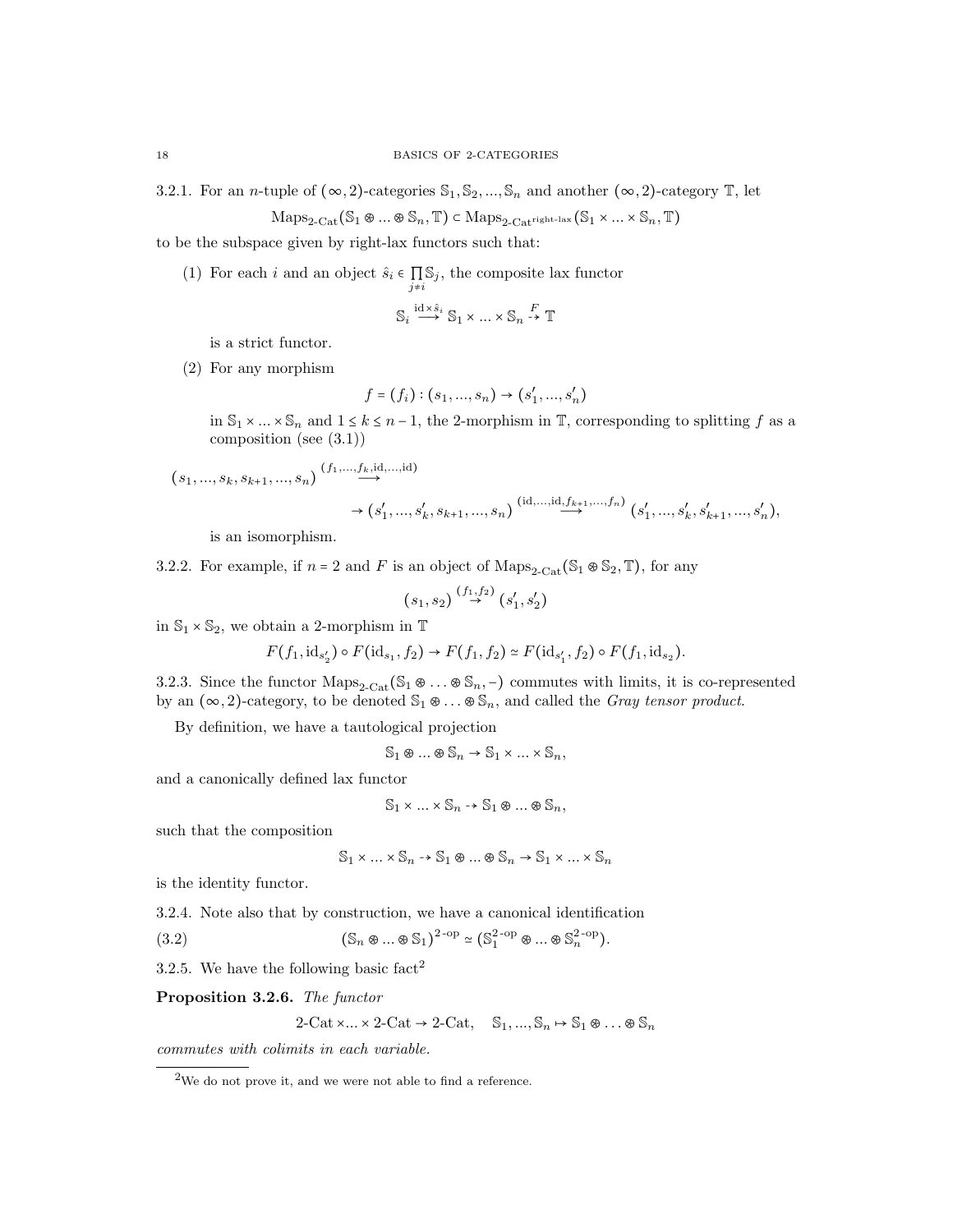3.2.7. For a pair of  $(\infty, 2)$ -categories S and T, recall the  $(\infty, 2)$ -category Funct(S, T). We introduce its enlargement  $Funct(S, \mathbb{T})_{right\text{-}lax}$  (which has the same underlying space, but more 1-morphisms) as follows:

We set

 $\text{Maps}_{2\text{-Cat}}(\mathbb{X}, \text{Funct}(\mathbb{S}, \mathbb{T})_{\text{right-law}}) = \text{Maps}_{2\text{-Cat}}(\mathbb{X} \otimes \mathbb{S}, \mathbb{T}),$ 

where the representability is insured by Proposition 3.2.6.

We call 1-morphisms in Funct( $\mathcal{S}, \mathbb{T}$ )<sub>right-lax</sub> right-lax natural transformations. By definition, given a right-lax natural transformation  $\alpha : F_1 \rightarrow F_2$ , for an object  $s \in \mathbb{S}$  we have a 1-morphism

$$
\alpha(s): F_1(s) \to F_2(s)
$$

in  $\mathbb{T}$ , and for a 1-morphism  $\phi: s \to s'$ , we have a 2-morphism



Similarly, we introduce the  $(\infty, 2)$ -category Funct $(\mathbb{S}, \mathbb{T})$ <sub>left-lax</sub>.

3.2.8. For  $n = n_1 + n_2$  and an n-tuple of  $(\infty, 2)$ -categories  $\mathbb{S}_1, ..., \mathbb{S}_n$  consider the right-lax functor

$$
S_1 \times \dots \times S_n \simeq (S_1 \times \dots \times S_{n_1}) \times (S_{n_1+1} \times \dots \times S_{n_1+n_2}) \rightarrow \n\rightarrow (S_1 \otimes \dots \otimes S_{n_1}) \times (S_{n_1+1} \otimes \dots \otimes S_{n_1+n_2}) \rightarrow \n\rightarrow (S_1 \otimes \dots \otimes S_{n_1}) \otimes (S_{n_1+1} \otimes \dots \otimes S_{n_1+n_2})
$$

It follows from the definitions that the above right-lax functor gives rise to a functor

 $(3.3)$  S<sub>1</sub>  $\otimes \ldots \otimes S_{n_1} \otimes S_{n_1+1} \otimes \ldots \otimes S_{n_1+n_2} \rightarrow (S_1 \otimes \ldots \otimes S_{n_1}) \otimes (S_{n_1+1} \otimes \ldots \otimes S_{n_1+n_2}).$ 

We have the following proposition<sup>3</sup>:

Proposition 3.2.9. The functor  $(3.3)$  is an equivalence.

Remark 3.2.10. It is easy to see that Proposition 3.2.9 implies that the Cartesian monoidal structure on 2-Cat induces a monoidal structure on 2-Cat, given by the Gray product.

### 3.3. Cubical 2-categories.

3.3.1. For an integer k and a k-tuple  $n_1, ..., n_k$  we let

$$
[n_1, ..., n_k] \in 2\text{-Cat}
$$

denote the  $(\infty, 2)$ -category

 $[n_1] \otimes ... \otimes [n_k].$ 

3.3.2. From Proposition 3.2.9 we obtain that for  $k = k_1 + k_2$ , the natural functor

 $[n_1, ..., n_k] \rightarrow [n_1, ..., n_{k_1}] \otimes [n_{k_1+1}, ..., n_{k_1+k_2}]$ 

is an equivalence.

<sup>3</sup>We do not prove it, and we were not able to find a reference.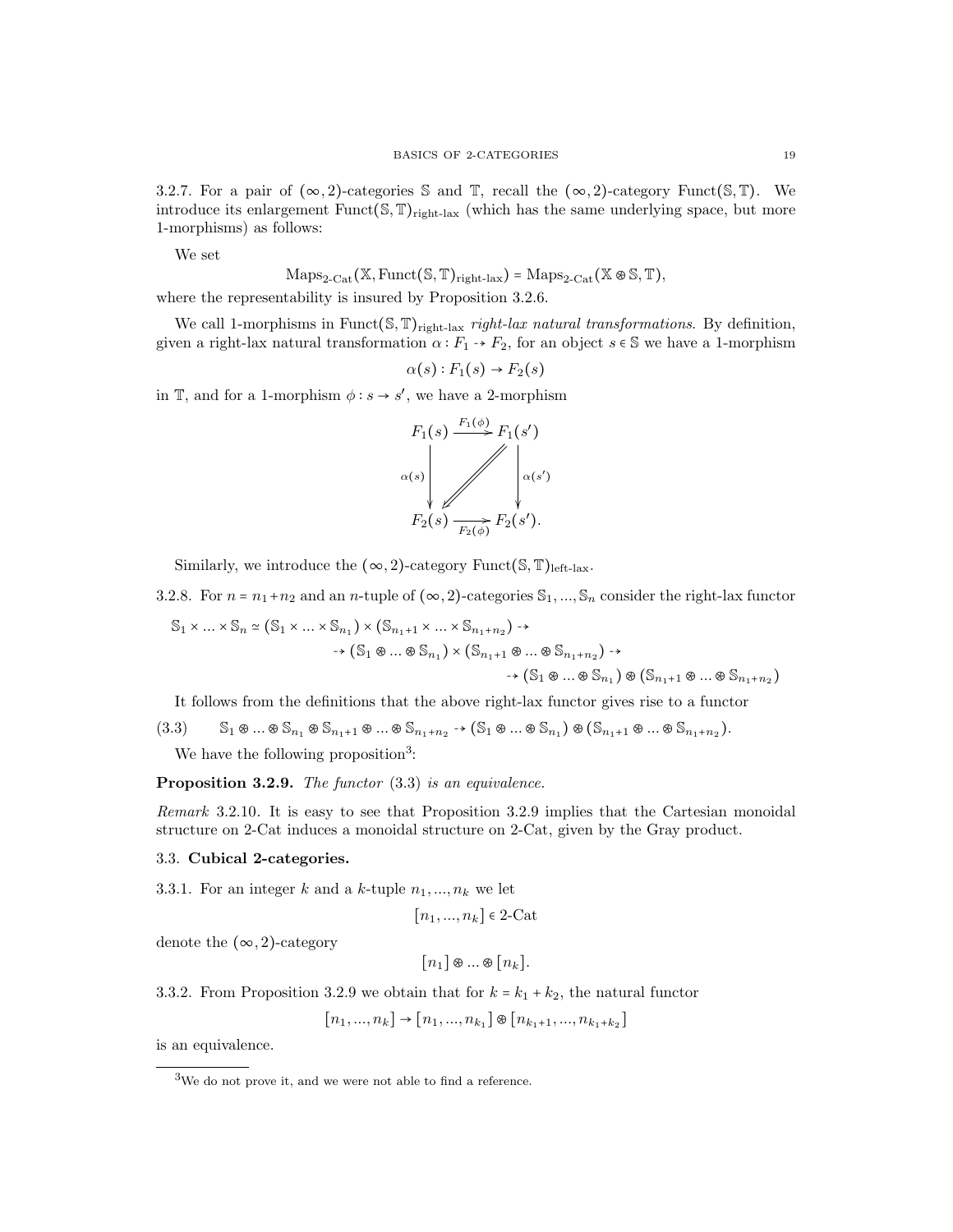3.3.3. In addition, from Proposition 3.2.6 we obtain that for  $1 \le i \le k$  and  $n_i = n'_i + n''_i$ , the natural functor

$$
(3.4) \quad [n_1, \dots, n_{i-1}, n'_i, n_{i+1}, \dots, n_k] \big|_{[n_1, \dots, n_{i-1}, 0, n_{i+1}, \dots, n_k]} [n_1, \dots, n_{i-1}, n''_i, n_{i+1}, \dots, n_k] \to \cdots
$$
  

$$
\rightarrow [n_1, \dots, n_{i-1}, n_i, n_{i+1}, \dots, n_k]
$$

is an equivalence, where we note that

$$
[n_1, ..., n_{i-1}, 0, n_{i+1}, ..., n_k] \simeq [n_1, ..., n_{i-1}, n_{i+1}, ..., n_k].
$$

3.3.4. The following proposition is quoted for the sake of completeness<sup>4</sup>:

**Proposition 3.3.5.** The  $(\infty, 2)$ -categories  $[n_1, ..., n_k]$  are ordinary.

3.4. **Squares.** Our primary interest will be the  $(\infty, 2)$ -categories  $[m, n]$ .

3.4.1. We consider first the case  $m = n = 1$ . It follows from the definitions that for  $\mathcal{S} \in 2\text{-Cat}$ , the space

(3.5) Maps<sub>2-Cat</sub>([1, 1], S)

identifies canonically with the space of diagrams



In other words,

$$
\mathrm{Maps}_{2\text{-}\mathrm{Cat}}\big([1,1], \mathbb{S}\big)\simeq \big(\mathrm{Sq}_{0,2}^{\sim}\times \mathrm{Sq}_{0,2}^{\sim}\big) \underset{\mathrm{Sq}_{0,1}^{\sim}\times \mathrm{Sq}_{0,1}^{\sim}}{\times} \mathrm{Sq}_{1,1}^{\sim},
$$

where both maps  $Sq_{0,2}^{\sim} \rightarrow Sq_{0,1}^{\sim}$  correspond to the unique active map  $[1] \rightarrow [2]$ . Remark 3.4.2. Using (3.4), for any  $m, n$  we can depict  $[m, n]$  by the diagram



<sup>4</sup>We do not prove it, and we were not able to find a reference.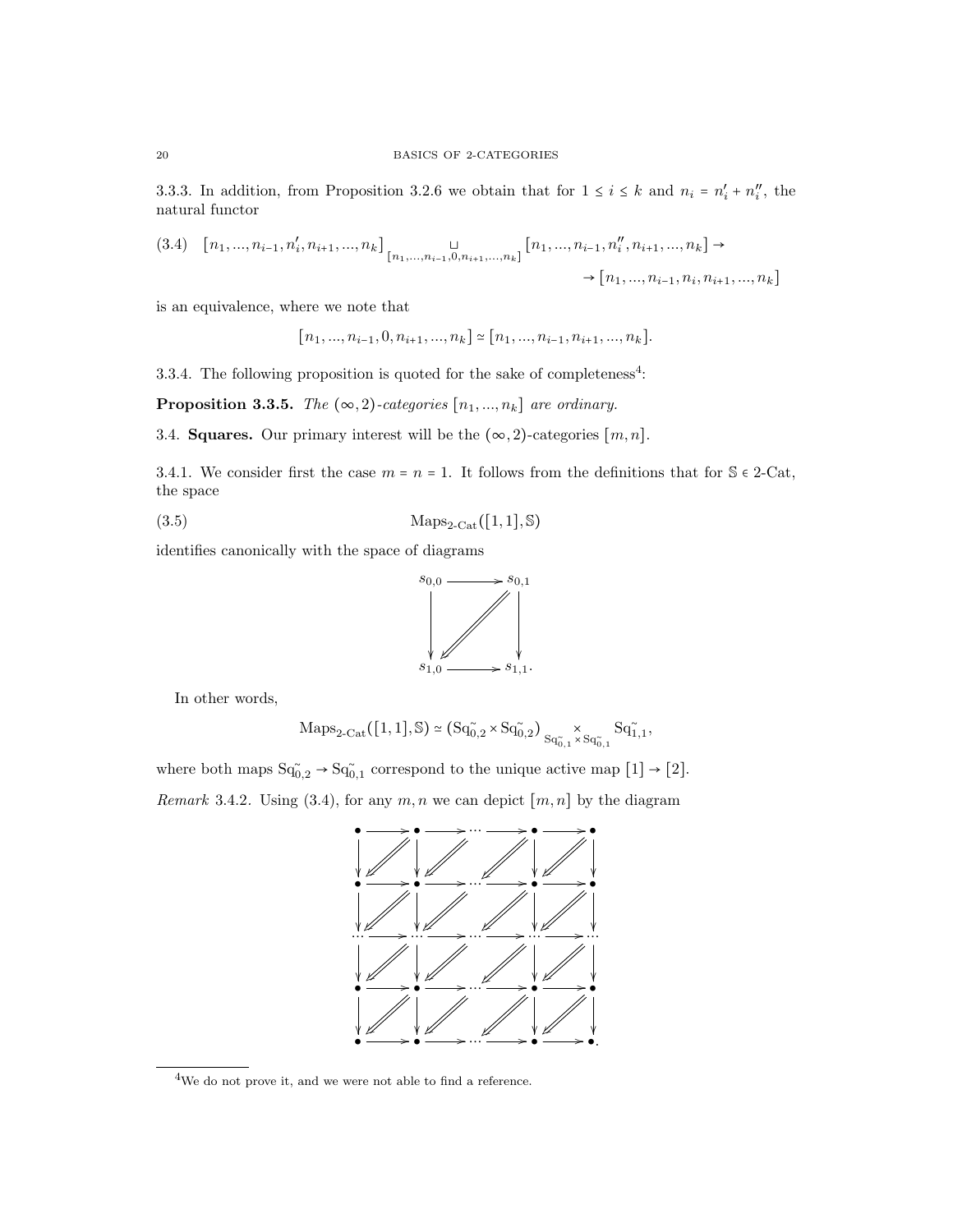3.4.3. Recall the notation  $[m, n]$ <sup>~</sup>, see Sect. 2.6.2.

Using the description of the space (3.5), we obtain that there is a canonical identification

,

$$
(3.6) \qquad \qquad [1,1] \underset{[1]\cup[1]}{\sqcup} (* \cup *) \simeq [1,1]^\sim
$$

where the two maps  $[1] \rightarrow [1,1]$  are

$$
[1] \simeq [1,0] \Rightarrow [1,1],
$$

 $\bullet$ ,  $\parallel$   $\bullet$ ,  $\frac{y}{2}$ 

corresponding to the two maps  $[0] \Rightarrow [1]$ .

Pictorially,  $[1,1]$ <sup> $\sim$ </sup>, which is





by collapsing the vertical edges.

3.4.4. We claim that

(3.7) 
$$
\left[m, n\right]_{\substack{\sqcup\\ \lbrack m \rbrack \sqcup ... \sqcup \lbrack m \rbrack}} (\ast \sqcup ... \sqcup \ast) \simeq \lbrack m, n \rbrack^{\sim},
$$

functorial in  $[m], [n] \in \Delta$ .

Indeed, unwinding the definitions, to specify a map  $\rightarrow$  in (3.7), we need to specify a functorial assigment for each  $[i], [j] \in \Delta$  and a pair of maps

(3.8)  $[i] \rightarrow [m] \times [n], [j] \rightarrow [m] \times [n]$ 

a point in  $\operatorname{Sq}_{i,j}^{\sim}([m,n]^{\sim}).$ 

The sought-for point is obtained from the tautological point of  $\text{Sq}^*_{i,j}([i,j]^{\sim})$  by composing with

$$
((i], [j]) \rightarrow ([m], [n]),
$$

where the latter is obtained from (3.8) by projection.

3.4.5. It follows from the construction, that the map (3.7) canonically factors through a map

(3.9) 
$$
\left[m, n\right]_{\substack{\sqcup\\ \lbrack m \rbrack \sqcup ... \sqcup \lbrack m \rbrack}} (\ast \sqcup ... \sqcup \ast) \to \lbrack m, n \rbrack^{\sim},
$$

functorial in  $[m], [n] \in \Delta$ , where the  $n+1$  maps  $[m] \rightarrow [m,n]$  are given by

$$
[m]\simeq [m,0]\to [m,n],
$$

corresponding to the  $n+1$  maps  $[0] \rightarrow [n]$ .

Proposition 3.4.6. The map  $(3.9)$  is an isomorphism.

*Proof.* Using  $(3.4)$  and  $(2.6)$ , we obtain that it is sufficient to consider the cases when m and n are equal to 0 or 1.

When m or n are equal to 0, there is nothing to prove. The case of  $m = n = 1$  follows from the isomorphism (3.6).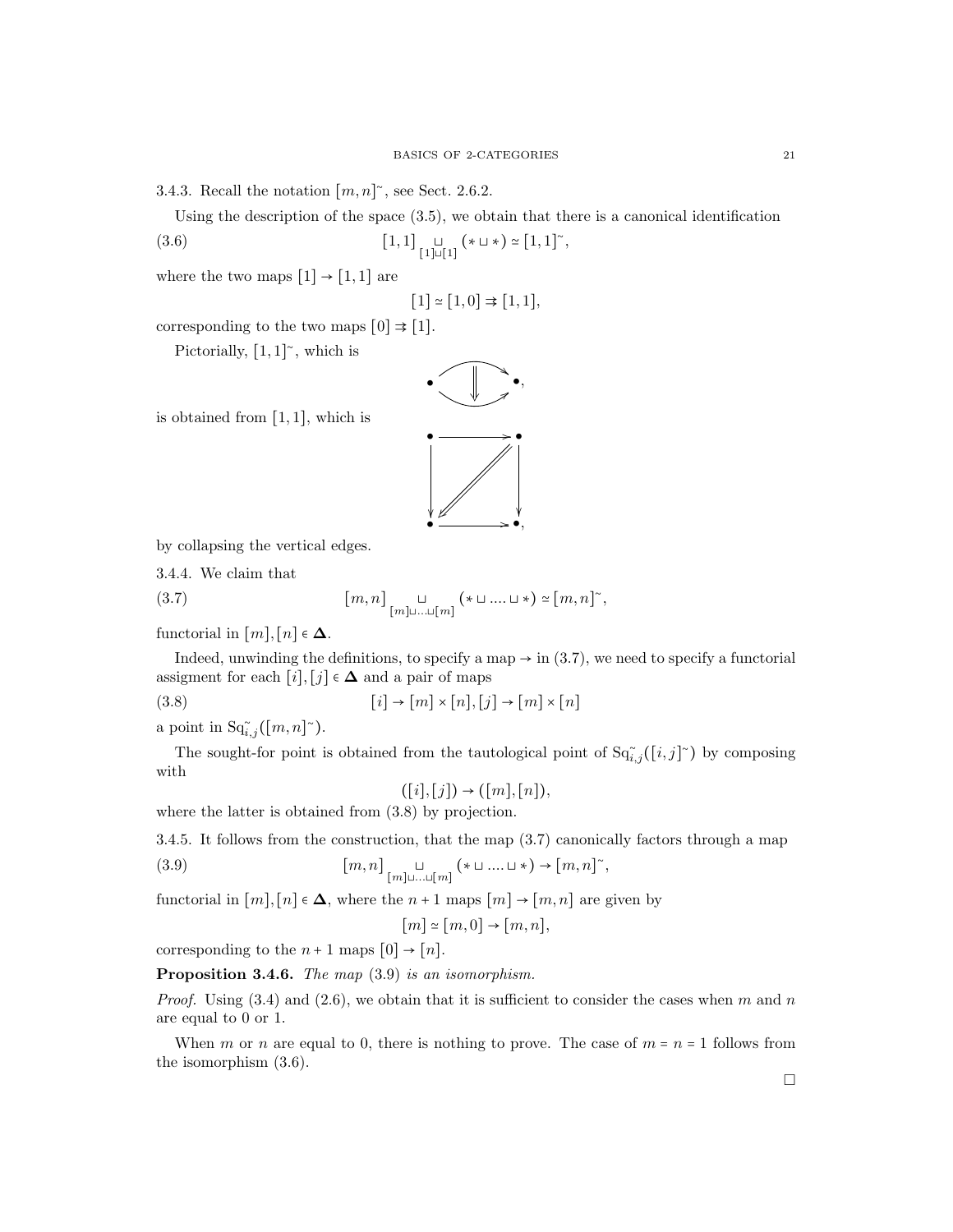3.4.7. Note that by applying Proposition 3.4.6 in the case  $n = 1$ , we obtain:

Corollary 3.4.8. For  $S \in 2$ -Cat and  $s_0, s_1 \in S$ , there exists a canonical isomorphism

$$
\text{Funct}([1], \mathbb{S})_{\text{right-lax}} \underset{\mathbb{S} \times \mathbb{S}}{\times} \{(s_0, s_1)\} \simeq \mathbf{Maps}_{\mathbb{S}}(s_0, s_1).
$$

4.  $(\infty, 2)$ -CATEGORIES VIA SQUARES

Recall that we originally realized 2-Cat as a full subcategory in  $1$ -Cat<sup> $\Delta^{\rm op}$ </sup> via the functor  $Seq_{\bullet}$ .

In this subsection, we will discuss a *different* realization of 2-Cat as a full subcategory in  $1-\text{Cat}^{\mathbf{\Delta}^{\text{op}}},$  this time via the functor that we denote  $\text{Seq}_{\bullet}^{\text{ext}}.$ 

Recall that for an  $(\infty, 2)$ -category S, for  $n = 0$ , the  $(\infty, 1)$ -category Seq<sub>0</sub>(S) recorded the space  $\mathbb{S}^{\text{Spc}}$ . For  $n = 1$ ,  $(\infty, 1)$ -category  $\text{Seq}_1(\mathbb{S})$  had as objects 1-morphisms  $s_0 \to s_1$  and as morphisms 2-morphisms, i.e., diagrams



The idea of Seq<sup>ext</sup> is the following. The  $(\infty, 1)$ -category Seq<sup>ext</sup>(S) will be S<sup>1-Cat</sup>. Now, for  $n = 1$ , the category  $Seq_1^{\text{ext}}(\mathbb{S})$  will have as objects 1-morphisms  $s_0 \rightarrow s_1$  as before, but as morphisms diagrams



I.e.,  $Seq_1^{\text{ext}}(\mathbb{S})$  will be the  $(\infty, 1)$ -category Funct $([1], \mathbb{S})$ <sub>right-lax</sub>.

4.1. The functor  $Sq_{\bullet,\bullet}$ . Before introducing the functor  $Seq_{\bullet}^{\text{ext}}$ , we introduce the corresponding version, denoted  $Sq_{\bullet,\bullet}$ , of the functor  $Sq_{\bullet,\bullet}$ . It will have the advantage of respecting more symmetries of the target category, i.e., Spc $^{\Delta^{op} \times \Delta^{op}}$ .

4.1.1. Consider the functor

$$
\mathrm{Sq}_{\bullet,\bullet}: 2\text{-}\mathrm{Cat} \to \mathrm{Spc}^{\mathbf{\Delta}^{\mathrm{op}}\times \mathbf{\Delta}^{\mathrm{op}}},
$$

defined by

$$
\mathbb{S} \mapsto ([m], [n] \mapsto \mathrm{Maps}_{2\text{-}\mathrm{Cat}}([m, n], \mathbb{S})).
$$

4.1.2. This section is devoted to the discussion of the generalizations of the following fundamental result<sup>5</sup>:

**Theorem 4.1.3.** The functor  $Sq_{\bullet,\bullet}$  is fully faithful.

<sup>&</sup>lt;sup>5</sup>We do not prove it, and we were not able to find a reference.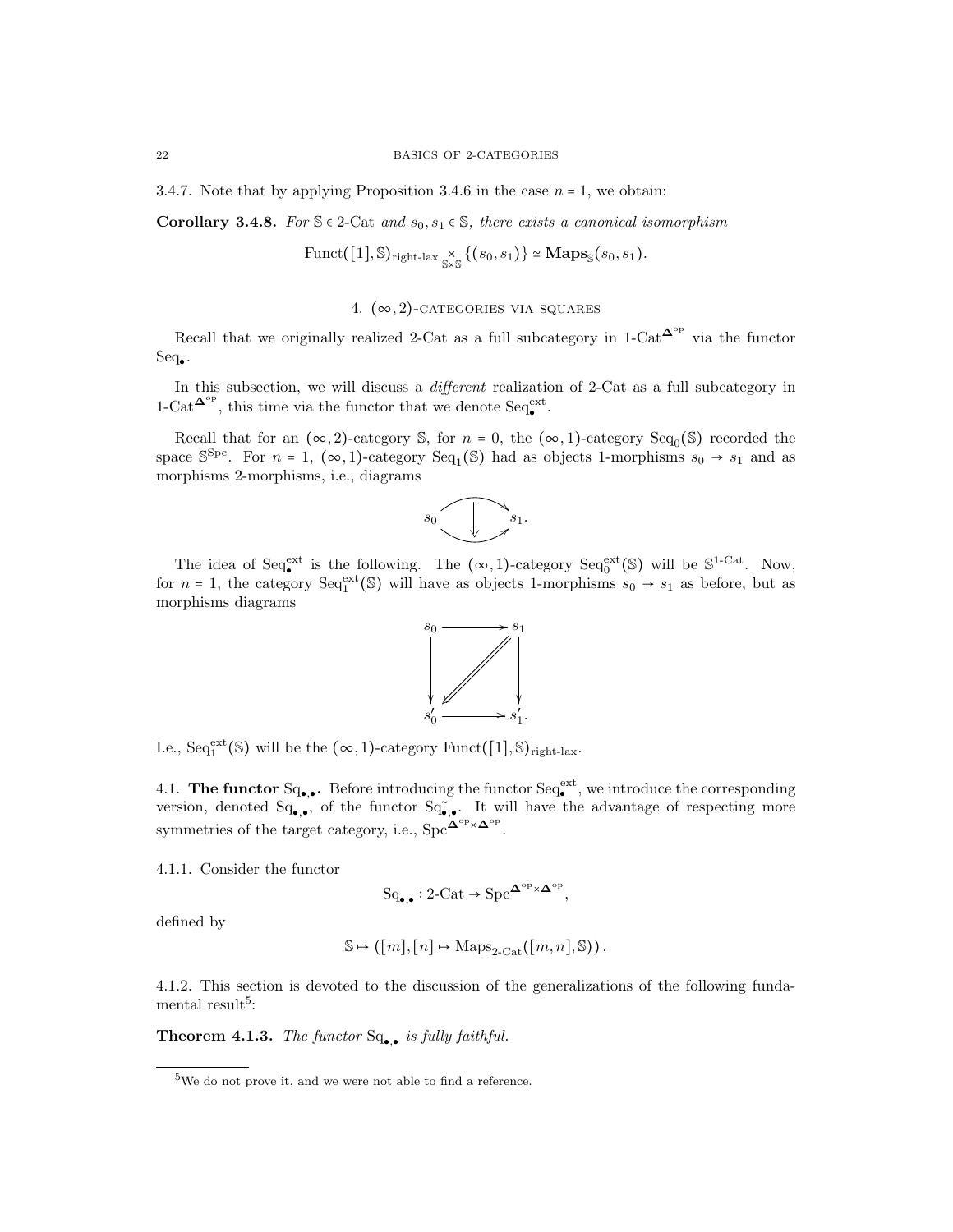4.1.4. Note from (3.9) and Proposition 3.4.6 we obtain a natural transformation

$$
\mathrm{Sq}^{\sim}_{\bullet,\bullet} \to \mathrm{Sq}_{\bullet,\bullet},
$$

such that for  $\mathcal{S} \in 2$ -Cat and any  $m, n$ , the corresponding map

$$
\mathrm{Sq}_{\bullet,\bullet}^{\sim}(\mathbb{S}) \to \mathrm{Sq}_{\bullet,\bullet}(\mathbb{S})
$$

is a full embedding.

Indeed, if we denote  $E_{\bullet,\bullet} = \mathrm{Sq}_{\bullet,\bullet}(\mathbb{S})$ , the essential image of  $(4.1)$  is the full subspace of  $E_{m,n}$ consisting of points, for which for every  $[1] \rightarrow [m]$  and  $[0] \rightarrow [n]$ , the corresponding point in  $E_{1,0}$  is degenerate, i.e., lies in the essential image of  $E_{0,0} \rightarrow E_{1,0}$ .

4.1.5. Let

$$
E_{\bullet,\bullet}\mapsto (E_{\bullet,\bullet})^{\text{reflect}}
$$

denote the involution on Spc<sup> $\Delta^{\rm op} \times \Delta^{\rm op}$ </sup>, corresponding to swapping the two factors of  $\Delta^{\rm op}$ .

It follows from (3.2), that there is a canonical identification

$$
\mathrm{Sq}_{\bullet,\bullet}(\mathbb{S}^{2\text{-op}}) \simeq (\mathrm{Sq}_{\bullet,\bullet}(\mathbb{S}))^{\text{reflect}}.
$$

4.1.6. Let

$$
E_{\bullet,\bullet} \mapsto (E_{\bullet,\bullet})^{\text{vert-op}}
$$
 and  $(E_{\bullet,\bullet})^{\text{horiz-op}}$ 

be the involutions on  $\text{Spc}^{\mathbf{\Delta}^{\text{op}}\times\mathbf{\Delta}^{\text{op}}}$  induced by the involution rev along the first and second copy of  $\mathbf{\Delta}^{\mathrm{op}}$ , respectively.

Let

$$
E_{\bullet,\bullet} \mapsto (E_{\bullet,\bullet})^{\operatorname{vert\&horiz-op}}
$$

denote their composition.

It follows that we have a canonical identification

$$
\mathrm{Sq}_{\bullet,\bullet}(\mathbb{S}^{1\&2\text{-op}}) \simeq (\mathrm{Sq}_{\bullet,\bullet}(\mathbb{S}))^{\mathrm{vert}\&\mathrm{horiz}\text{-op}}.
$$

4.1.7. For  $m = 0$ , we have a canonical identification

$$
\mathrm{Sq}_{0,n}(\mathbb{S}) \simeq \mathrm{Maps}_{2\text{-}\mathrm{Cat}}([n], \mathbb{S}) \simeq (\mathrm{Seq}_n(\mathbb{S}))^{\mathrm{Spc}},
$$

and similarly for  $n = 0$ , we have

$$
\mathrm{Sq}_{m,0}(\mathbb{S}) \simeq \mathrm{Maps}_{2\text{-}\mathrm{Cat}}([m], \mathbb{S}) \simeq (\mathrm{Seq}_m(\mathbb{S}))^{\mathrm{Spc}},
$$

Note that (3.4) implies that for  $n = n_1 + n_2$ , and  $\mathcal{S} \in 2$ -Cat, the natural map

 $\operatorname{Sq}_{m,n}(\mathbb{S}) \to \operatorname{Sq}_{m,n_1}(\mathbb{S}) \underset{\operatorname{Sq}_{m,0}(\mathbb{S})}{\times} \operatorname{Sq}_{m,n_2}(\mathbb{S})$ 

is an isomorphism and for  $m = m_1 + m_2$ , the natural map

(4.2) 
$$
\mathrm{Sq}_{m,n}(\mathbb{S}) \to \mathrm{Sq}_{m_1,n}(\mathbb{S}) \underset{\mathrm{Sq}_{0,n}(\mathbb{S})}{\times} \mathrm{Sq}_{m_2,n}(\mathbb{S})
$$

is an isomorphism.

4.2. The functor  $Seq_{\bullet}^{\text{ext}}$ .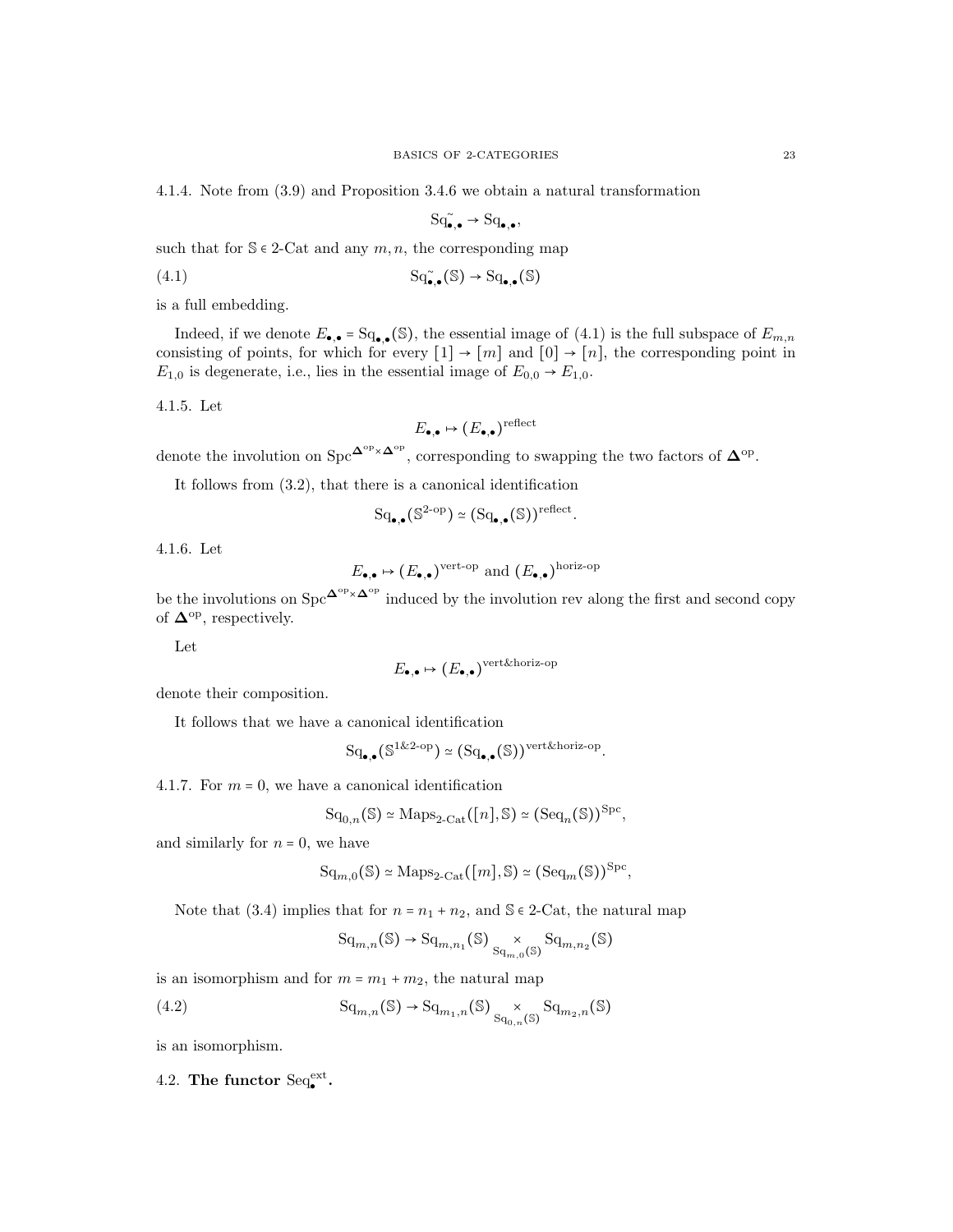4.2.1. The isomorphism  $(4.2)$  implies that for a fixed n, the functor

$$
2\text{-Cat} \to \text{Spc}^{\mathbf{\Delta}^{\text{op}}}, \quad \mathbb{S} \mapsto \text{Sq}_{\bullet,n}(\mathbb{S})
$$

lands in the subcategory of Segal spaces. Moreover, it is easy to see that it actually lands in the full subcategory of complete Segal spaces.

Hence, we obtain a well-defined functor, to be denoted  $\text{Seq}^\text{ext}_\bullet$ 

$$
2\text{-}\mathrm{Cat} \to 1\text{-}\mathrm{Cat}^{\mathbf{\Delta}^\mathrm{op}}
$$

so that

$$
\mathrm{Sq}_{\bullet,\bullet} = (\mathrm{Seq}_{\bullet})^{\mathbf{\Delta}^{\mathrm{op}}} \circ \mathrm{Seq}_{\bullet}^{\mathrm{ext}}.
$$

In fact, by definition,

$$
\mathrm{Seq}_\bullet^{\mathrm{ext}}(\mathbb{S})\simeq \mathrm{Funct}([\bullet],\mathbb{S})_{\mathrm{right\text{-}lax}}.
$$

4.2.2. From Theorem 4.1.3, combined with Theorem 1.3.4 we obtain:

Corollary 4.2.3. The functor  $Seq_{\bullet}^{\text{ext}}$  is fully faithful.

4.2.4. Note that the functor  $\text{Seq}_{\bullet}^{\text{ext}}$  is *different* from the functor  $\text{Seq}_{\bullet}$ . For example,

 $Seq_0^{\text{ext}}(\mathbb{S}) \simeq \mathbb{S}^{1-\text{Cat}},$ 

whereas

$$
\mathrm{Seq}_0(\mathbb{S})=\mathbb{S}^{\mathrm{Spc}}.
$$

Note that we have a natural transformation between the functors

$$
\mathrm{Seq}_\bullet \to \mathrm{Seq}_\bullet^{\mathrm{ext}},
$$

and for every  $\mathbb{S} \in 2$ -Cat and  $n \in \Delta$ , we have a *replete* embedding

$$
\mathrm{Seq}_n(\mathbb{S}) \hookrightarrow \mathrm{Seq}_n^{\mathrm{ext}}(\mathbb{S}).
$$

Indeed,

$$
\mathrm{Seq}_n(\mathbb{S})=\mathrm{Seq}_n^{\mathrm{ext}}(\mathbb{S})\underset{\mathbb{S}^{1\text{-}\mathrm{Cat}}\times\ldots\times\mathbb{S}^{1\text{-}\mathrm{Cat}}}{\times}(\mathbb{S}^{\mathrm{Spc}}\times\ldots\times\mathbb{S}^{\mathrm{Spc}}).
$$

4.3. The category of pairs. As we have seen above, to  $S \in 2$ -Cat, and  $m, n$  we can assign two spaces

$$
\mathsf{Sq}^{\sim}_{m,n} \subset \mathsf{Sq}_{m,n} \, .
$$

In this subsection, we will see that one can produce an entire array of intermediate spaces, one for each 1-full subcategory  $C \in \mathbb{S}^{1-\text{Cat}}$  with the same space of objects.

4.3.1. Let 2-Cat<sup>Pair</sup> be the following  $(\infty, 1)$ -category. Its objects are pairs (S, C), where S  $\epsilon$ 2-Cat, and **C** is a 1-full subcategory in  $\mathbb{S}^{1-Cat}$  such that  $\mathbf{C}^{\text{Spc}} = \mathbb{S}^{\text{Spc}}$ .

For a pair of objects  $(\mathbb{S}_1, \mathbb{C}_1)$  and  $(\mathbb{S}_2, \mathbb{C}_2)$ , the space of morphisms between them consists of functors  $F : \mathbb{S}_1 \to \mathbb{S}_2$ , such that the induced functor  $\mathbb{C}_1 \to \mathbb{S}_2$  factors (automatically uniquely) via  $C_2$ .

The ∞-categorical structure on 2-Cat<sup>Pair</sup> is uniquely determined by the requirement that the forgetful functor

$$
OblvSubcat: 2-CatPair \rightarrow 2-Cat, (S, C) \rightarrow S
$$

should be 1-fully faithful.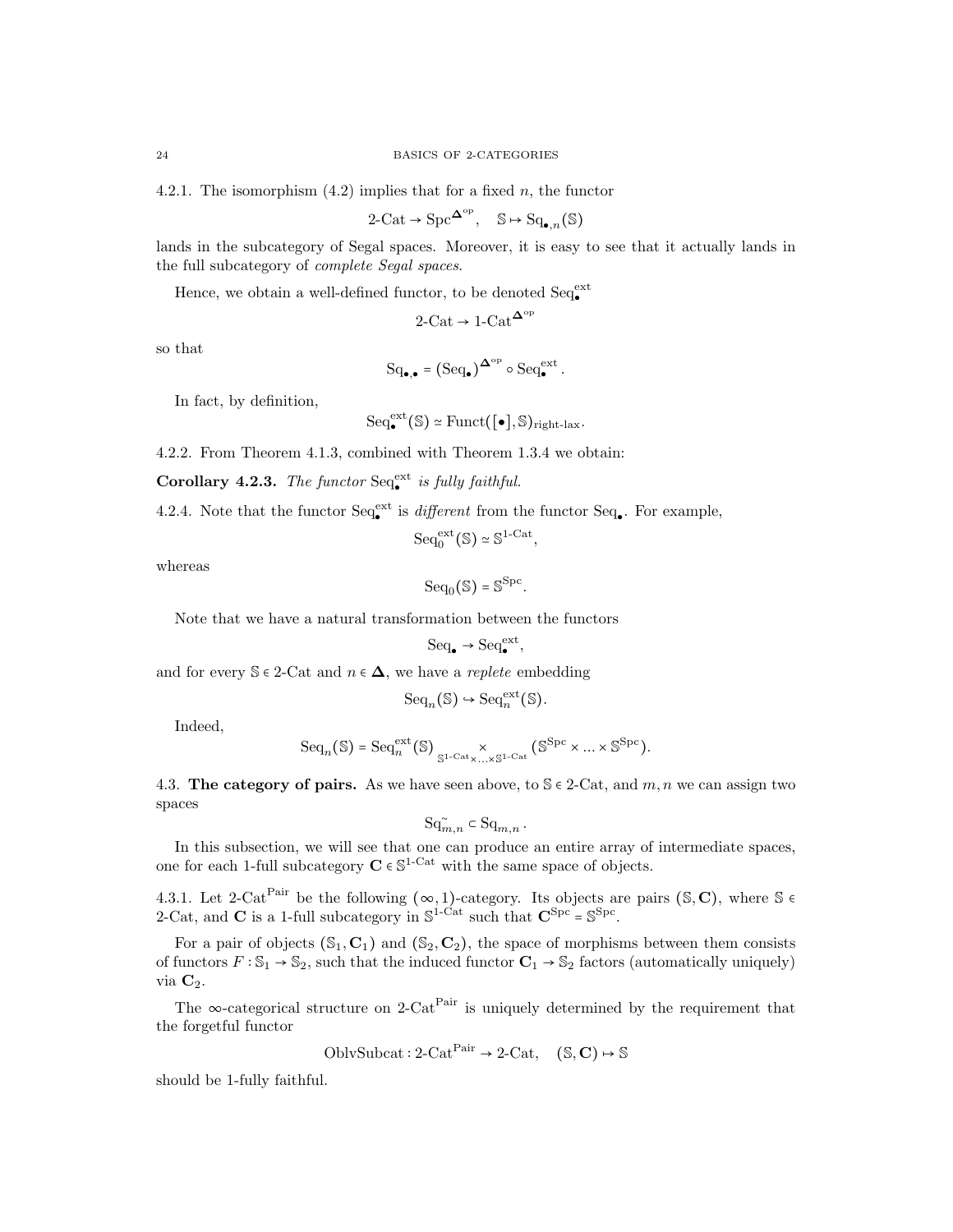4.3.2. The above functor OblvSubcat admits a left and a right adjoints, given by

$$
\mathbb{S} \mapsto (\mathbb{S}, \mathbb{S}^{\mathrm{Spc}}) \text{ and } \text{ and } \mathbb{S} \mapsto (\mathbb{S}, \mathbb{S}^{1-\mathrm{Cat}}),
$$

respectively.

4.3.3. We define the functor

$$
\mathrm{Sq}_{\bullet,\bullet}^{\mathrm{Pair}}: 2\text{-}\mathrm{Cat}^{\mathrm{Pair}} \to \mathrm{Spc}^{\mathbf{\Delta}^{\mathrm{op}} \times \mathbf{\Delta}^{\mathrm{op}}}
$$

as follows.

For  $(S, C)$   $\in$  Pair we let  $Sq_{m,n}^{\text{Pair}}(S, C)$  be the full subspace of  $Sq_{m,n}(S)$ , consisting of points such that for every  $[1] \rightarrow [m]$  and  $[0] \rightarrow [n]$ , the resulting point of

$$
\mathrm{Sq}_{1,0}(\mathbb{S}) \simeq (\mathrm{Seq}_1(\mathbb{S}))^{\mathrm{Spc}}
$$

belongs to

$$
\mathrm{Seq}_1(\mathbf{C}) \subset (\mathrm{Seq}_1(\mathbb{S}))^{\mathrm{Spc}}.
$$

The sought-for functor

$$
\mathrm{Sq}^{\mathrm{Pair}}_{\bullet,\bullet}(\mathbb{S},\mathbf{C}): \mathbf{\Delta}^{\mathrm{op}} \times \mathbf{\Delta}^{\mathrm{op}} \to \mathrm{Spc}
$$

is uniquely determined by the requirement that the embeddings

 $\mathrm{Sq}_{m,n}^{\mathrm{Pair}}(\mathbb{S},\mathbf{C}) \hookrightarrow \mathrm{Sq}_{m,n}(\mathbb{S})$ 

upgrade to a natural transformation

$$
\mathrm{Sq}^{\mathrm{Pair}}_{\bullet,\bullet}(\mathbb{S},\mathbf{C}) \to \mathrm{Sq}_{\bullet,\bullet} \circ \mathrm{OblvSubcat}\,.
$$

Note that we have

$$
\mathrm{Sq}^{\mathrm{Pair}}_{\bullet,\bullet}(\mathbb{S},\mathbb{S}^{1-\mathrm{Cat}})\simeq \mathrm{Sq}_{\bullet,\bullet}(\mathbb{S})\ \mathrm{and}\ \mathrm{Sq}^{\mathrm{Pair}}_{\bullet,\bullet}(\mathbb{S},\mathbb{S}^{\mathrm{Spc}})\simeq \mathrm{Sq}^{\sim}_{\bullet,\bullet}(\mathbb{S}).
$$

4.3.4. We have the following generalization of Theorem  $4.1.3<sup>6</sup>$ :

**Theorem 4.3.5.** The functor  $Sq_{\bullet,\bullet}^{\text{Pair}}$  is fully faithful.

4.3.6. Note that for a given  $(S, C) \in 2\text{-Cat}^{\text{Pair}}$ , we have

$$
\mathrm{Sq}_{0,\bullet}^{\mathrm{Pair}}(\mathbb{S}, \mathbf{C}) \simeq \mathrm{Sq}_{0,\bullet}(\mathbb{S}) \simeq \mathrm{Seq}_{\bullet}(\mathbb{S}^{1-\mathrm{Cat}}),
$$

while

$$
\mathrm{Sq}^{\mathrm{Pair}}_{\bullet,0}(\mathbb{S},\mathbf{C})\simeq \mathrm{Seq}_\bullet(\mathbf{C}).
$$

In addition, for  $n = n_1 + n_2$ , the natural map

$$
\mathrm{Sq}^{\mathrm{Pair}}_{m,n}(\mathbb{S}, \mathbf{C}) \rightarrow \mathrm{Sq}^{\mathrm{Pair}}_{m,n_1}(\mathbb{S}, \mathbf{C}) \underset{\mathrm{Sq}^{\mathrm{Pair}}_{m,0}(\mathbb{S}, \mathbf{C})}{\times} \mathrm{Sq}^{\mathrm{Pair}}_{m,n_2}(\mathbb{S}, \mathbf{C})
$$

is an isomorphism and for  $m = m_1 + m_2$ , the natural map

(4.3) 
$$
\mathrm{Sq}_{m,n}^{\mathrm{Pair}}(\mathbb{S}, \mathbf{C}) \to \mathrm{Sq}_{m_1,n}^{\mathrm{Pair}}(\mathbb{S}, \mathbf{C}) \underset{\mathrm{Sq}_{0,n}^{\mathrm{Pair}}(\mathbb{S}, \mathbf{C})}{\times} \mathrm{Sq}_{m_2,n}^{\mathrm{Pair}}(\mathbb{S}, \mathbf{C})
$$

is an isomorphism.

<sup>6</sup>We do not prove it, and we were not able to find a reference.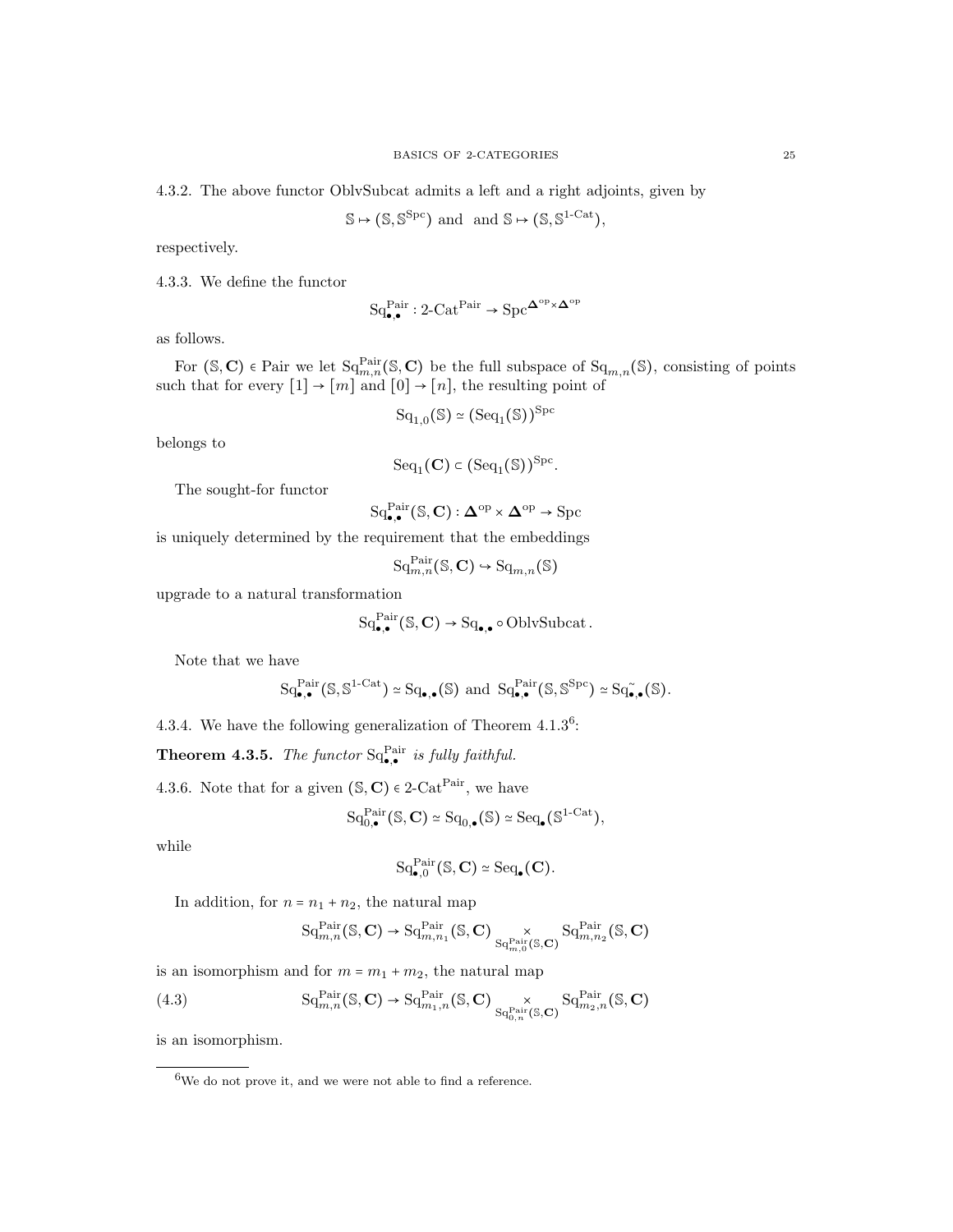4.3.7. As in Sect. 4.2.1, we obtain that there exists a well-defined functor

$$
\mathrm{Seq}_\bullet^\mathrm{Pair}: 2\text{-}\mathrm{Cat}^\mathrm{Pair} \to 1\text{-}\mathrm{Cat}^{\mathbf{\Delta}^\mathrm{op}}
$$

so that

$$
\mathrm{Sq}_{\bullet,\bullet}^{\mathrm{Pair}} = \bigl(\mathrm{Seq}_{\bullet}\bigr)^{\mathbf{\Delta}^{\mathrm{op}}} \circ \mathrm{Seq}_{\bullet}^{\mathrm{Pair}}\,.
$$

From Theorem 4.3.5, combined with Theorem 1.3.4, we obtain:

Corollary 4.3.8. The functor  $Seq_{\bullet}^{Pair}$  is fully faithful.

# 4.4. Left adjoint functors.

4.4.1. By construction, the functor  $\text{Seq}_{\bullet}^{\text{ext}}$  commutes with limits. Hence, by the Adjoint Functor Theorem, it admits a left adjoint, to be denoted  $\mathcal{L}^{\text{ext}}$ .

Similarly, the functor

$$
\text{Seq}_{\bullet}: 2\text{-}\mathrm{Cat} \to 1\text{-}\mathrm{Cat}^{\mathbf{\Delta}^{\mathrm{op}}}
$$

admits a left adjoint, to be denoted L.

It is clear that when we restrict  $\mathfrak L$  to the full subcategory  $\text{Spc}^{\mathbf{\Delta}^{\text{op}}} \subset 1\text{-}\text{Cat}^{\mathbf{\Delta}^{\text{op}}}$ , the resulting functor lands in  $1$ -Cat  $\subset$  2-Cat, thereby providing the left adjoint to the functor

$$
\mathrm{Seq}_\bullet : 1\text{-}\mathrm{Cat} \to \mathrm{Spc}^{\mathbf{\Delta}^\mathrm{op}}
$$

.

4.4.2. We have the natural transformations of functors 2-Cat<sup>Pair</sup> → 1-Cat<sup> $\Delta^{\rm op}$ </sup>

$$
\mathrm{Seq}_{\bullet} \circ \mathrm{OblvSubcat} \to \mathrm{Seq}_{\bullet}^{\mathrm{Pair}} \to \mathrm{Seq}_{\bullet}^{\mathrm{ext}} \circ \mathrm{OblvSubcat}.
$$

Composing with  $\mathcal{L}^{\text{ext}}$  and the co-unit of the adjunction, we obtain the natural transformations

 $\mathfrak{L}^{\text{ext}} \circ \text{Seq}_{\bullet} \circ \text{OblvSubcat} \rightarrow \mathfrak{L}^{\text{ext}} \circ \text{Seq}_{\bullet}^{\text{Pair}} \rightarrow \mathfrak{L}^{\text{ext}} \circ \text{Sel}_{\bullet}^{\text{ext}} \circ \text{OblvSubcat} \rightarrow \text{OblvSubcat},$ 

where the last arrow is an isomorphism by Corollary 4.2.3.

We claim:

# Proposition 4.4.3. The natural transformations

 $\mathfrak{L}^{\mathrm{ext}}\circ \mathrm{Seq}_\bullet\circ \mathrm{OblvSubcat}\to \mathfrak{L}^{\mathrm{ext}}\circ \mathrm{Seq}_\bullet^{\mathrm{Pair}}\to \mathfrak{L}^{\mathrm{ext}}\circ \mathrm{Sel}_\bullet^{\mathrm{ext}}\circ \mathrm{OblvSubcat}\to \mathrm{OblvSubcat}$ are isomorphisms.

*Proof.* By adjunction, we need to show that for  $(S, C) \in 2$ -Cat<sup>Pair</sup> and T  $\in 2$ -Cat, the natural map

$$
\mathrm{Maps}_{2\text{-}\mathrm{Cat}}(\mathrm{Seq}_{\bullet}^{\mathrm{ext}}(\mathbb{S}), \mathrm{Seq}_{\bullet}^{\mathrm{ext}}(\mathbb{T})) \to \mathrm{Maps}_{2\text{-}\mathrm{Cat}}(\mathrm{Seq}_{\bullet}^{\mathrm{Pair}}(\mathbb{S}, \mathbf{C}), \mathrm{Seq}_{\bullet}^{\mathrm{ext}}(\mathbb{T})),
$$

given by the inclusion  $\text{Seq}_{\bullet}^{\text{Pair}}(\mathbb{S}, \mathbb{C}) \hookrightarrow \text{Seq}_{\bullet}^{\text{ext}}(\mathbb{S})$ , is an isomorphism.

Note, however, that the above map fits into a commutative diagram

$$
\text{Maps}_{2\text{-}\text{Cat}}(\text{Seq}_{\bullet}^{\text{ext}}(\mathbb{S}), \text{Seq}_{\bullet}^{\text{ext}}(\mathbb{T})) \longrightarrow \text{Maps}_{2\text{-}\text{Cat}}(\text{Seq}_{\bullet}^{\text{Pair}}(\mathbb{S}, \mathbf{C}), \text{Seq}_{\bullet}^{\text{ext}}(\mathbb{T}))
$$

 $\mathrm{Maps}_{2\text{-}\mathrm{Cat}^{\mathrm{Pair}}}((\mathbb{S}, \mathbb{S}^{1\text{-}\mathrm{Cat}}), (\mathbb{T}, \mathbb{T}^{1\text{-}\mathrm{Cat}})) \longrightarrow \mathrm{Maps}_{2\text{-}\mathrm{Cat}^{\mathrm{Pair}}}((\mathbb{S}, \mathbf{C}), (\mathbb{T}, \mathbb{T}^{1\text{-}\mathrm{Cat}})),$ where the vertical arrows are isomorphisms by Corollary 4.3.8. Now, the bottom horizontal

arrow is an isomorphism, since the functor

 $\mathbb{T} \mapsto (\mathbb{T}, \mathbb{T}^{1-\text{Cat}}), \quad 2-\text{Cat} \to 2-\text{Cat}^{\text{Pair}}$ 

is the right adjoint to OblvSubcat.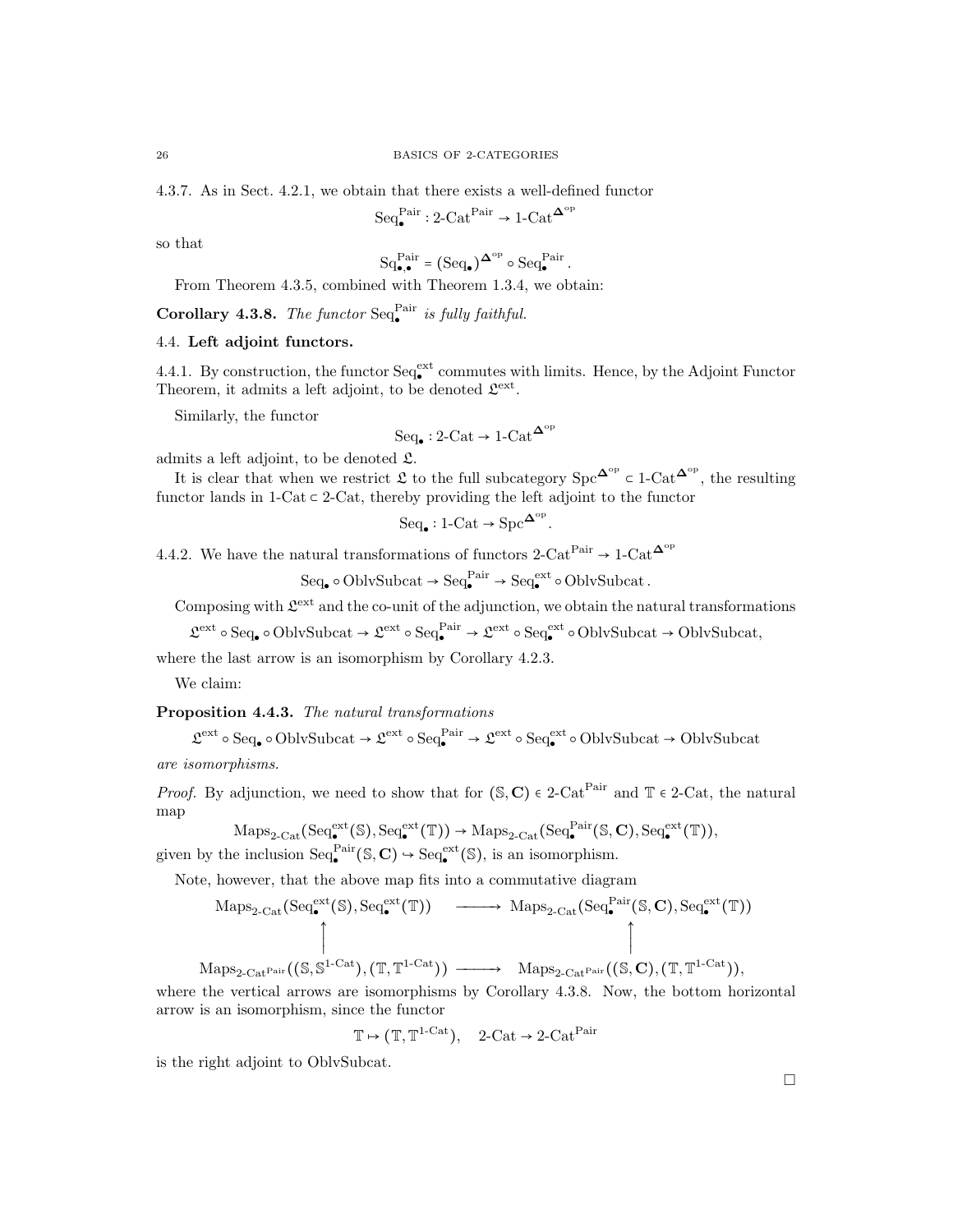4.4.4. Let

$$
\mathfrak{L}^{\mathrm{Sq}}:\mathrm{Spc}^{\mathbf{\Delta}^{\mathrm{op}}\times\mathbf{\Delta}^{\mathrm{op}}}\rightarrow 2\text{-}\mathrm{Cat},
$$

denote the left adjoint of the functor  $Sq_{\bullet,\bullet}$ . Tautologically, we have:

$$
\mathfrak{L}^{\mathrm{Sq}} = \mathfrak{L}^{\mathrm{ext}} \circ \mathfrak{L}^{\mathbf{\Delta}^{\mathrm{op}}}.
$$

From Proposition 4.4.3 we obtain:

Corollary 4.4.5. The natural transformations

$$
\mathfrak{L}^{\mathrm{Sq}} \circ \mathrm{Sq}_{\bullet,\bullet}^{\sim} \circ \mathrm{OblvSubcat} \to \mathfrak{L}^{\mathrm{Sq}} \circ \mathrm{Sq}_{\bullet,\bullet}^{\mathrm{Pair}} \to \mathfrak{L}^{\mathrm{Sq}} \circ \mathrm{Sq}_{\bullet,\bullet} \circ \mathrm{OblvSubcat} \to \mathrm{OblvSubcat}
$$

are isomorphisms.

## 4.5. The Gray product via Squares.

4.5.1. Let S and T be a pair of  $(\infty, 2)$ -categories. Consider the following object of Spc<sup> $\Delta^{\circ p} \times \Delta^{\circ p}$ </sup>

(4.4) 
$$
(\mathrm{Sq}_{\bullet,\bullet}^{\sim}(\mathbb{S}^{2\text{-op}}))^{\text{reflect}} \times \mathrm{Sq}_{\bullet,\bullet}^{\sim}(\mathbb{T}).
$$

I.e., its space of  $m$ , *n*-simplices is

$$
\mathrm{Sq}^{\sim}_{n,m}(\mathbb{S}^{2\text{-op}})\times \mathrm{Sq}^{\sim}_{m,n}(\mathbb{T}).
$$

We claim that we have a canonically defined map

(4.5) 
$$
\mathfrak{L}^{\mathrm{Sq}}\left( \left( \mathrm{Sq}_{\bullet,\bullet}^{\sim}(\mathbb{S}^{2\text{-op}}) \right) ^{\mathrm{reflect}} \times \mathrm{Sq}_{\bullet,\bullet}^{\sim}(\mathbb{T}) \right) \to \mathbb{S} \circ \mathbb{T},
$$

functorial in S and T.

4.5.2. Indeed, the datum of a map (4.5) is equivalent to that of a map in  $\text{Spc}^{\mathbf{\Delta}^{\text{op}}\times\mathbf{\Delta}^{\text{op}}}$ 

(4.6) 
$$
(\mathrm{Sq}^{\widetilde{\bullet}},\mathbf{C}^{\mathrm{2-op}}))^{\mathrm{reflect}} \times \mathrm{Sq}^{\widetilde{\bullet}},\mathbf{C}(\mathbb{T}) \to \mathrm{Sq}_{\bullet,\bullet}(\mathbb{S} \otimes \mathbb{T}).
$$

The datum of the map  $(4.6)$  (when we require functoriality in S and T) is equivalent to that of a map of bi-cosimplicial objects in 2-Cat

(4.7) 
$$
[m,n] \to ([n,m]^\sim)^{2\text{-op}} \otimes [m,n]^\sim.
$$

The functors (4.7) are constructed as follows. Consider the composition of (right-lax) functors

$$
(4.8) \quad [m] \times [n] \stackrel{\text{diag}}{\longrightarrow} [m] \times [n] \times [n] \times [m] \times [n] \rightarrow [m] \otimes [n] \otimes [m] \otimes [n] \rightarrow
$$

$$
\rightarrow ([m] \otimes [n]) \otimes ([m] \otimes [n]) \simeq ([n]^{2-\text{op}} \otimes [m]^{2-\text{op}} \otimes ([m] \otimes [n]) \simeq
$$

$$
\simeq ([n] \otimes [m])^{2-\text{op}} \otimes ([m] \otimes [n]) = ([n, m])^{2-\text{op}} \otimes [m, n] \rightarrow ([n, m])^{2-\text{op}} \otimes [m, n] \simeq
$$

Now, unwinding the construction, one checks that the composite map in (4.8) indeed gives rise to a map (4.7) (the corresponding 2-morphisms are isomorphisms).

4.5.3. We have the following result<sup>7</sup>:

 $\ddot{\phantom{a}}$ 

Proposition 4.5.4. The map  $(4.5)$  is an equivalence.

### 4.6. Cubes.

<sup>7</sup>We do not prove it, and we were not able to find a reference.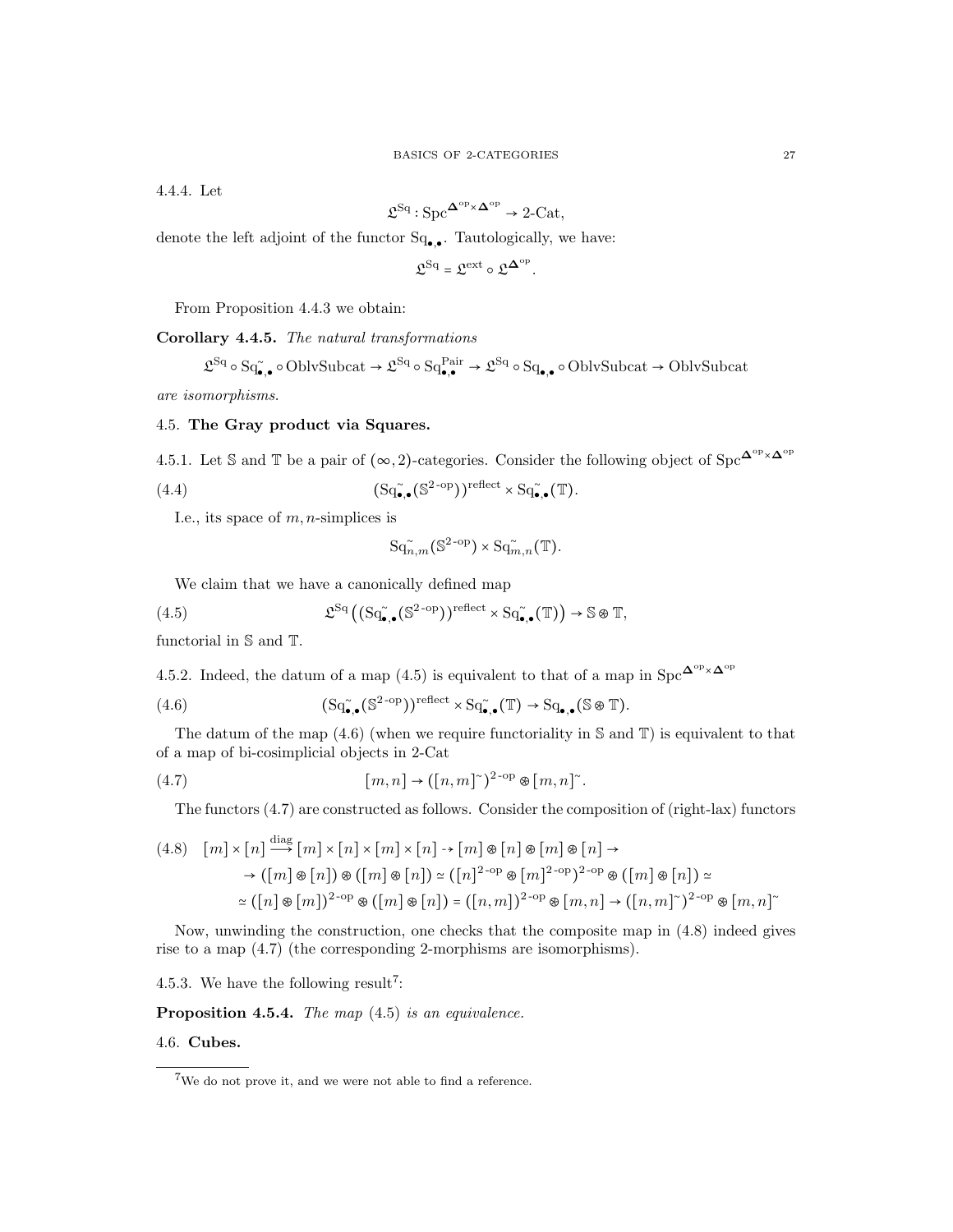4.6.1. Let k be an integer  $\geq$  1. The assignment

$$
(n_1, ..., n_k) \mapsto [n_1, ..., n_k]
$$

gives a functor

$$
\Delta^{*k} \to 2\text{-Cat}.
$$

Hence, we obtain a well-defined functor

$$
\mathbf{Cu}: 2\text{-Cat} \to \text{Spc}^{(\mathbf{\Delta}^{\text{op}})^{\times k}}
$$

that sends S to

$$
(n_1, ..., n_k) \rightarrow \text{Maps}_{2\text{-Cat}}([n_1, ..., n_k], \mathbb{S}).
$$

4.6.2. We have the following generalization of Theorem  $4.1.3<sup>8</sup>$ :

**Theorem 4.6.3.** For any  $k \geq 2$ , the corresponding functor **Cu** is fully faithful.

# 5. ESSENTIAL IMAGE OF THE FUNCTOR  $Sq_{\bullet,\bullet}$

The goal of this section is to describe the essential image of the functors  $Sq_{\bullet,\bullet}$  and  $Sq_{\bullet,\bullet}^{Pair}$ .

## 5.1. Invertible angles.

5.1.1. Let  $E_{\bullet,\bullet}$  be an object of Spc<sup> $\Delta^{\rm op}\times\Delta^{\rm op}$ </sup>. We shall say that  $E_{\bullet,\bullet}$  is a double category if for every *n*, the objects  $E_{\bullet,n}$  and  $E_{n,\bullet}$  of Spc<sup> $\Delta^{\circ p}$ </sup> are complete Segal spaces.

5.1.2. Let  $E_{\bullet,\bullet}$  be a double category. Let  $(E_{1,1})^{\dagger} \subset E_{1,1}$  be the full subspace consisting of squares in which the right vertical side and the bottom horizontal side are degenerate. I.e., these are diagrams

(5.1) 
$$
\begin{array}{ccc}\nx & \xrightarrow{\alpha} & y \\
\downarrow^{\text{id}} & & \downarrow^{\text{id}} \\
y & \xrightarrow{\text{id}} & y.\n\end{array}
$$

Let  $(E_{1,1})^{\perp} \subset E_{1,1}$  be the full subspace consisting of squares in which the left vertical side and the top horizontal side are degenerate. I.e., these are diagrams

$$
x \xrightarrow{\text{id}} x
$$
\n
$$
\downarrow \text{id}
$$
\n
$$
x \xrightarrow{\alpha} y.
$$

<sup>8</sup>We do not prove it, and we were not able to find a reference.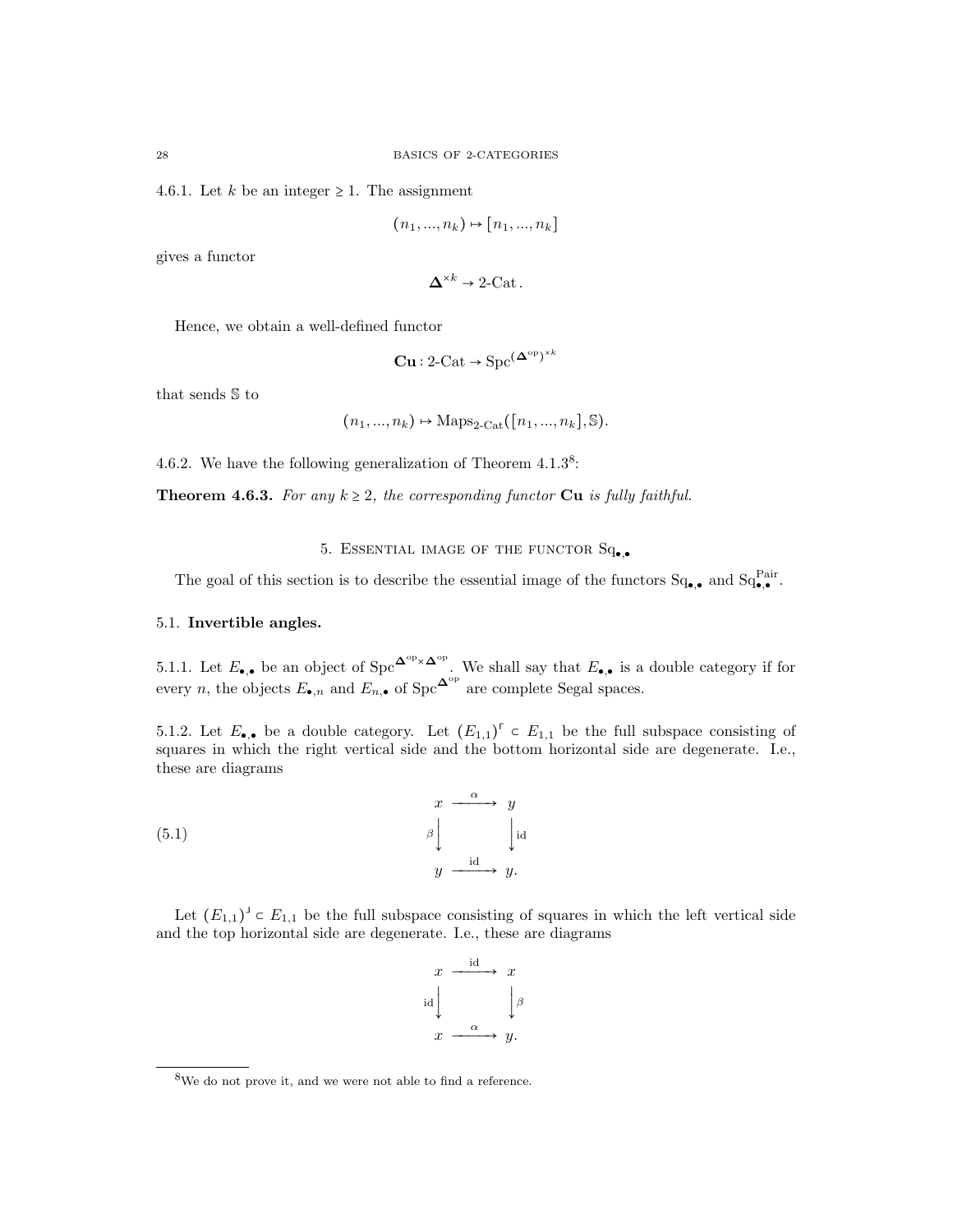5.1.3. We define the full subspace

$$
(E_{1,1})^{\text{r,invert}} \subset (E_{1,1})^{\text{r}}
$$

of invertible angles as follows. A point (5.1) is invertible if the following two conditions hold:

(I) There exists a point in  $E_{2,1}$ 

(5.2)  

$$
\begin{array}{ccc}\n & x & \xrightarrow{\text{id}} & x \\
 & \text{id} & \downarrow \beta' \\
 & x & \xrightarrow{\alpha} & y \\
 & \beta & \downarrow \text{id} \\
 & y & \xrightarrow{\text{id}} & y,\n\end{array}
$$

in which the lower square is the original  $(5.1)$ , the top square is in  $(E_{1,1})^{\perp}$ , and the outer square is degenerate (i.e., pulled back via  $[1] \times [1] \rightarrow [1] \times [0]$ ).

(II) There exists a point in  $E_{1,2}$ 

(5.3) 
$$
\begin{array}{ccc}\n & x & \xrightarrow{\text{id}} & x & \xrightarrow{\alpha} & y \\
 & \text{id} & & \beta & \text{Id} \\
 & & x & \xrightarrow{\alpha'} & y & \xrightarrow{\text{id}} & y,\n\end{array}
$$

in which the right square is the original  $(5.1)$ , the left square is in  $(E_{1,1})^{\perp}$ , and the outer square is degenerate (i.e., pulled back via  $[1] \times [1] \rightarrow [0] \times [1]$ ).

5.1.4. The following is an elementary check:

Lemma 5.1.5. The restriction maps

$$
(E_{1,1})^{\text{r,invert}} \to E_{1,0} \text{ and } (E_{1,1})^{\text{r,invert}} \to E_{0,1},
$$

given by taking  $(5.1)$  to its left vertical side and its top horizontal side, are monomorphisms.

5.2. Description of the essential image. Let  $(S, C)$  be an object of 2-Cat<sup>Pair</sup>, and consider a point  $\beta \in \mathrm{Sq}_{1,0}^{\mathrm{Pair}}(\mathbb{S},\mathbb{C})$ . This point represents an 1-morphism in C, and the same point can be represented by an element in  $\alpha \in \text{Sq}_{0,1}^{\text{Pair}}(\mathbb{S}, \mathbb{C})$ , completing  $\beta$  to a point (5.1) in  $(\mathrm{Sq}^{\mathrm{Pair}}_{1,1}(\mathbb{S}, \mathbf{C}))^{\Gamma, \mathrm{invert}}.$ 

It turns out that the property that one can complete a point in  $Sq_{1,0}^{Pair}(\mathbb{S}, \mathbb{C})$  to a point in  $(\mathrm{Sq}^{\mathrm{Pair}}_{1,1}(\mathbb{S}, \mathbf{C}))^{\Gamma, \mathrm{invert}}$  characterizes the essential image of 2-Cat<sup>Pair</sup> in  $\mathrm{Spc}^{\mathbf{\Delta}^{\mathrm{op}} \times \mathbf{\Delta}^{\mathrm{op}}}.$ 

5.2.1. Let  $E_{\bullet,\bullet}$  be again a double category. We shall say that  $E_{\bullet,\bullet}$  is anti-clockwise reversible if the map

$$
(E_{1,1})^{\text{F,invert}} \to E_{1,0}
$$

from Lemma 5.1.5 is an isomorphism.

We shall say that  $E_{\bullet,\bullet}$  is *reversible* if both maps in Lemma 5.1.5 are isomorphisms.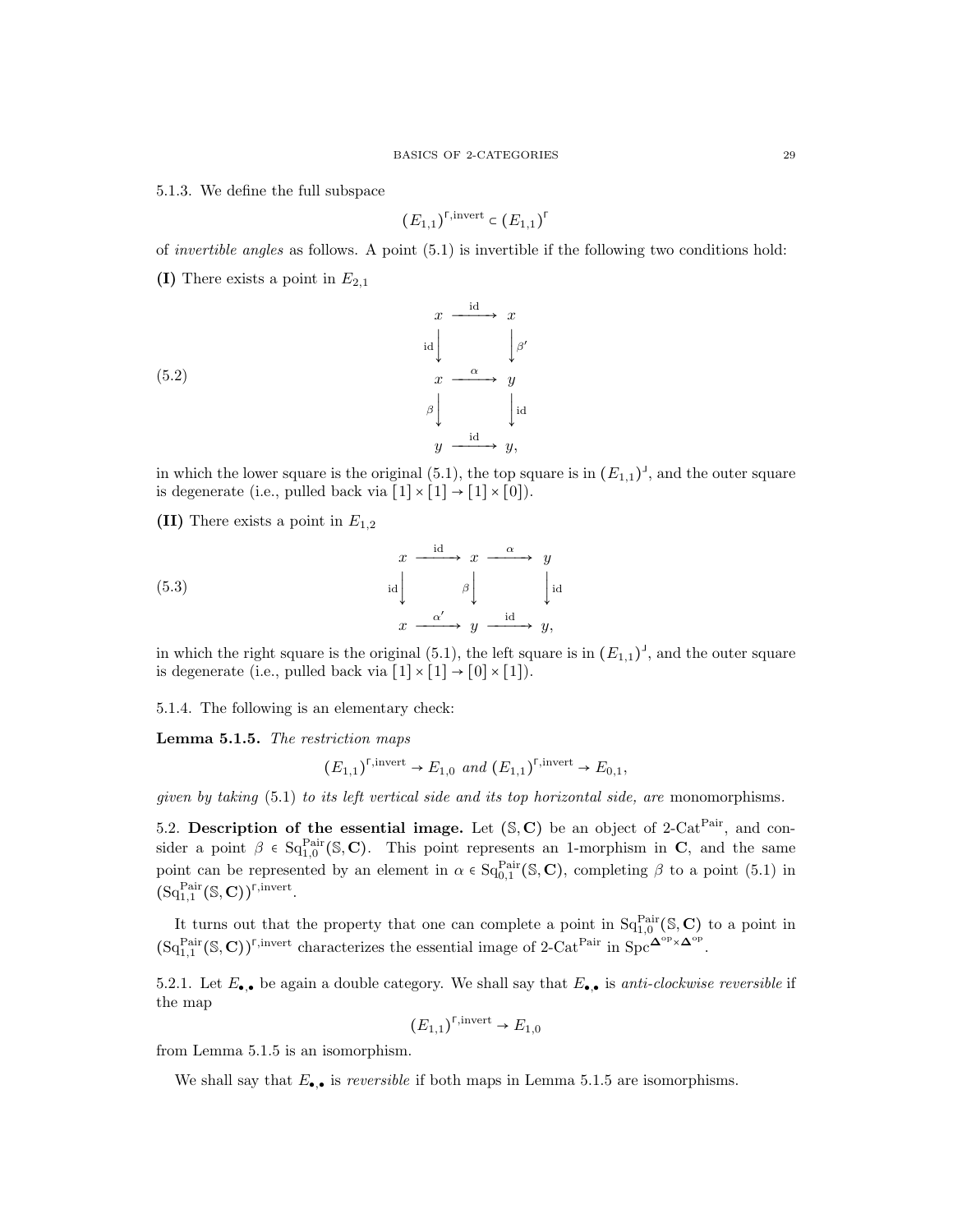5.2.2. We now give the following sharpening of Theorems  $4.1.3$  and  $4.3.5^9$ :

# Theorem 5.2.3.

(a) The essential image of the functor

 $Sq_{\bullet,\bullet}: 2\text{-Cat} \to \text{Spc}^{\mathbf{\Delta}^{\text{op}} \times \mathbf{\Delta}^{\text{op}}}$ 

is the full subcategory consisting of reversible double categories.

(b) The essential image of the functor

 $Sq_{\bullet,\bullet}^{Pair} : 2\text{-Cat}^{Pair} \rightarrow \text{Spc}^{\mathbf{\Delta}^{op} \times \mathbf{\Delta}^{op}}$ 

is the full subcategory consisting of anti-clockwise reversible double categories.

5.3. The  $(\infty, 2)$ -category 1 - Cat via squares. In Sect. 2.4 we introduced the  $(\infty, 2)$ -category 1-Cat. In this subsection we will describe its essential image under the functor  $Seq_{\bullet}^{\text{ext}}$ .

5.3.1. Consider the following object, denoted  $\text{Seq}_{\bullet}^{\text{ext}}(1-\text{Cat})$  of 1-Cat<sup> $\Delta^{\text{op}}$ </sup>. Namely,

$$
\mathrm{Seq}^{\mathrm{ext}}_n(\mathbf{1}\text{-}\mathbf{Cat})\coloneqq \mathrm{Cart}_{/[n]^{\mathrm{op}}}.
$$

Note the difference between  $\text{Seq}_n^{\text{ext}}(1-\text{Cat})$  and  $\text{Seq}_n(1-\text{Cat})$ : the two have the same objects, while the latter has fewer morphisms.

5.3.2. We claim:

#### Proposition 5.3.3.

(a) The object  $\text{Seq}_{\bullet}^{\text{ext}}(1-\text{Cat})$  lies in the essential image of the functor

$$
\mathrm{Seq}^\mathrm{ext}: 2\text{-}\mathrm{Cat} \to 1\text{-}\mathrm{Cat}^{\mathbf{\Delta}^\mathrm{op}}
$$

.

(b) The resulting object of 2-Cat identifies canonically with 1 - Cat.

*Proof.* First, it is clear that simplicial category  $\text{Seq}_{\bullet}(1-\text{Cat})$  is obtained from  $\text{Seq}_{\bullet}^{\text{ext}}(1-\text{Cat})$ by the procedure of Sect. 4.2.4.

The fact that the simplicial category  $\text{Seq}_{\bullet}^{\text{ext}}(1-\text{Cat})$  satisfies the Segal condition follows in the same way as in the case of  $Seq_{\bullet}(1 - \text{Cat}).$ 

Consider the bi-simplicial space

$$
\mathrm{Sq}_{\bullet,\bullet}(1\text{-}\mathbf{Cat}):=\mathrm{Seq}_{\bullet}(\mathrm{Seq}^{\mathrm{ext}}_{\bullet}(1\text{-}\mathbf{Cat})).
$$

It is easy to see that it is a complete Segal space along each row and column, so it is a double category.

By Theorem 5.2.3(a), in order to prove the proposition, we need to show that  $Sq_{\bullet,\bullet}(1-\text{Cat})$ is reversible.

For every  $n$ , consider the 1-full subcategory

 $\text{Funct}([n], 1\text{-}\text{Cat}) \simeq (\text{Cart}_{/[n]^{\text{op}}})_{\text{strict}} \subset \text{Cart}_{/[n]^{\text{op}}},$ 

and the corresponding full bi-simplicial subspace

 $\text{Seq}_{\bullet}((\text{Cart}_{/[\bullet]^{\text{op}}})_{\text{strict}}) =: \text{Sq}'_{\bullet,\bullet}(1-\textbf{Cat}) \subset \text{Sq}_{\bullet,\bullet}(1-\textbf{Cat}).$ 

Note that

$$
\mathrm{Sq}'_{m,n}(\mathbf{1}\text{-}\mathbf{Cat}) \subset \mathrm{Sq}_{m,n}(\mathbf{1}\text{-}\mathrm{Cat})
$$

<sup>9</sup>We do not prove it, and we were not able to find a reference.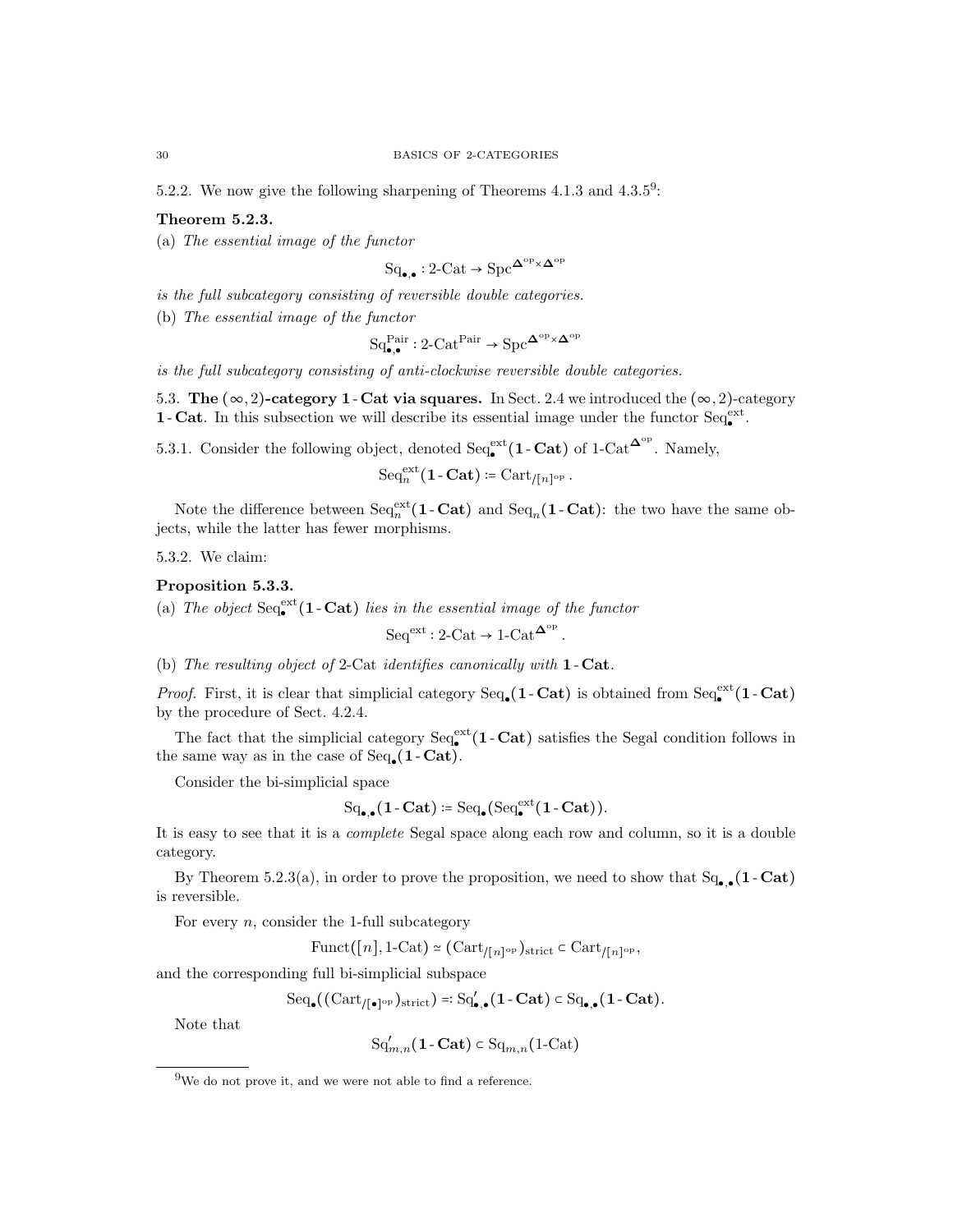is an isomorphism when either m or n equals 0. Hence, its is enough to show that  $Sq'_{\bullet,\bullet}(1-\text{Cat})$ is reversible.

However, by construction,  $Sq'_{\bullet,\bullet}(1-\text{Cat})$  identifies with  $Sq_{\bullet,\bullet}(1-\text{Cat})$ , where  $1-\text{Cat} \in 1-\text{Cat}$  is regarded as an  $(\infty, 2)$ -category. In particular, it is reversible.

 $\Box$ 

# 6. THE  $(\infty, 2)$ -CATEGORY OF  $(\infty, 2)$ -CATEGORIES

In this section we upgrade the structure of  $(\infty, 1)$ -category on the totality of  $(\infty, 2)$ -categories to a structure of  $(\infty, 2)$ -category. I.e., we will define an  $(\infty, 2)$ -category 2 - Cat equipped with an identification

$$
(2-Cat)^{1-Cat} \simeq 2-Cat.
$$

We will show that for  $\mathbb{S}, \mathbb{T} \in \mathbf{2}$ -Cat, the  $(\infty, 1)$ -category  $\mathbf{Maps}_{2-\mathbf{Cat}}(\mathbb{S}, \mathbb{T})$  is canonically equivalent to  $(\text{Funct}(\mathbb{S},\mathbb{T}))^{1-\text{Cat}},$  where  $\text{Funct}(\mathbb{S},\mathbb{T})$  is the  $(\infty,2)$ -category of functors defined in Sect. 2.5.4.

We will also show that the  $(\infty, 2)$ -category **1** - Cat sits inside 2 - Cat as a full subcategory.

Note, however, that the structure of  $(\infty, 2)$ -category on the totality of  $(\infty, 2)$ -categories is not the end of the story: the latter must in fact form an  $(\infty, 3)$ -category. However, we will not pursue this here.

# 6.1. The  $Seq_{\bullet}^{\text{ext}}$  model for 2-Cat.

6.1.1. We introduce the  $(\infty, 2)$ -category 2-Cat to be the full subcategory in

$$
\mathrm{Funct}(\Delta^{\mathrm{op}},\mathbf{1}\text{-}\mathbf{Cat}),
$$

whose objects are functors  $\Delta^{\text{op}} \to 1$ -Cat such that, when regarded as functor  $\Delta^{\text{op}} \to 1$ -Cat, they belong to

$$
\text{2-Cat} \overset{\text{Seq}^{\text{ext}}_{\bullet}}{\hookrightarrow} \text{Funct}(\mathbf{\Delta}^{\text{op}}, \text{1-Cat}).
$$

I.e., we take the  $(\infty, 1)$ -category 2-Cat realized as a full subcategory of Funct $(\mathbf{\Delta}^{\text{op}}, 1\text{-Cat})$  via the functor  $\text{Seq}_{\bullet}^{\text{ext}}$  and extend it to an  $(\infty, 2)$ -category by addinng non-invertible 2-morphisms to be those given by extending the target  $(\infty, 1)$ -category 1-Cat to the  $(\infty, 2)$ -category 1-Cat.

By construction, we have

$$
(2-Cat)^{1-Cat} \simeq 2-Cat.
$$

Remark 6.1.2. Note that in giving the above definition, it is important that we are dealing with the functor  $\text{Seq}_{\bullet}^{\text{ext}}$ , rather than  $\text{Seq}_{\bullet}$ .

6.1.3. By unwinding the definition, we obtain the following description of the functor

$$
\mathrm{Seq}_\bullet^\mathrm{ext}\bigl(2\operatorname{-}\mathbf{Cat}\bigr):\Delta^\mathrm{op}\to\mathrm{1}\mathrm{-}\mathrm{Cat}\,.
$$

Namely,  $\text{Seq}_n^{\text{ext}}(2 \text{-}\text{Cat})$  is the full subcategory in

$$
\left(\text{Funct}([n], \text{Funct}(\Delta^{\text{op}}, 1 - \text{Cat}))_{\text{right-lax}}\right)^{1-\text{Cat}} \subset
$$
\n
$$
\subset \left(\text{Funct}(\Delta^{\text{op}}, \text{Funct}([n], 1 - \text{Cat})_{\text{right-lax}})\right)^{1-\text{Cat}} \simeq
$$
\n
$$
\simeq \text{Funct}(\Delta^{\text{op}}, \left(\text{Funct}([n], 1 - \text{Cat})_{\text{right-lax}}\right)^{1-\text{Cat}}) = \text{Funct}(\Delta^{\text{op}}, \text{Cart}_{/[n]^{\text{op}}}),
$$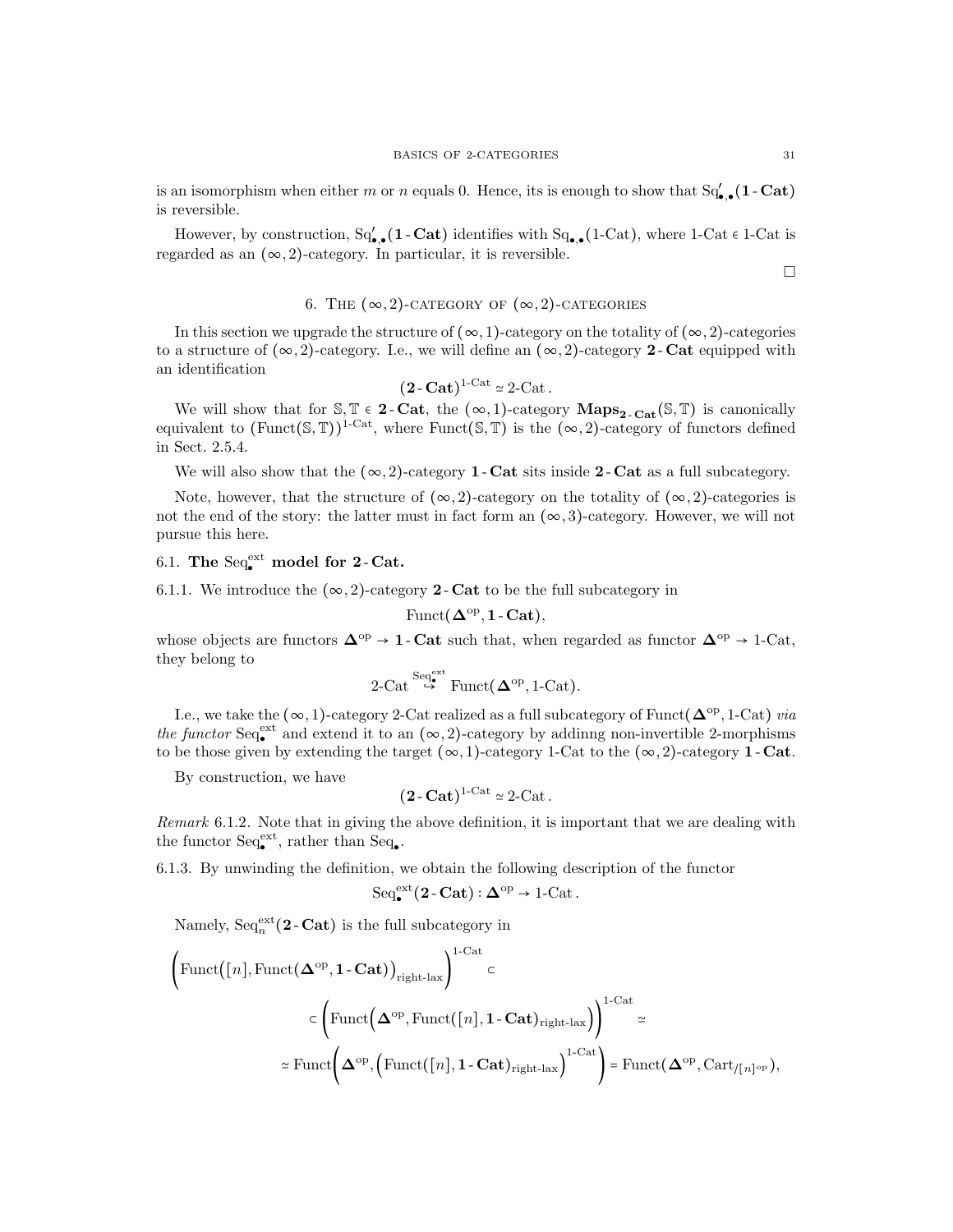consisting of objects  $E_{\bullet}$  that satisfy the following:

• As an object of  $(\text{Funct}(\mathbf{\Delta}^{\text{op}}, \text{Cart}_{/[n]^{\text{op}}}))^{\text{Spc}}$ , we require that  $\mathbf{E}_{\bullet}$  belong to

 $\text{Maps}_{1\text{-}\text{Cat}}(\mathbf{\Delta}^{\text{op}} \times [n], 1\text{-}\text{Cat}) \simeq \text{Maps}_{1\text{-}\text{Cat}}(\mathbf{\Delta}^{\text{op}}, \text{Funct}([n], 1\text{-}\text{Cat})) \simeq$ 

$$
\simeq \mathrm{Maps}_{1\text{-}\mathrm{Cat}}(\mathbf{\Delta}^{\mathrm{op}}, (\mathrm{Cart}_{/[n]^{\mathrm{op}}})_{\mathrm{strict}}) \subset
$$

$$
\subset \mathrm{Maps}_{1\text{-}\mathrm{Cat}}\big(\mathbf{\Delta}^{\mathrm{op}}, \mathrm{Cart}_{/[n]^{\mathrm{op}}}\big) = \big(\mathrm{Funct}(\mathbf{\Delta}^{\mathrm{op}}, \mathrm{Cart}_{/[n]^{\mathrm{op}}})\big)^{\mathrm{Spc}};
$$

• For every  $i \in [n]$ , we require that the resulting object  $\mathbf{E}_{\bullet,i} \in \text{Funct}(\mathbf{\Delta}^{\text{op}}, 1\text{-}\text{Cat})$  lie in the essential image of the functor

$$
\mathrm{Seq}_\bullet^\mathrm{ext}: 2\text{-}\mathrm{Cat}\to \mathrm{Funct}(\mathbf{\Delta}^\mathrm{op},\mathrm{1\text{-}Cat}) = 1\text{-}\mathrm{Cat}^{\mathbf{\Delta}^\mathrm{op}}.
$$

6.2. Identifying the categories of maps. Let  $S$  and  $T$  be two objects of 2-Cat. The first test on whether the above definition of **2**-Cat is reasonable, is whether or not the  $(\infty, 1)$ category Maps<sub>2</sub>. Cat(S, T) indeed recovers the  $(\infty, 1)$ -category (Funct(S, T))<sup>1-Cat</sup> of functors from S to T, defined in Sect. 2.5.4.

6.2.1. We claim:

Proposition-Construction 6.2.2. For  $\mathbb{S}, \mathbb{T} \in 2$ -Cat, the  $(\infty, 1)$ -category Maps<sub>2-Cat</sub>( $\mathbb{S}, \mathbb{T}$ ) identifies canonically with

 $(\text{Funct}(\mathbb{S}, \mathbb{T}))^{1-\text{Cat}}$ .

The rest of this subsection is devoted to the proof of this proposition.

6.2.3. Unwinding the definition of  $\mathbf{Maps}_{2-\mathbf{Cat}}(\mathbb{S}, \mathbb{T})$ , and using [Chapter I.1, Sect. 1.4.5], we obtain that for  $I \in 1$ -Cat, we have a canonical isomorphism

 $\mathrm{Maps}_{1\text{-}\mathrm{Cat}}(\mathbf{I}, \mathbf{Maps}_{2\text{-}\mathrm{Cat}}(\mathbb{S}, \mathbb{T})) \simeq \mathrm{Maps}_{\mathrm{Funct}(\mathbf{\Delta}^{\mathrm{op}}, 1\text{-}\mathrm{Cat})}(\mathbf{I} \times \mathrm{Seq}_{\bullet}^{\mathrm{ext}}(\mathbb{S}), \mathrm{Seq}_{\bullet}^{\mathrm{ext}}(\mathbb{T})),$ 

functorial in I.

Thus, in order to prove the proposition, we need to construct an identification

(6.1) 
$$
\operatorname{Maps}_{2\text{-}\mathrm{Cat}}(\mathbf{I} \times \mathbb{S}, \mathbb{T}) \simeq \operatorname{Maps}_{\mathrm{Funct}(\mathbf{\Delta}^{\mathrm{op}}, 1\text{-}\mathrm{Cat})}(\mathbf{I} \times \operatorname{Seq}_{\bullet}^{\mathrm{ext}}(\mathbb{S}), \operatorname{Seq}_{\bullet}^{\mathrm{ext}}(\mathbb{T})).
$$

functorial in I.

6.2.4. Recall the 
$$
(\infty, 2)
$$
-category  $Func(\mathbf{I}, \mathbb{T})_{left-ax}$ , defined so that

$$
\mathrm{Maps}(\mathbb{S}', \mathrm{Funct}(\mathbf{I}, \mathbb{T})_{\mathrm{left\text{-}lax}}) \coloneqq \mathrm{Maps}(\mathbf{I} \circledast \mathbb{S}', \mathbb{T}).
$$

Note that for every  $n$  we have a canonical fully faithful embedding

$$
\mathbf{Maps}(\mathbf{I}, \mathrm{Seq}_n^{\mathrm{ext}}(\mathbb{T})) \hookrightarrow \mathrm{Seq}_n^{\mathrm{ext}}(\mathrm{Funct}(\mathbf{I}, \mathbb{T})_{\mathrm{left-lax}}).
$$

Indeed, for every m we have

$$
\mathrm{Seq}_m(\mathbf{Maps}(\mathbf{I},\mathrm{Seq}_n^{\mathrm{ext}}(\mathbb{T}))) = \mathrm{Maps}(\mathbf{I} \times [m], \mathrm{Seq}_n^{\mathrm{ext}}(\mathbb{T})) \simeq \mathrm{Maps}((\mathbf{I} \times [m]) \otimes [n], \mathbb{T}),
$$

while

 $\operatorname{Seq}_m(\operatorname{Seq}_n^{\operatorname{ext}}(\operatorname{Funct}(\mathbf I, \mathbb T)_{\text{left-lax}}))$  =

$$
= \mathrm{Maps}([m] \otimes [n], \mathrm{Funct}(\mathbf{I}, \mathbb{T})_{\mathrm{left-lax}}) = \mathrm{Maps}(\mathbf{I} \otimes ([m] \otimes [n]), \mathbb{T}),
$$

and the embedding in question comes from the projection

 $I \otimes (m \otimes n) \simeq I \otimes m \otimes n \simeq (I \otimes m) \otimes n \rightarrow (I \times m) \otimes n$ .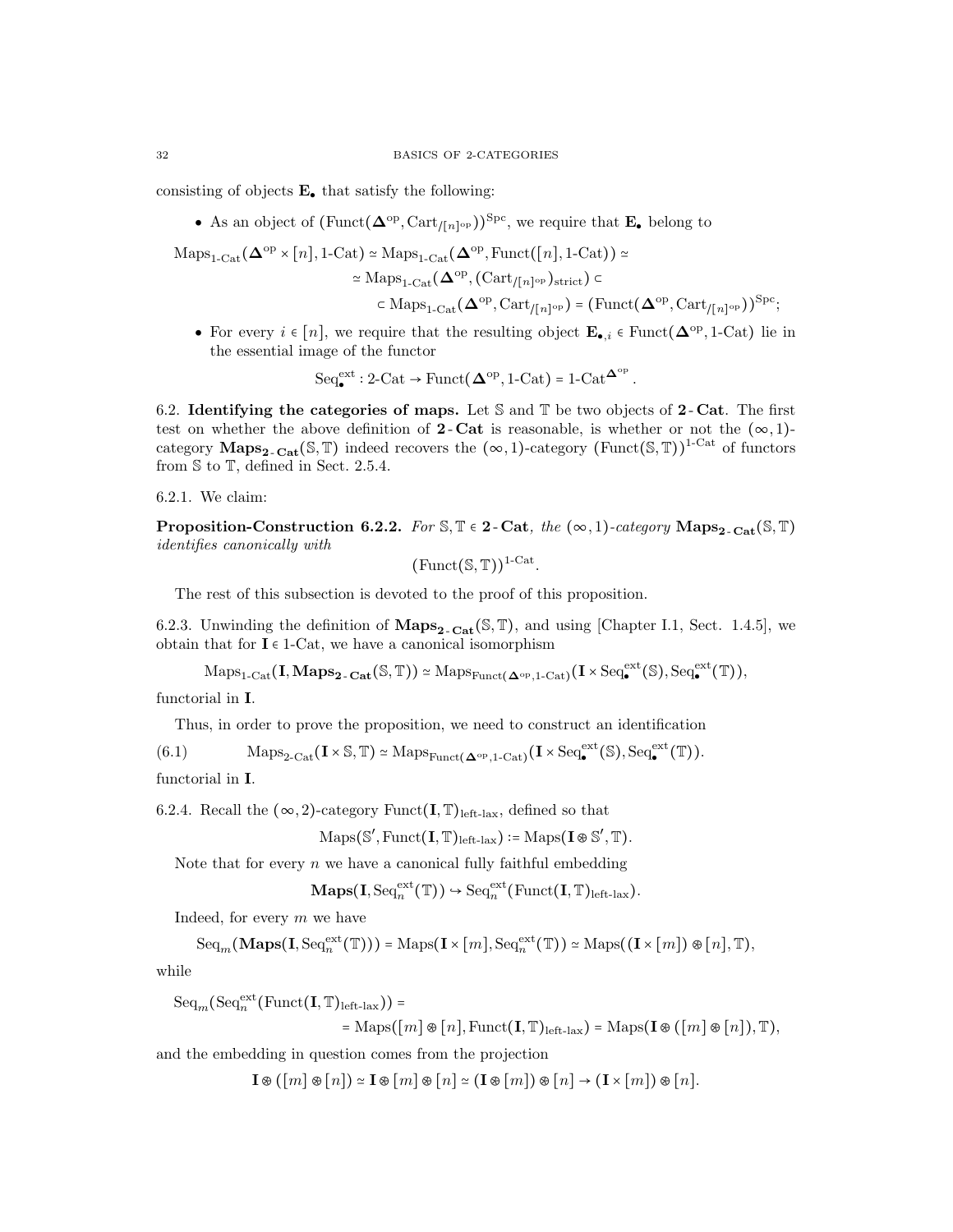6.2.5. Thus, we obtain that the right-hand side in (6.1), interpreted as

$$
\mathrm{Maps}_{\mathrm{Funct}(\mathbf{\Delta}^{\mathrm{op}},\mathbf{1}\text{-}\mathrm{Cat})}(\mathrm{Seq}^{\mathrm{ext}}_{\bullet}(\mathbb{S}),\mathbf{Maps}(\mathbf{I},\mathrm{Seq}^{\mathrm{ext}}_{\bullet}(\mathbb{T}))),
$$

admits a fully faithful embedding into

$$
\mathrm{Maps}_{\mathrm{Funct}(\mathbf{\Delta}^{\mathrm{op}},\mathbf{1}\text{-}\mathrm{Cat})}(\mathrm{Seq}^{\mathrm{ext}}_{\bullet}(\mathbb{S}),\mathrm{Seq}^{\mathrm{ext}}_{\bullet}(\mathrm{Funct}(\mathbf{I},\mathbb{T})_{\mathrm{left}\text{-}\mathrm{law}}))\simeq\\ \simeq\mathrm{Maps}(\mathbb{S},\mathrm{Funct}(\mathbf{I},\mathbb{T})_{\mathrm{left}\text{-}\mathrm{law}})=\mathrm{Maps}(\mathbf{I}\circledast\mathbb{S},\mathbb{T}).
$$

Furthermore, it is easy to see that the essential image of the right-hand side in (6.1) in Maps( $I \otimes \mathbb{S}, \mathbb{T}$ ) equals that of the fully faithful embedding

(6.2) 
$$
\text{Maps}(\mathbf{I} \times \mathbb{S}, \mathbb{T}) \hookrightarrow \text{Maps}(\mathbf{I} \circledast \mathbb{S}, \mathbb{T}),
$$

thereby giving rise to the sought-for isomorphism (6.1).

6.3. Another interpretation for 1 - Cat. We will now show that 1 - Cat, as defined in Sect. 2.4, embeds fully faithfully into 2-Cat.

6.3.1. Let us (temporarily) denote by

$$
1\operatorname{-Cat}'\subset 2\operatorname{-Cat}
$$

the full subcategory, defined so that  $(1 - \text{Cat}')^{\text{Spc}}$ , viewed as a subspace of  $(2 - \text{Cat})^{\text{Spc}}$ , equals

 $(1\text{-Cat})^{\text{Spc}} \subset (2\text{-Cat})^{\text{Spc}} \simeq (2\text{-Cat})^{\text{Spc}}.$ 

We are going to prove:

**Proposition-Construction 6.3.2.** There is a canonical equivalence of  $(\infty, 2)$ -categories

 $1 - \text{Cat} \approx 1 - \text{Cat}'$ 

extending the identification

$$
(1 - \mathbf{Cat})^{1 - \mathbf{Cat}} \simeq 1 - \mathbf{Cat} \simeq (1 - \mathbf{Cat}')^{1 - \mathbf{Cat}}.
$$

The rest of this subsection is devoted to the proof of this proposition.

6.3.3. We construct the functor  $1 - \text{Cat} \to 1 - \text{Cat}'$  in the guise of a map of simplicial categories:

(6.3) 
$$
\mathrm{Seq}_{\bullet}^{\mathrm{ext}}(1-\mathbf{Cat}) \rightarrow \mathrm{Seq}_{\bullet}^{\mathrm{ext}}(1-\mathbf{Cat}').
$$

We recall that

$$
\mathrm{Seq}_n^{\mathrm{ext}}(\mathbf{1}\cdot\mathbf{Cat})=\mathrm{Cart}_{/[n]^{\mathrm{op}}}
$$

and

$$
\mathrm{Seq}^{\mathrm{ext}}_n(1-\mathbf{Cat}') \subset \mathrm{Funct}(\mathbf{\Delta}^{\mathrm{op}}, \mathrm{Cart}_{/[n]^{\mathrm{op}}}) \subset \mathrm{Funct}(\mathbf{\Delta}^{\mathrm{op}}, 1-\mathrm{Cat}_{/[n]^{\mathrm{op}}}).
$$

The sought-for functor in (6.3) is given by

$$
\begin{aligned}\n\text{Cart}_{/[n]^{\text{op}}} &\to \text{Funct}(\Delta^{\text{op}}, 1-\text{Cat}_{/[n]^{\text{op}}}), \quad (\mathbf{E} \to [n]) \mapsto \\
&\quad \left( [m] \mapsto \text{Funct}([m], \mathbf{E}) \underset{\text{Funct}([m], [n]^{\text{op}})}{\times} [n]^{\text{op}} \right),\n\end{aligned}
$$

where  $[n]^{\text{op}} \to \text{Funct}([m], [n]^{\text{op}})$  is given by

$$
[n]^{\mathrm{op}} = \mathrm{Funct}(\{*\}, [n]^{\mathrm{op}}) \to \mathrm{Funct}([m], [n]^{\mathrm{op}}).
$$

It is easy to see that the image of the above map indeed lands in  $Seq_n^{\text{ext}}(1 - \text{Cat}').$